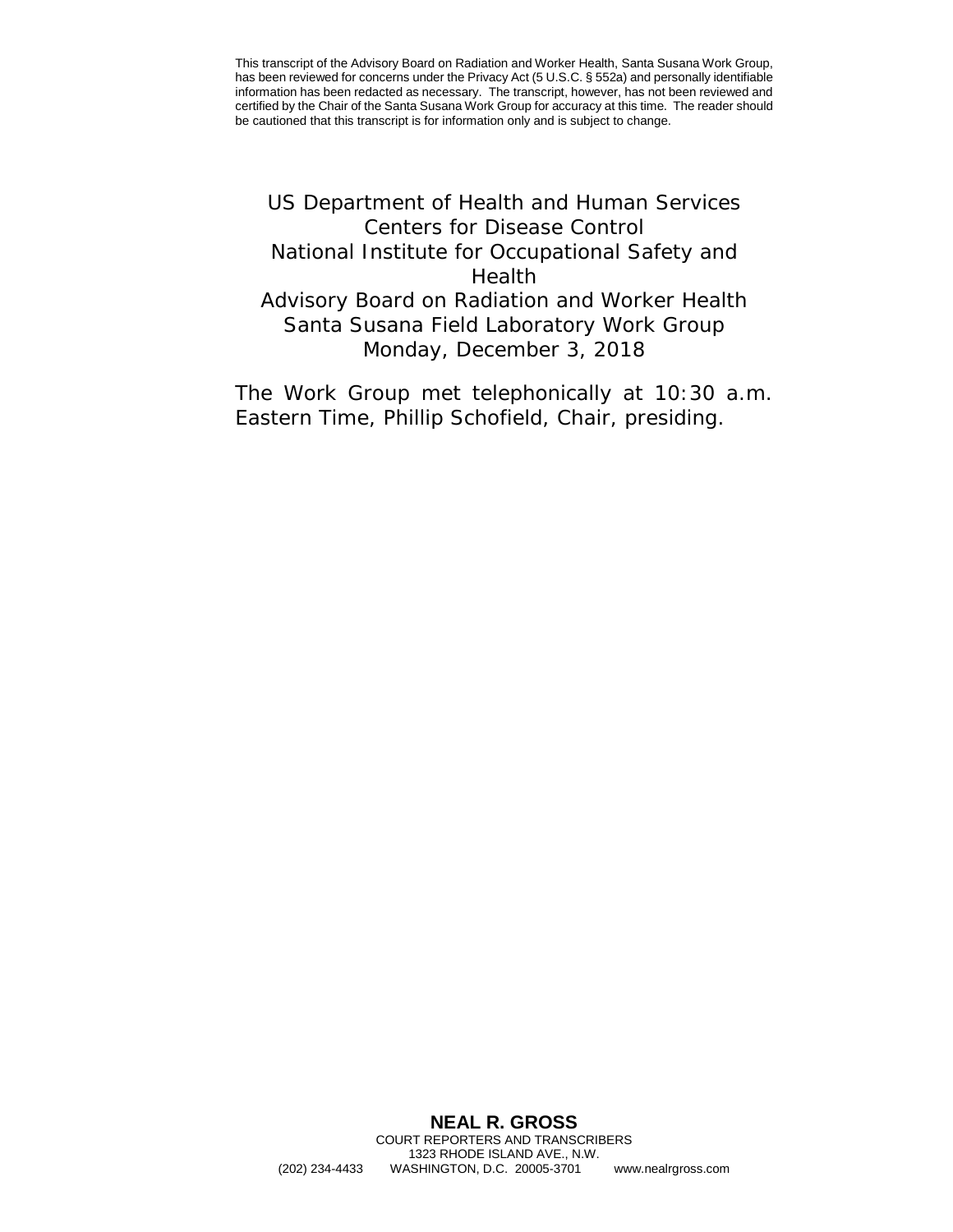2

Members Present:

Phillip Schofield, Chair Henry Anderson, Member Josie Beach, Member Bill Field, Member

Also Present:

Ted Katz, Designated Federal Official Nancy Adams, NIOSH Contractor Bob Barton, SC&A Terrie Barrie D'lanie Blaze Rose Gogliotti, SC&A Milton Gorden, SC&A Monica Harrison-Maples, ORAU Team Lara Hughes, DCAS Jim Neton, DCAS Dennis Strenge, ORAU Team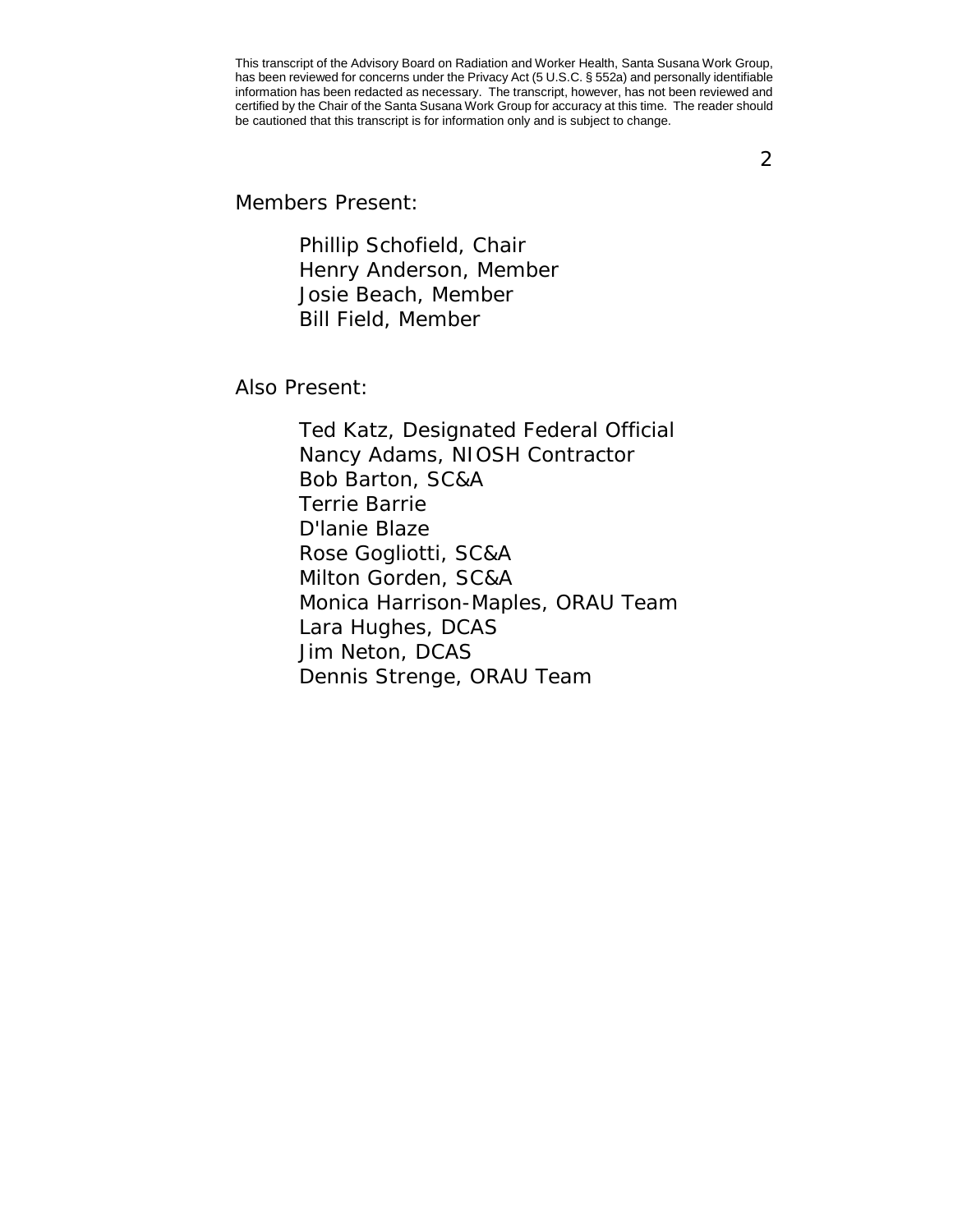**Contents** 

[US Department of Health and Human Services](#page-0-0)  [Centers for Disease Control National Institute for](#page-0-0)  [Occupational Safety and Health Advisory Board on](#page-0-0)  [Radiation and Worker Health Santa Susana Field](#page-0-0)  [Laboratory Work Group Monday, December 3, 2018](#page-0-0)

| <b>Welcome and Roll Call</b>                          | 4          |
|-------------------------------------------------------|------------|
| Area IV SSFL SEC petition                             | 5          |
| DCAS White Papers & SC&A review                       | 5          |
| <b>Petitioner Questions/Comments</b>                  | 42         |
| ABRWH December meeting plans/other<br>follow-up       | 45         |
| De Soto Avenue SEC petition                           | 48         |
| DCAS De<br>SC&A review of<br><b>Evaluation Report</b> | Soto<br>48 |
| <b>Petitioner Questions/comments</b>                  | 71         |
| ABRWH December meeting plans/other<br>follow-up       | 72         |
| Adjourn                                               | 75         |

3

[1](#page-0-0)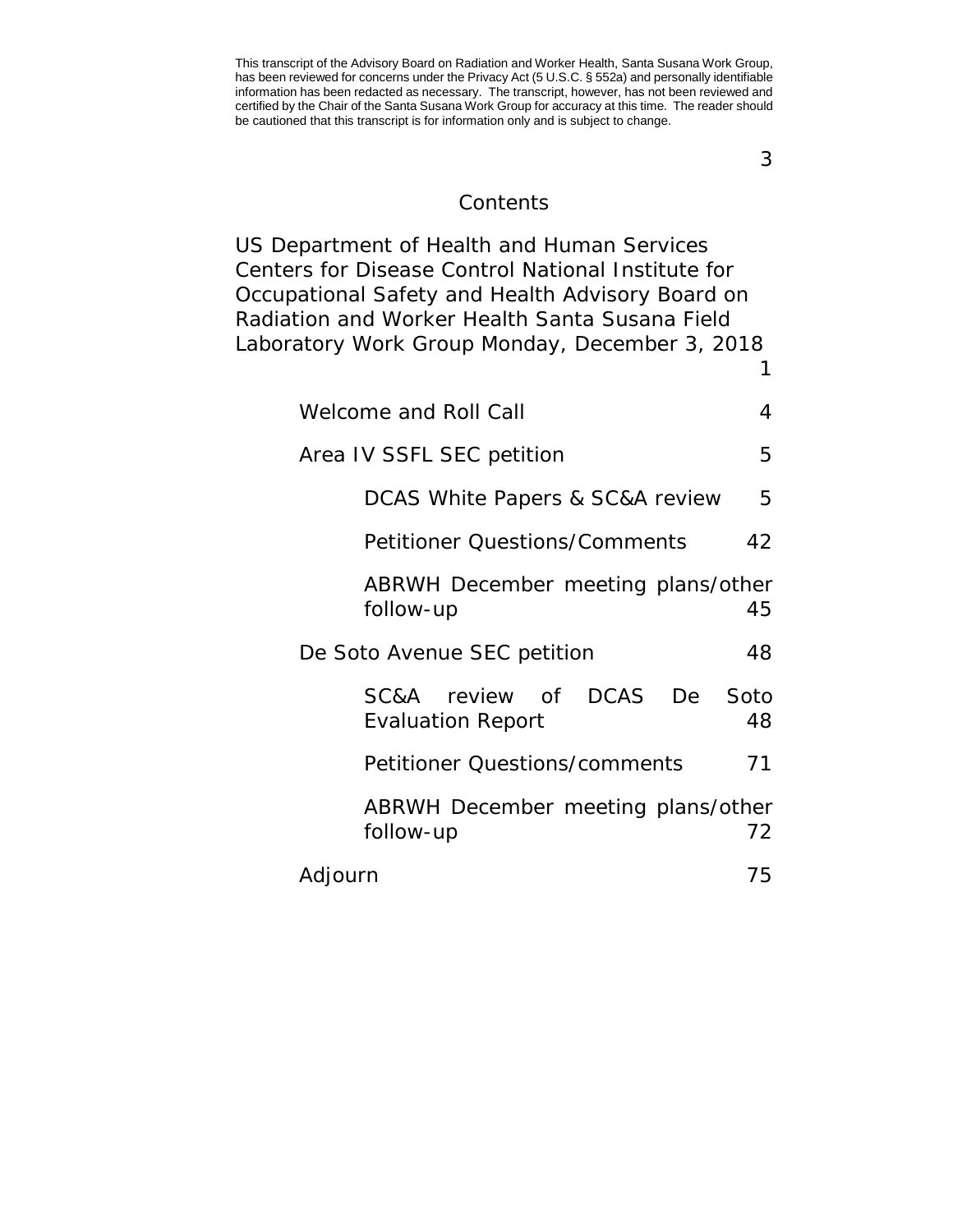4

## Proceedings

(10:32 a.m.)

## Welcome and Roll Call

<span id="page-3-0"></span>Mr. Katz: Welcome, everyone. It's the Advisory Board on Radiation and Worker Health, the Santa Susana Work Group teleconference. And this Work Group is addressing both, two petitions, both for Area IV Santa Susana first and also for De Soto Avenue, two separate petitions so I'll get to those, I think, in that order.

The materials that are available for the public and petitioner and others are posted on the NIOSH website, for one. They should have been sent to the petitioner as well. Under missed programs section of the website, schedule of the meetings, today's date filled in, you can find those in the agenda, which is pretty much what I just told you with a little more detail.

There is an SC&A report that just was at the last minute cleared by DOE, so that is not on the website yet but it will get posted as soon as it can. It will also be sent to the petitioner as soon as we can get that out to the petitioner. And there's a presentation based on that. That presentation is also not on the website yet but we'll get it on the website. The Work Group Members had it and I sent it to the petitioner. I'll check in with her when I get to her on the roll call. Make sure that she got it, I sent it to her right after it was cleared.

Let's get on with the roll call. We're talking about a specific site, so please speak to conflict of interest, it doesn't apply with respect to the Board Members because they all are, sort of by definition they don't have conflicts of interest to be on this Work Group. The Work Group is chaired by Phil Schofield, who's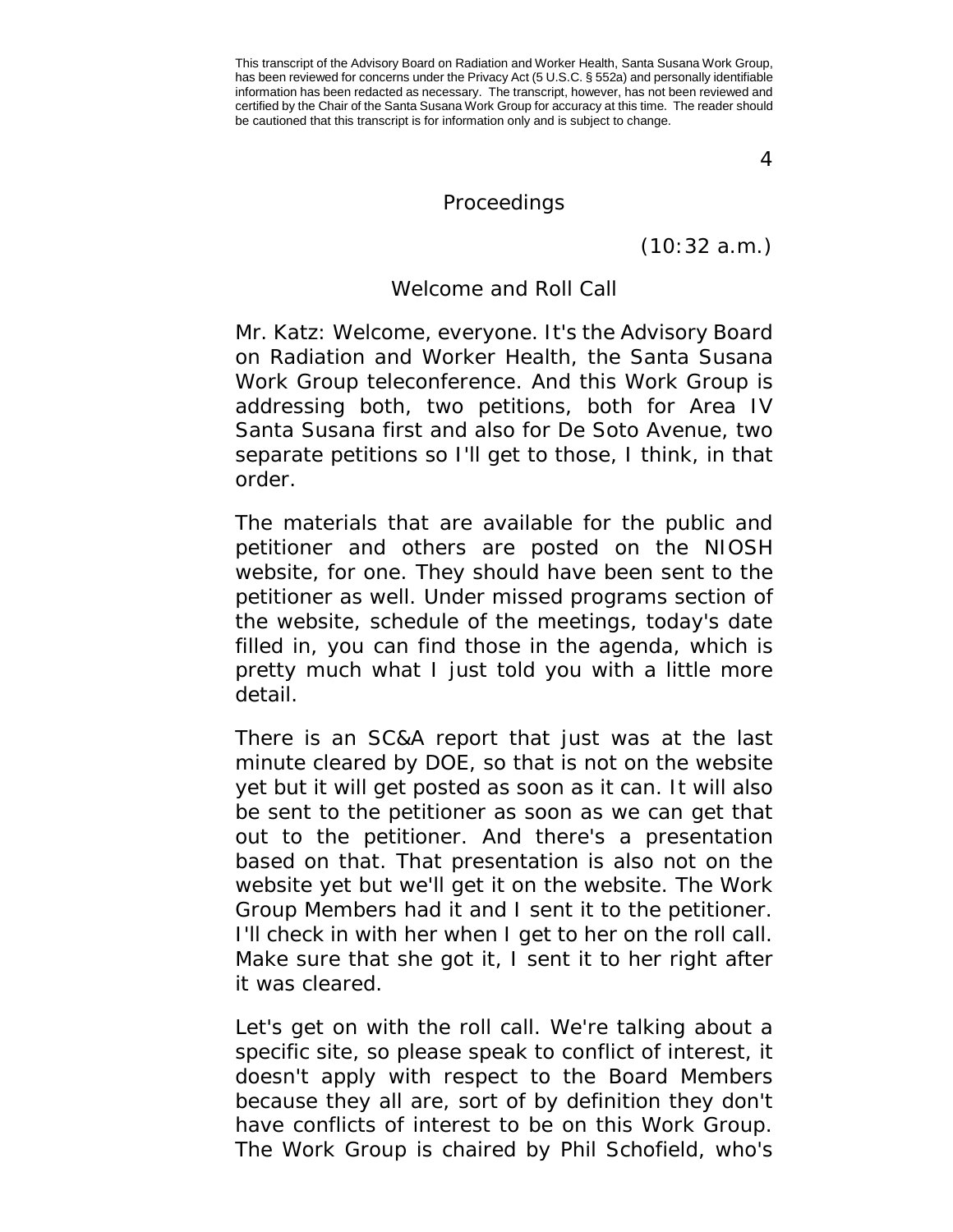5

present, and the Members of the Work Group are Henry Anderson and Josie Beach and Bill Field and again, they have no conflicts of interest. They're all present, so we have the full Work Group on the line.

(Roll call.)

Mr. Katz: I want to just remind everyone to please keep your phones on mute except when you're speaking and press  $*6$  if you don't have a mute button to put your phone on mute. \*6 to come off of mute, and please don't put the call on hold. And with that, so, it's your meeting.

Chair Schofield: Good morning, everybody. I guess we'll just start off with DCAS and their White Paper, their Air Data Summary paper they issued.

I don't think that's been cleared yet, has it?

Mr. Katz: Yeah, that's public, that's on the website.

Chair Schofield: Okay.

<span id="page-4-0"></span>Mr. Katz: So that's Lara.

Area IV SSFL SEC petition

DCAS White Papers & SC&A review

<span id="page-4-1"></span>Dr. Hughes: Yes, hi, good morning everybody. I do have a presentation and it's up under the presentation link of this meeting. Unfortunately, this presentation has not been finalized on the NIOSH website, it's still undergoing final accessibility review. It's the same presentation I will present next week at the Board meeting.

If you don't have it, I don't think it's a big deal. I'm just going to go over the content of the two White Papers that we recently sent to the Santa Susana Work Group, and all this information will be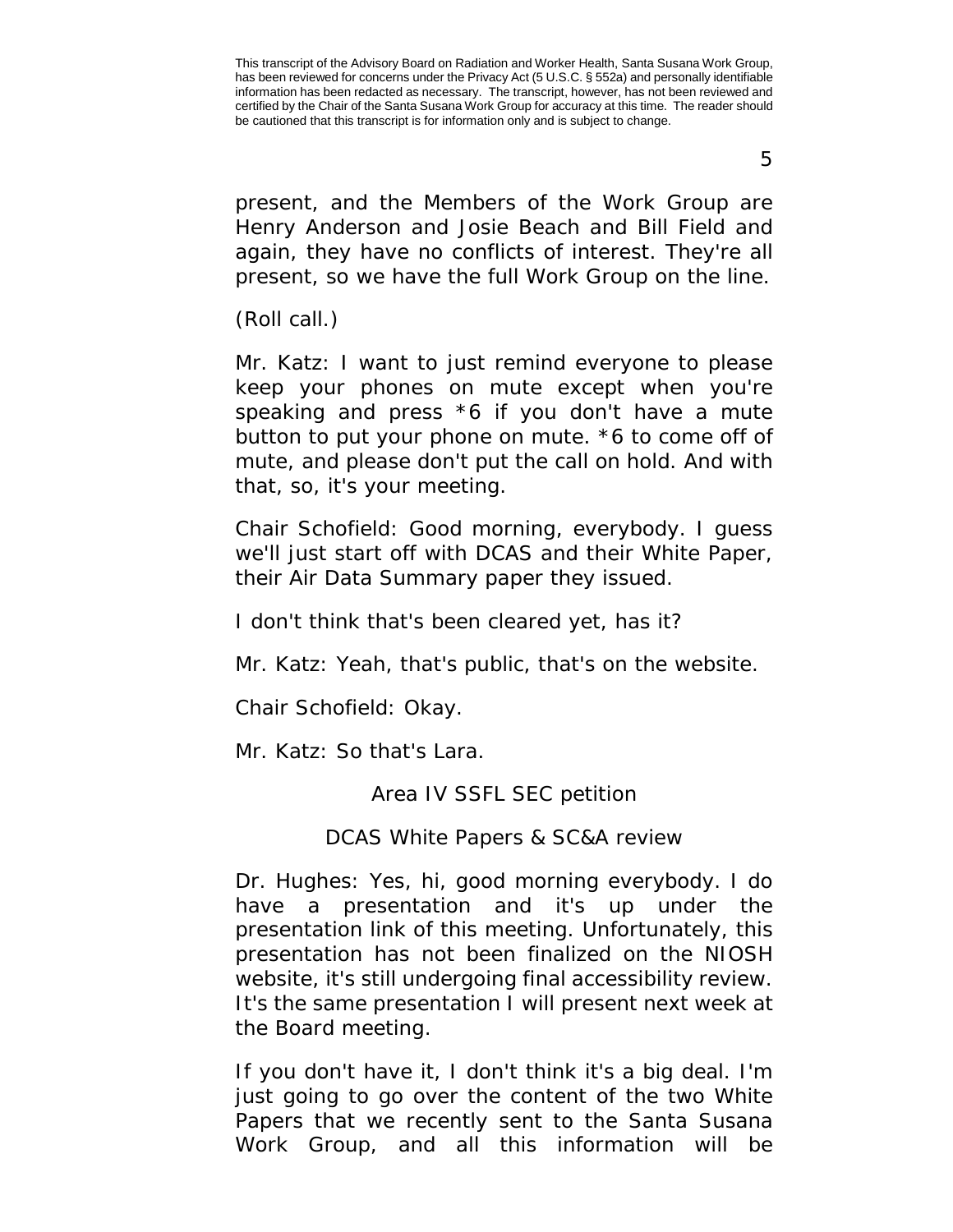6

presented again next week.

This is regarding Area IV of the Santa Susana field lab. This is a site in Ventura County, California. You all are pretty familiar with it, I suppose, at this point. The DOE-covered period for Area IV is 1955 through 1988, and there's a remediation period from 1989 to the present.

There are several existing SEC classes for Area IV that have been added to the SEC. Three of those encompass the entire operational period, so the entire operational period from 1955 through 1988 are SEC classes at this point. The latest SEC-234 was added to the SEC based on insufficient data to assess intakes from thorium and americium radionuclides.

There was SEC-235 that was evaluated last year. This qualified for evaluation from August 1, 1991 to June 30, 1993, based on the issue with the bioassay contractor, Controls for Environmental Pollution. This NIOSH evaluation, SEC evaluation, was presented to the Board in August, 2017, and no class was recommended.

This was followed up by a more detailed discussion off this evaluation with the Area IV Work Group on December 4, 2017. From that meeting, the Work Group requested that some additional work to be done on NIOSH on two specific issues.

One was the, what was the status of thorium and americium operations in the post-1988 period in light of SEC-234, which we added the cost based on those two radionuclides, and also to shore up the CEP period, as we call it, this period where we don't use bioassay by looking at what the available air sample data during that period looked like.

NIOSH issued two White Papers on November 1, 2018, so about a month ago, and they have finally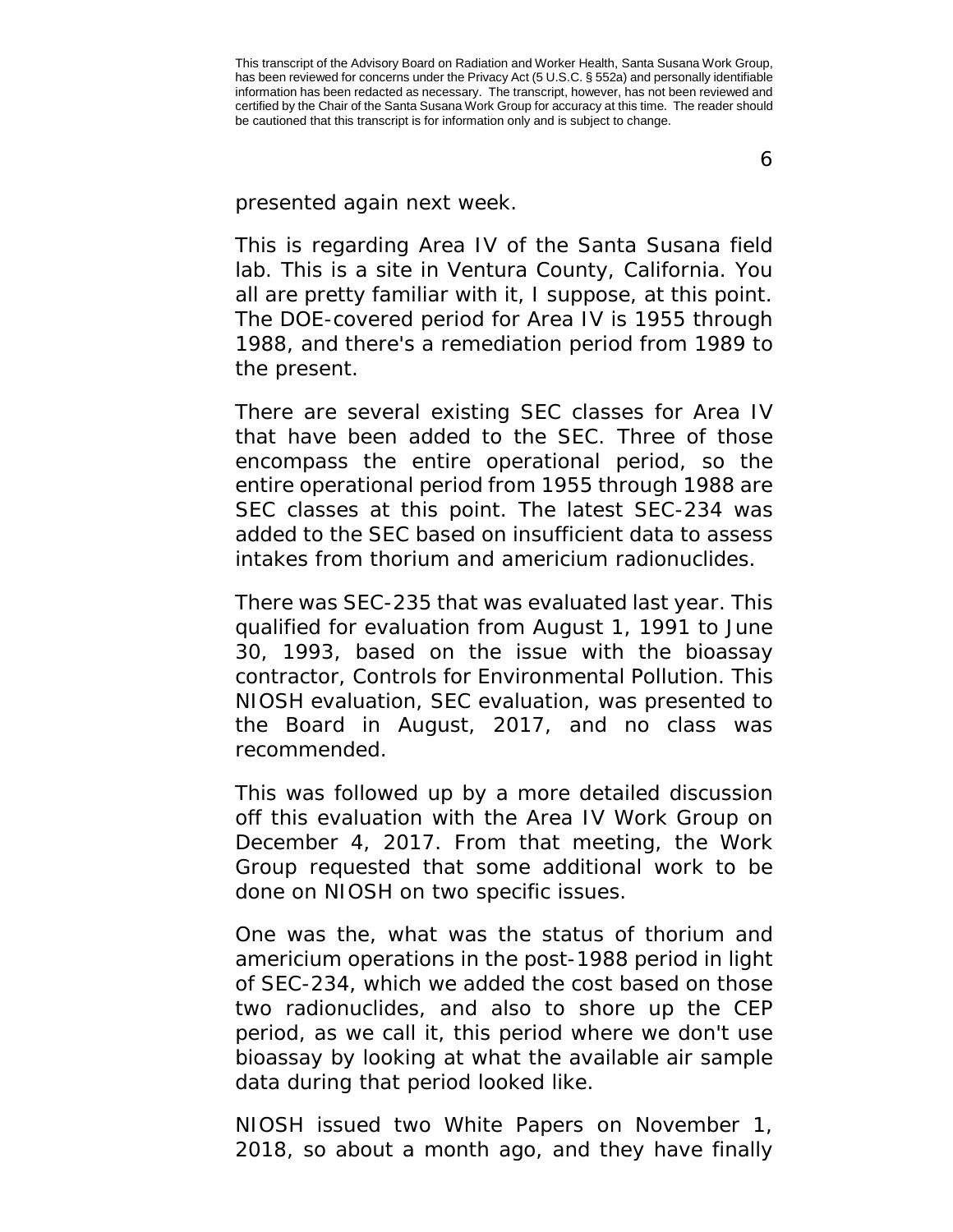been cleared and they are available on the NIOSH website. Unfortunately, a redacted version, but I think that the Work Group has received the full unredacted version. We had to take a lot of personal identifiable information out.

Let's look at the remediation period for Area IV. What was the status of the site after 1988? There were three facilities that were from a radionuclide exposure standpoint the major players, and that was the hot lab, Building 20, the radioactive material handling or disposal facility, which was an active facility, and the SNAP reactor facility.

The hot lab and the SNAP reactor facility were two, one was a formal reactor facility, the hot lab was a hot cell facility, just being dismantled. The main radionuclides of concern during this D&D period were fission products, mostly cesium-137 and strontium-90. The hot lab had to deal with the residual alpha activity in the form of plutonium-239.

In the SNAP reactor facility the major issue was activation product, cobalt-60. This was based on the nature of the operation of these facilities, not the only radionuclides present, obviously, but the main drivers of the radioactive protection, the health physics protection program.

We looked at the status of the operations for thorium and americium after 1988. All reactor facilities had ceased operation and reactor operations ended by 1980, so several years before. The nuclear support operations ended by 1988.

Pre-1988 during the operational period, the thorium source term consisted of reactor fuel components, thorium was a component of the reactor fuel of the SRE and the AETR reactors and there was also a thorium exposure potential based on the nuclear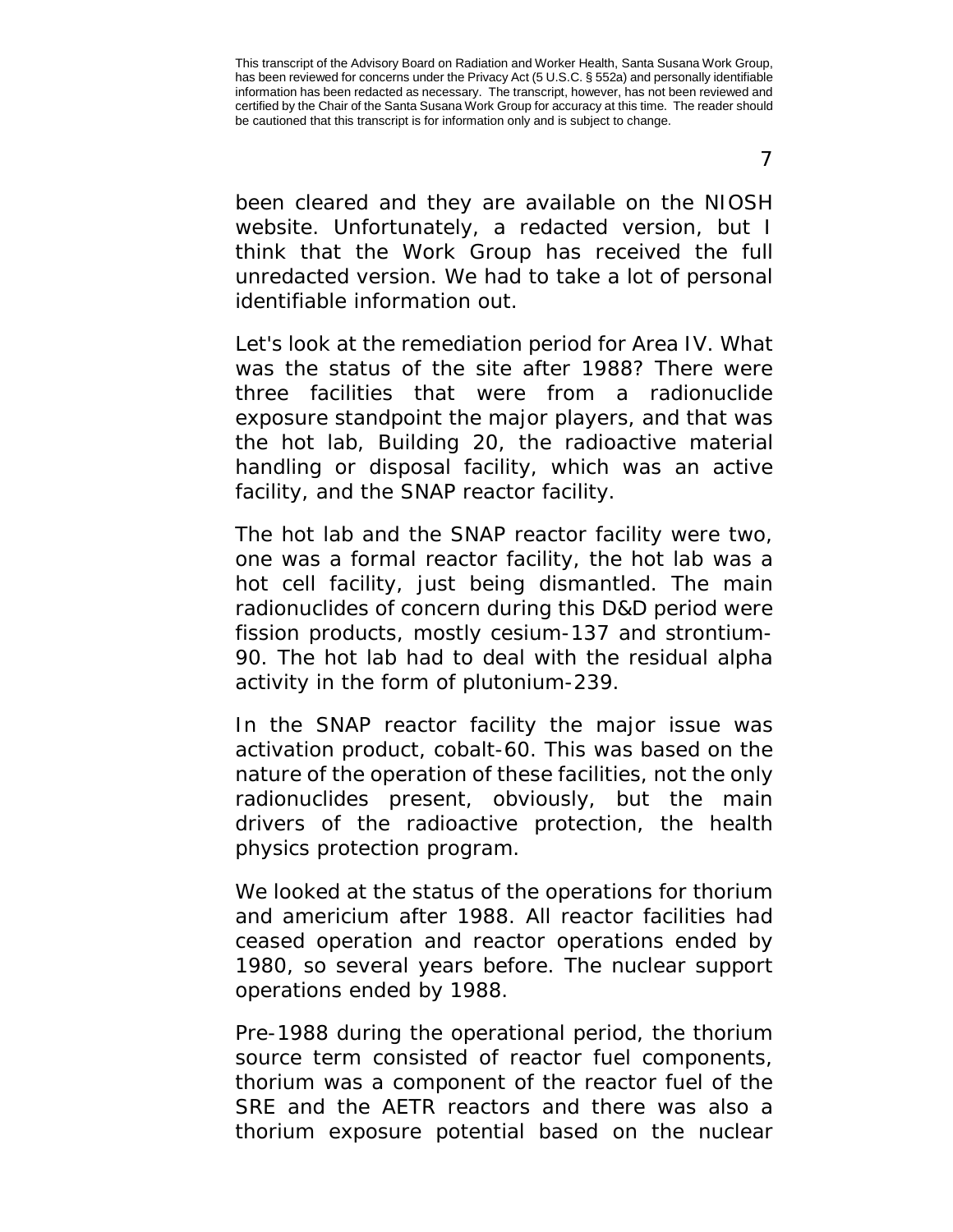support operations of the fuel assembly and the fuel handling and storage or disassembly after it was taken out of the reactor.

The americium source term pre-1988 consisted of the transuranic in all of the used reactor fuel and the several fuel sources that were present at the site. I'd like to add that the issue with the americium source term during the operational period is not so much the quantity, that was a huge quantity, it's more so that we can't quantify the source term.

We looked into some detail of the thorium operations, where they were done, and what was the status of those facilities during the remediation period. The thorium fuel for the SRE was present in what they called Core II, they had three different cores for this reactor, I think the last one was not being used but this core was in operation from 1960 to 1964 and consisted of thorium-232 and enriched uranium alloy.

This core fuel was assembled in the engineering test building. The Core II fuel was stored in the radioactive material handling facility or disposal facility after it was removed from the reactor in 1964. Starting in 1974, ten years later, this Core II fuel was disassembled in the hot lab and it was shipped offsite in 1977 with pretty detailed reports on this, where the fuel came from, where it went. The engineering test building, the building where the fuel was assembled, was released for unrestricted use in 1985.

Then the other reactor, the TR -- AETR, the Advanced Epithermal Thorium Reactor operated from 1960 to 1974. This also had thorium-containing fuel. The fuel was fabricated at the reactor building in 1959 and this building was released for unrestricted use in 1980.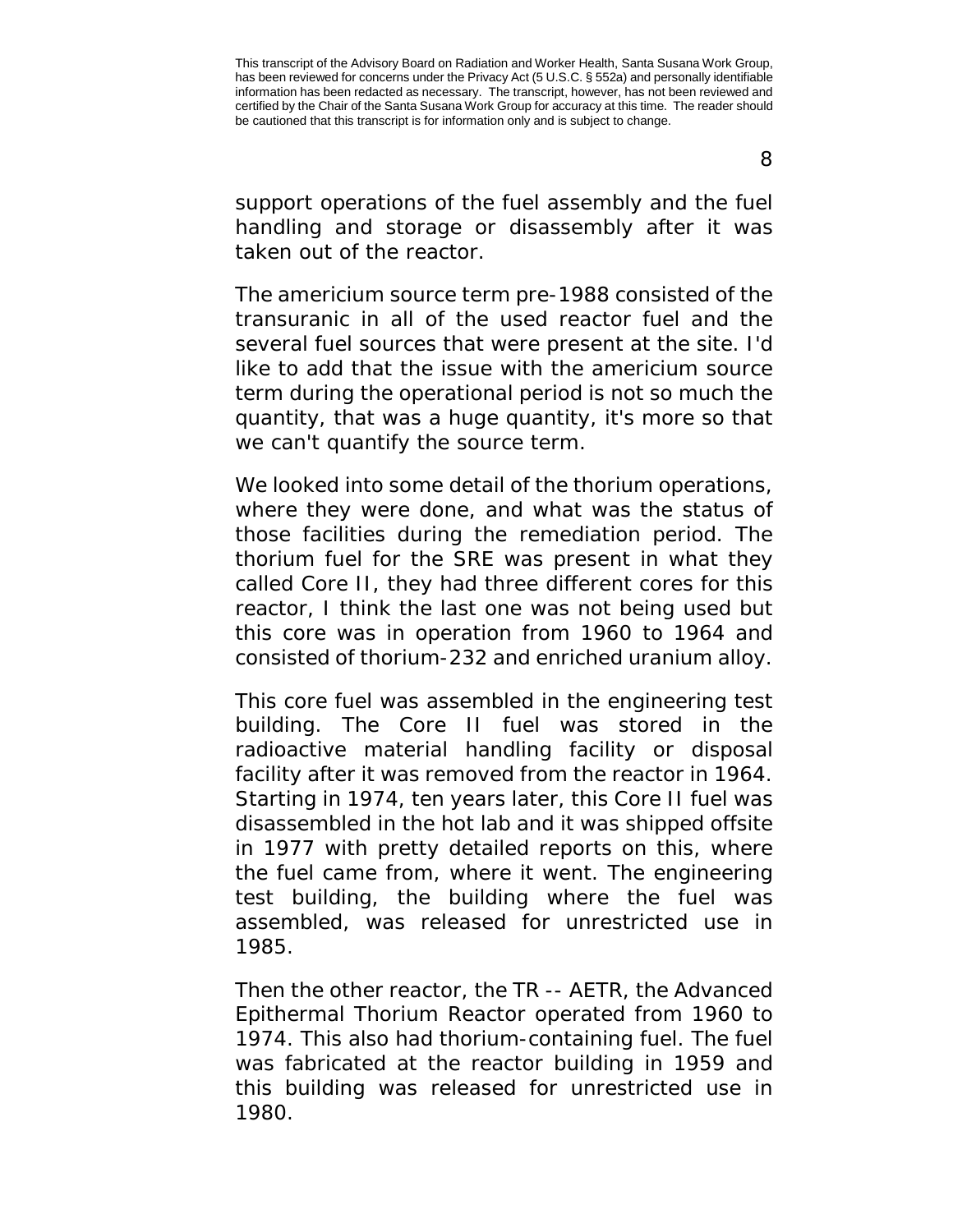We looked through the incident database and other records that are available to NIOSH and we found no incidents involving thorium listed in the remediation period.

For americium, again, all reactor fuel was removed from the site by 1988. The Transuranic Management by Pyropartitioning - Separation Program used americium and other isotopes. This was a program that was supposed to be done but it never got off the ground. At least that's what the records indicate.

There are some americium materials that were received at Area IV and were kept in storage and were later shipped offsite without being actually handled or used. Any incidents that are listed mention americium use only before 1988 and the only two facilities were some residual contamination from americium or the transuranics is possible is the hot lab and the radioactive material handling facility.

We reviewed the records of, the decommissioning records and quarterly review reports on those two facilities during the remediation period and they do not indicate any evidence that americium or thorium were encountered at these facilities or that they were in any way were the drivers of the radiation safety program.

In conclusion on the thorium/americium status, the major source term for americium/thorium first terms for americium/ thorium had been removed from the site by 1988, which is the nuclear reactor fuel. A detailed review of facilities during the remediation period does not indicate a sustained radiation exposure similar to the operational period.

The D&D operations could produce unpredictable exposures but the site had an internal exposure monitoring program that was driven by air sampling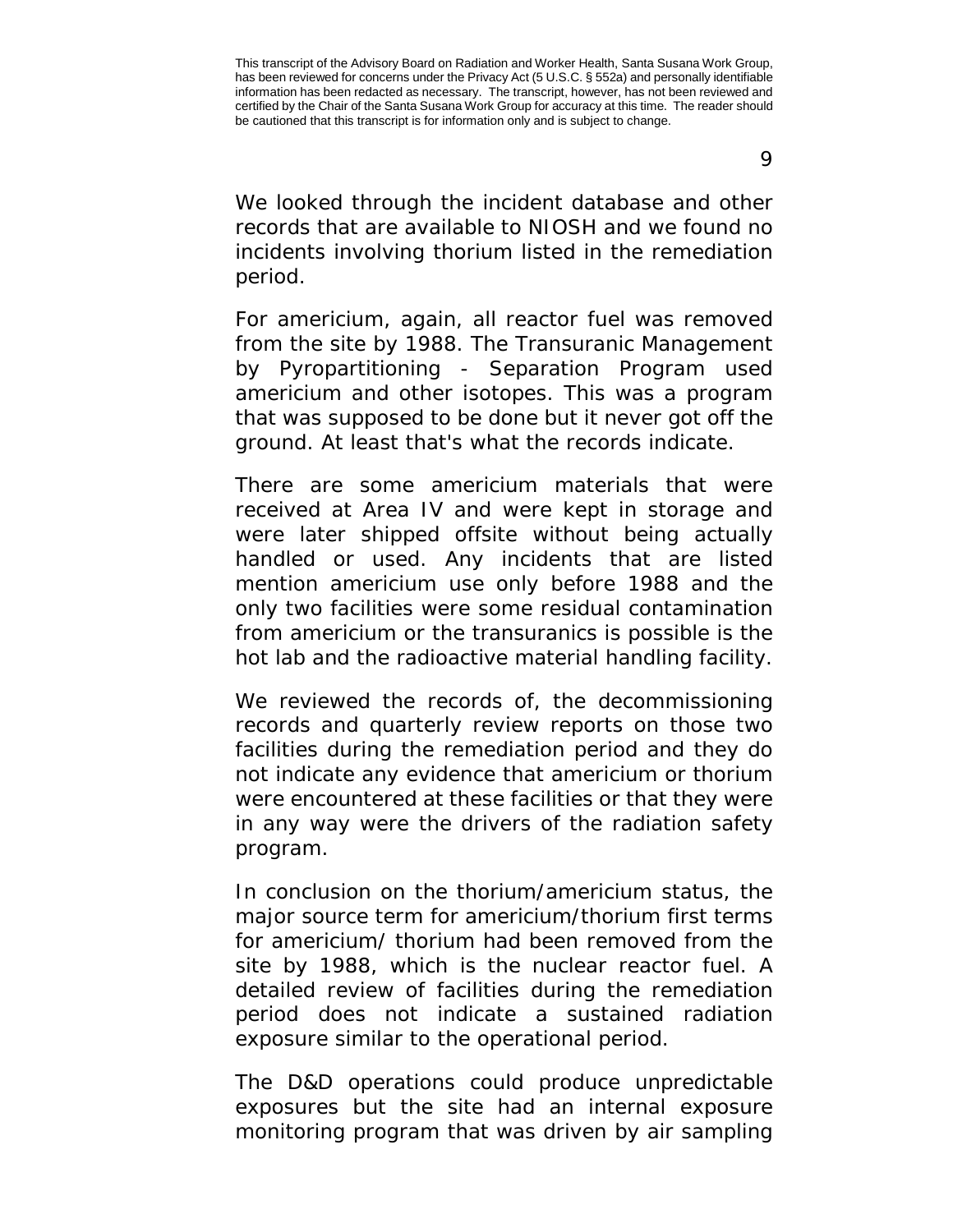10

and NIOSH does not find that the exposure potential from the operational period continued into the remediation period.

This was the White Paper I that was sent to the Work Group. I do not have my presentation broken up in two separate ones. If you have any questions, if you want me to stop and discuss White Paper I right now, or I can continue with the presentation, with the air data, and then we do questions and discussion afterwards. Which one do you prefer?

Mr. Gorden: This is Milton Gorden from SC&A. I think we're good to go paper by paper if that's okay.

Dr. Hughes: That's fine.

Member Beach: I agree. I was going to say that too.

Dr. Hughes: Okay.

Mr. Barton: This is Bob. As I said, we don't have an official review on these White Papers yet but we have been going through them. Milton Gorden's on the line and he's really taken a lead on them and looked at some of the underlying documentation and we certainly have some questions, clarifying questions really about what NIOSH's intended approach is based on these White Papers, so I'll turn it over to Milton.

Mr. Gorden: Okay. I guess my first question would be about the SNAP reactor, if it was undergoing D&D. But the paper didn't really address that at all. Is that because of what source term there was is related more to activation products that you found, or do you have any other reasons why you didn't address SNAP, really?

Dr. Hughes: The SNAP reactor did not have thorium fuel. We mostly, this was mostly focusing on the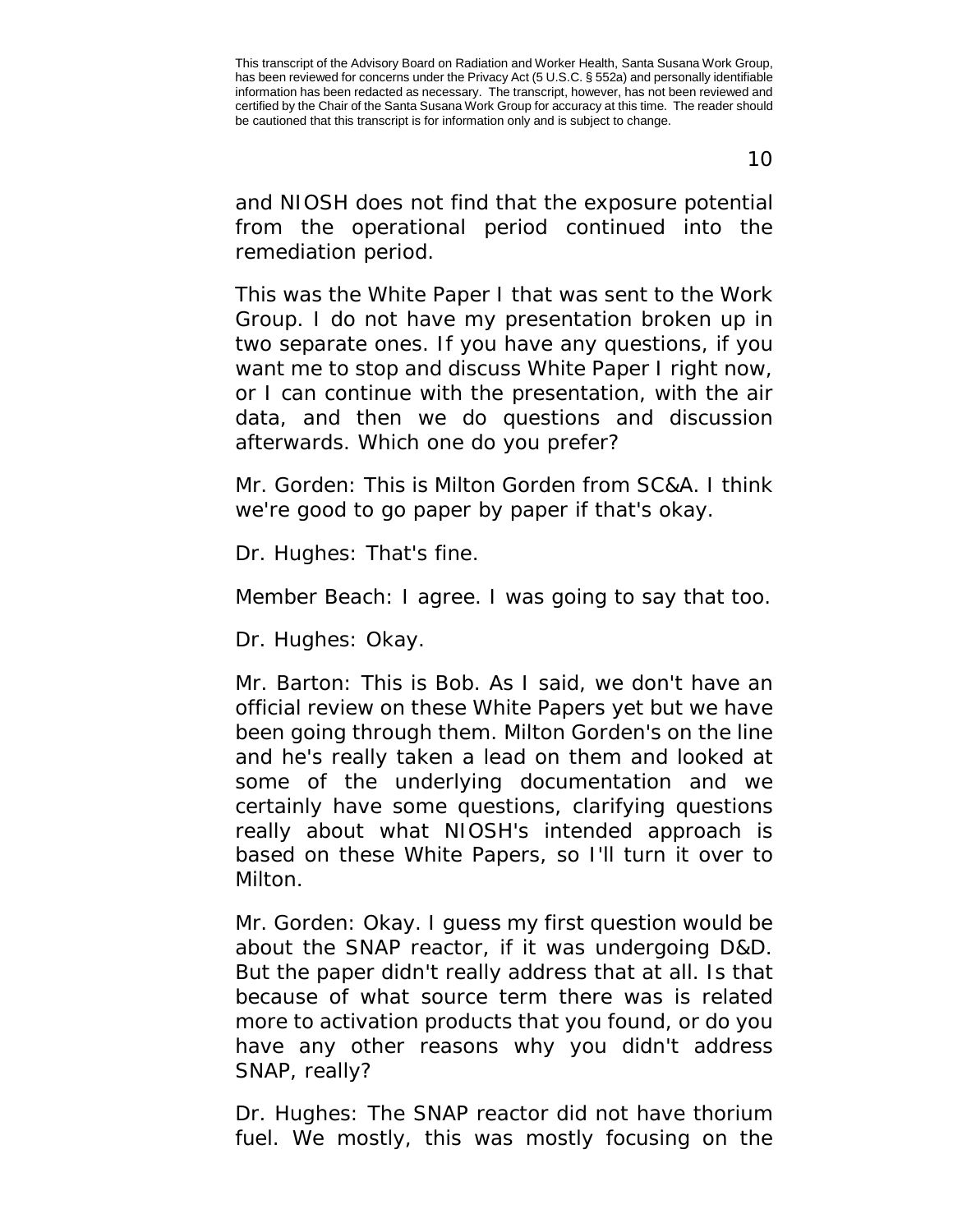11

thorium and americium.

## (Simultaneous speaking.)

Dr. Hughes: The SNAP reactor facility was undergoing D&D, yes, but it was, you know, this was the building, the activated concrete and steel structure. There was no, the reactor itself was not there anymore. It was just the building that was undergoing D&D. I guess I didn't make that clear. I'm sorry.

Mr. Gorden: That's okay. They did do a lot of surveying. I was looking at one of your references, had all kinds of surveys from that period and then '91 paper I was looking at. They did have, what localized they, in case you want to give them a pass, high alpha contamination they had removed. Mostly, I guess, from the hot pads but do you come across anything at all that would, I guess, characterize the alpha contamination? I know occasionally they would say, Pu-239 and strontium-90 in a couple of places  $but --$ 

(Simultaneous speaking.)

Dr. Hughes: Right. They did smear surveys as well as they did stacks, well, it's mostly the hot lab but the general survey was based on, they did the gross alpha, gross beta and then they use the limit of what they call the radionuclide of concern, which they used plutonium-239 just because it's, I think it's the most limiting radionuclide. Generally their survey information is presented in gross measurements and then is compared to what they're using after limit to compare it to to see if any kind of action is required.

I think with, this is mostly with regard to the air data, if they saw an elevated, if they saw a sample that was, I think, within 25 percent or 25 percent of the limit, they would do a special analysis for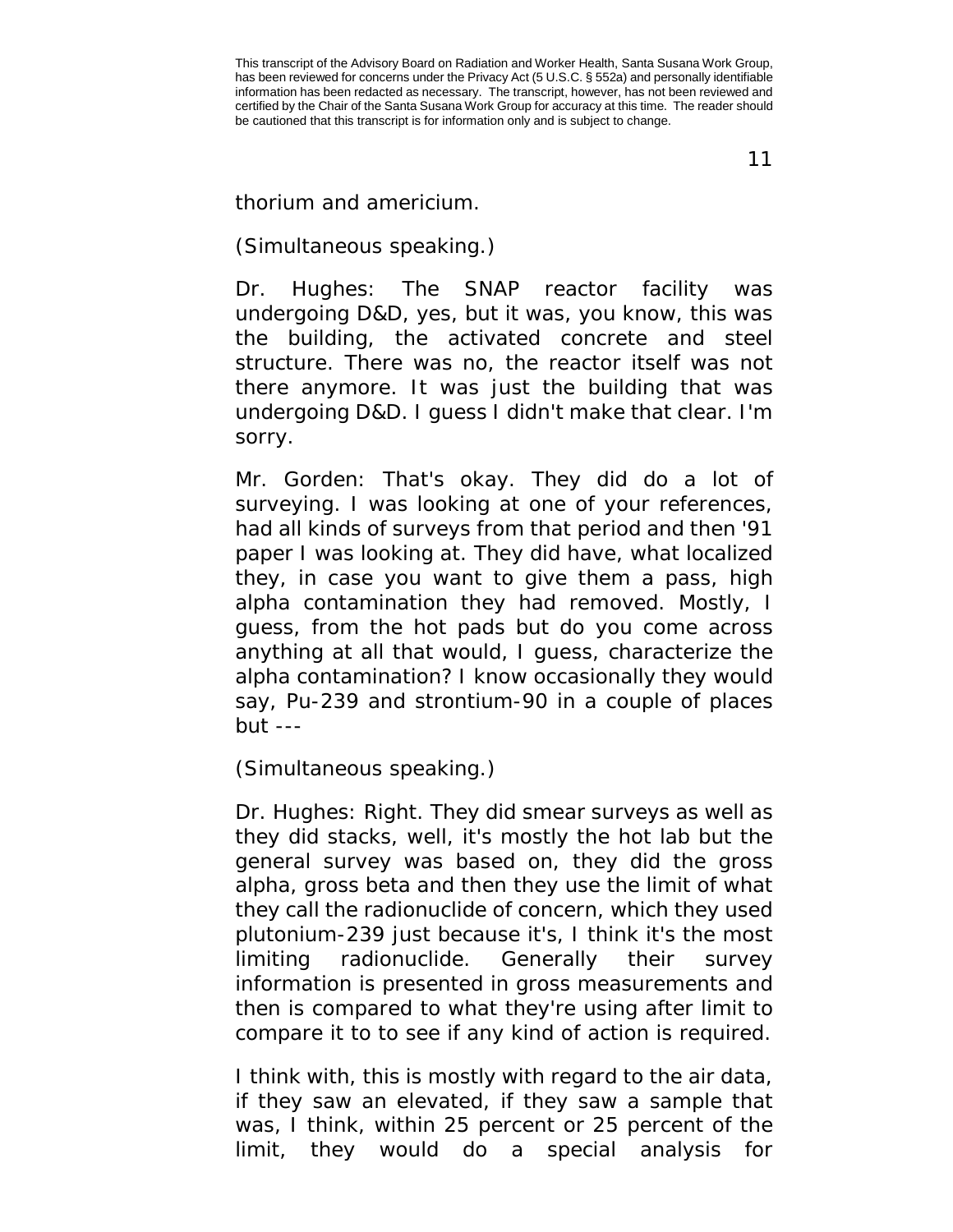12

radionuclides, for specific radionuclides. I mean, we have not seen any indication that they saw thorium or americium during that time.

Mr. Gorden: Okay. In regards to the incident reports you looked at, can you tell us where they are, I guess on the CDC drive? We were having trouble finding them.

Dr. Hughes: They're on the site research database. Do you have access to that?

Mr. Barton: This is Bob. I actually, yeah, I think it's page 5 of the White Paper, it says, "There are no listings of incidents involving thorium or americium during the post-1988 period, but not all incidents list the nuclide of concern," and then there are three references provided.

We could find the last two, I guess, cited as Incidents 1980 and Incidents 1990. We went through that. It's something like 500 pages of documentation but we only saw about 33 incidents that were actually related to this post-1988 period, and only two instances actually mentioned the contamination or even survey results for alpha.

One was a wound incident involving a plutonium glovebox and the other one was sort of, the infamous lost TRUMP-S material which wasn't really lost, but I think we'll get into that a little bit with the DeSoto discussion. Everything else was basically incidents related to beta gamma they found with a GM probe or some other external radiation monitoring device.

Now the third reference, which is cited as SSFL 2007, when we went to the SRDB for that, it said that that information cannot be indexed but can be found at a location on the internal CDC O drive. However, we couldn't follow that link to really find where that, I guess, incident database was actually located. In

This transcript of the Advisory Board on Radiation and Worker Health, Santa Susana Work Group, has been reviewed for concerns under the Privacy Act (5 U.S.C. § 552a) and personally identifiable information has been redacted as necessary. The transcript, however, has not been reviewed and certified by the Chair of the Santa Susana Work Group for accuracy at this time. The reader should be cautioned that this transcript is for information only and is subject to change.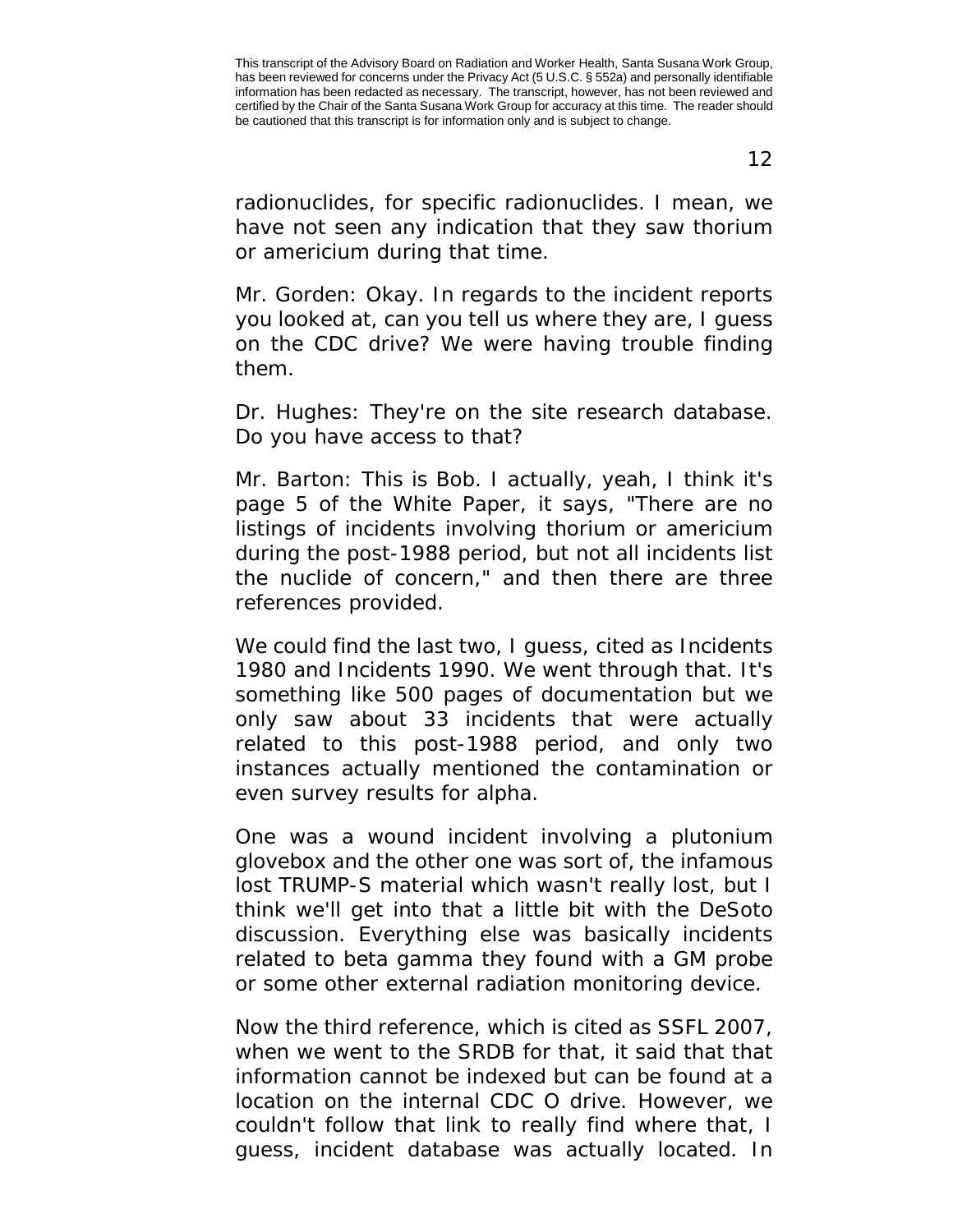13

other words, the address given in the SRDB document, we couldn't really see that.

Mr. Katz: Bob?

Mr. Barton: Yes?

Mr. Katz: This is Ted. For items like this, where you're just trying to track down where's the reference, I think you can just shoot Lara an email and that would be much more efficient than anything else. That's just a mechanical issue of getting you to references that you can't find or whatever.

Mr. Barton: Sure. I understand.

Dr. Hughes: Yes, because ---

Mr. Barton: What I really wanted to point out was that we say that, or at least one thing that would concern me, is we're saying that there are no incidents involving thorium or americium but in looking through the incidents that we have in front of us, there are basically, they found external contamination and they cleaned it up, and they didn't really talk about what the contamination was except for those two incidents I just discussed. One was a puncture wound in a glove box and one was the TRUMP-S material that arrived and was briefly unaccounted for.

So I, you know, when we say that there's no evidence that the thorium or americium is there, that's true but I would also point out that there's not a whole lot of information about what the alpha contamination was. I think that's something that Milton was trying to point out as well, and there are incidences of alpha contamination.

We can say that the driver's really the plutonium, but I'm not sure, well, at least from our side, if we're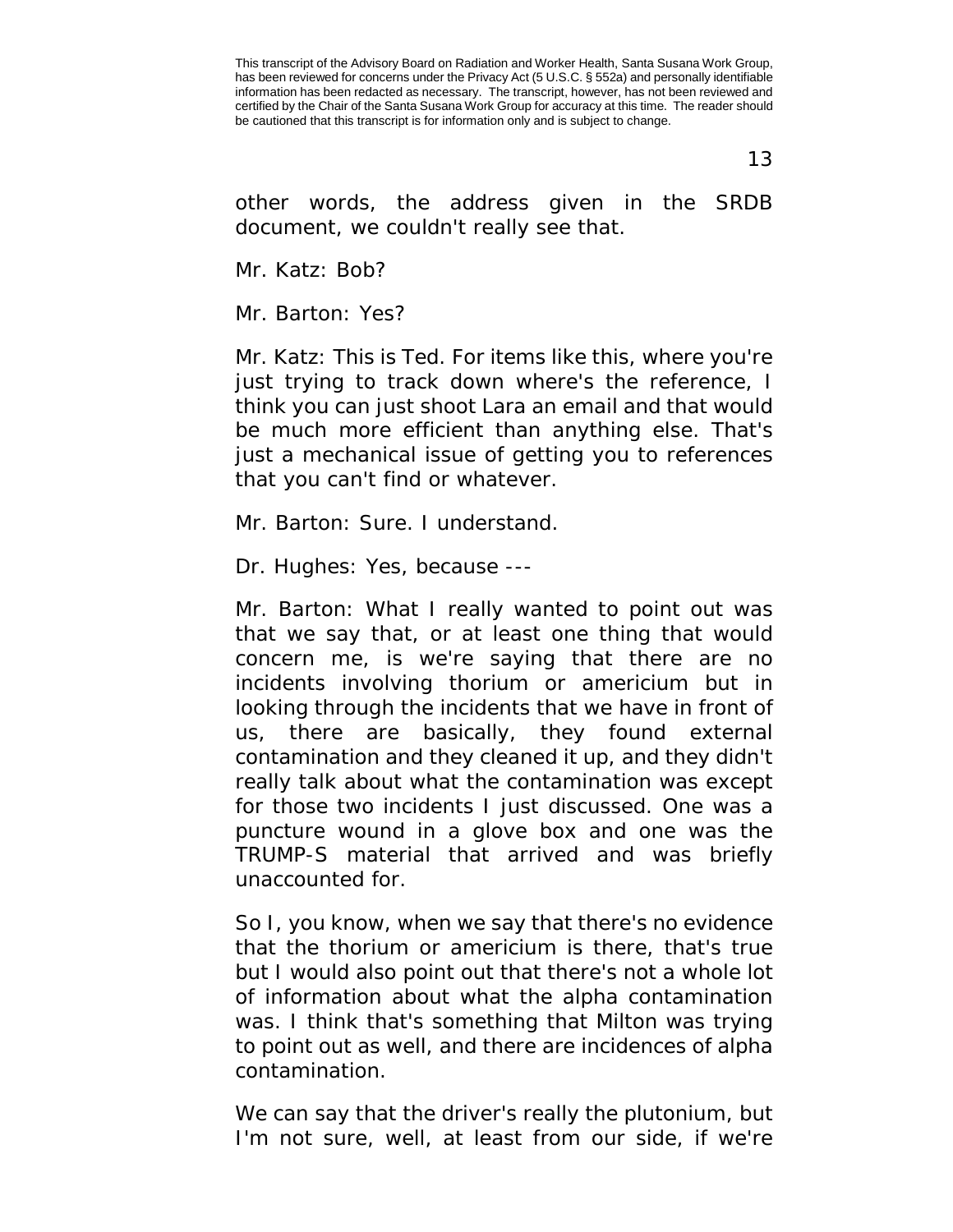comfortable saying that the americium and thorium source term was simply not there anymore. I mean, it was there in 1988, that's why there was an SEC there for americium and thorium, and then they started carrying out all this equipment that, you know, what about all that contaminated equipment?

We have evidence of alpha contamination but they don't necessarily identify what it is, so it's at least difficult from my view to say that it couldn't be americium or thorium. That kind of leads me to what my main question is, in the conclusion of this White Paper, is it NIOSH's intention that we're not going to be assigning any sort of dose to these potential contaminants, or are we saying that after 1988 if it's there it certainly doesn't rise to the level that warranted the SEC in the first place up to 1988?

In other words, is there a plan for a dose reconstruction approach in the future, or are we saying that that source term simply didn't exist anymore and therefore it doesn't have to be accounted for?

Dr. Hughes: Well, we do have a dose reconstruction approach and we're not planning on developing a new one in the sense that the remediation period is not currently an SEC because we found no infeasibility so we will continue to do dose reconstruction for this period based on available, largely bioassay data.

Mr. Barton: Specific to thorium and americium, though? Or ---

Dr. Hughes: Typically we assign, I don't know, dose reconstruction, it will assign, any internal dose reconstruction we usually assign based on a limiting radionuclide, whichever was most claimantfavorable, and I don't think that's currently americium. I don't know, we have our, we have some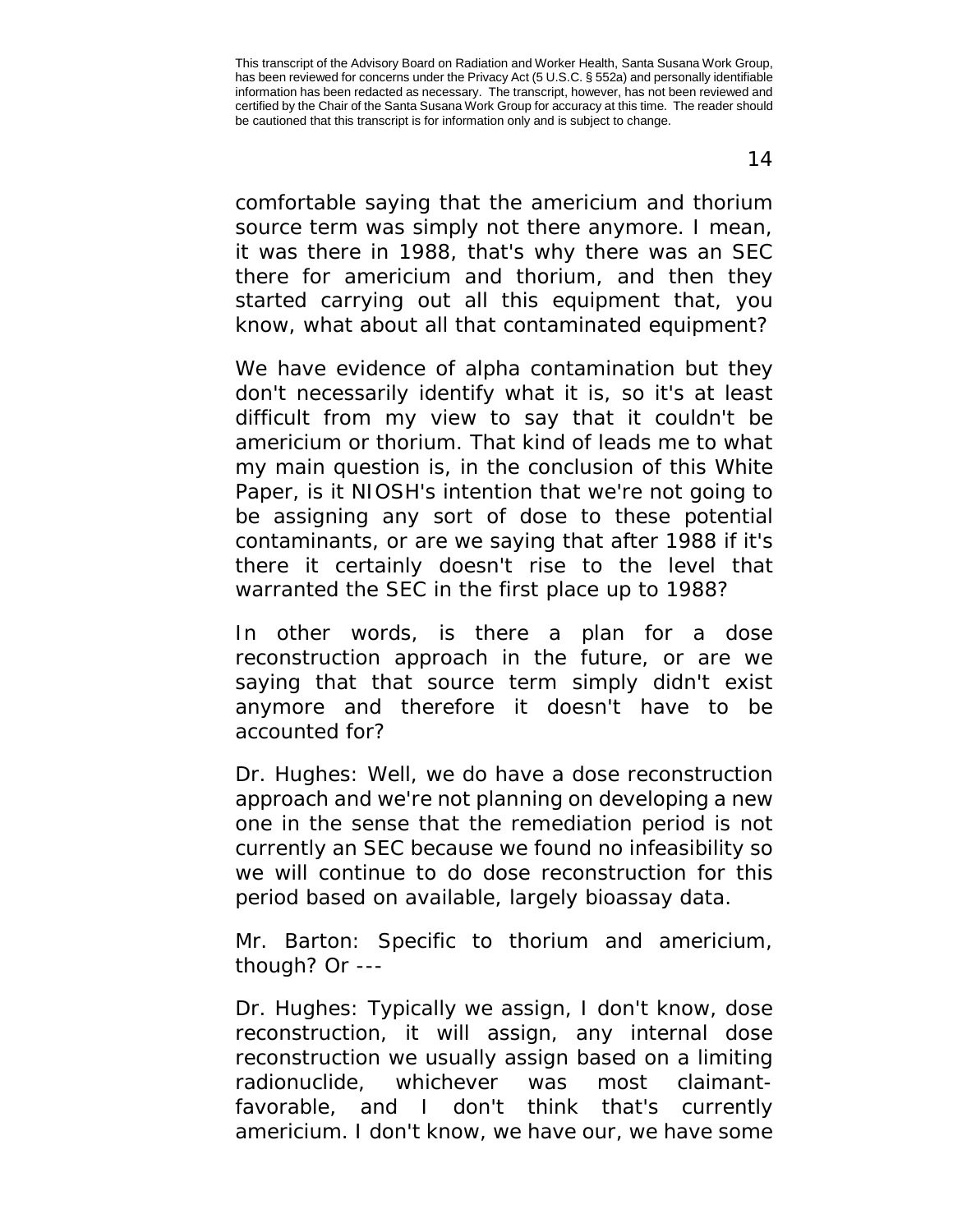15

support staff that's more familiar with dose reconstruction. Dennis, if you're on the line, could you weigh in on what, do we typically use thorium or americium?

Mr. Strenge: Well, when we do the dose reconstructions we usually go with the bioassay data that we have but of course for some, up to '88 we have the internal dose reconstruction coworker study that we would apply also. The exposures after 1988 are typically very small and we don't usually have very much bioassay data.

Member Beach: And this is Josie. Bob's correct, though, that one line in your conclusion says that the facilities were undergoing D&D and the exposures were unpredictable. If you weren't looking for it or if they weren't looking for it, certainly you wouldn't see it. So you have to account for that thorium and americium somehow.

Dr. Hughes: Well, based on our review of the air data, they were only, they were surveying with gross measurements but once they identified an elevated reading they would go ahead and identify. But I have not seen any evidence that they did identify americium or thorium, but that may also be we have not looked at the raw data. We only looked at quarterly summary reports.

Member Beach: Lara, could you remind me why you cut off the SEC at '88? What did you find in '88 that concluded that it was ---

Dr. Hughes: It was the end of the operational period.

Member Beach: Okay. So it was just simply the operational period.

Dr. Hughes: Yes, as you can see from the, there's a graph in the White Paper that kind of shows the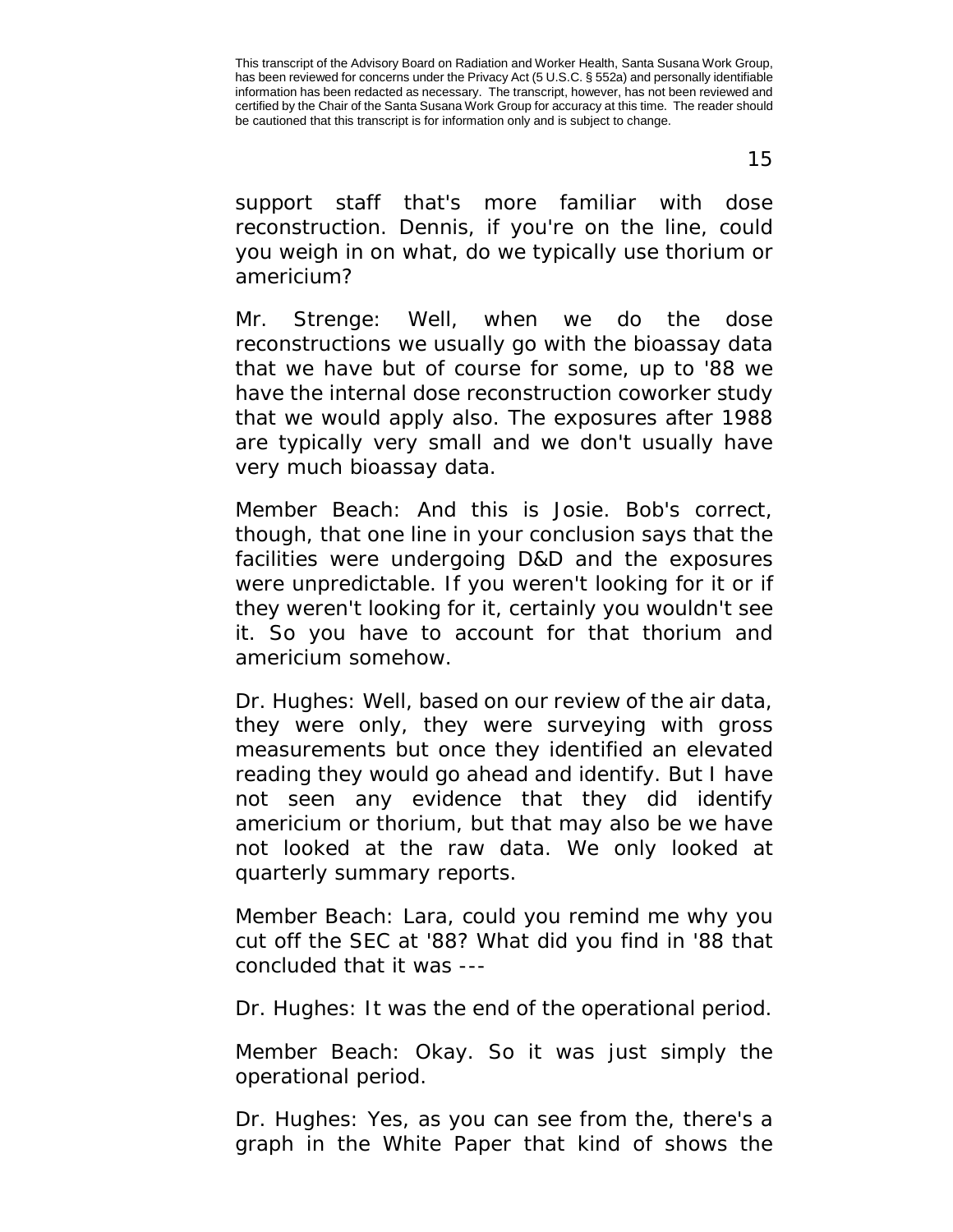reactor operation actually ended in 1980 and then there was a period where they removed the fuel from the site. So we made it out all the way to 1988. That's not saying that there was a huge exposure of thorium/americium in 1987, in fact I don't think there was. But we just kind of extended the class out because it's really an unknown source term but we felt like 1988 was rather conservative.

Chair Schofield: Do any of these incident reports or surveys break it down into fixed versus renewable contamination in the levels?

Mr. Barton: We have not surveyed that. I mean, I looked it over but I have not, I don't have a detailed summary of that right now. We typically, when we do data capture for the site and this period, we did not focus on this level of data. We mostly look at air data and bioassay data.

The smear samples will be reported, they will be reported in dpm, so I think they most likely went with the same operational, the same procedure if they're, if they pick something up they'll probably go ahead and do isotope analysis but I have not seen it.

Mr. Barton: Could we again go back to sort of the mechanism that NIOSH has plans to use? Again, I just wanted to clarify that this White Paper is essentially establishing NIOSH's position that dose reconstruction to this particular source, there's no infeasibility, that's the conclusion of the White Paper, I think, but I guess I'm still not quite clear on what NIOSH would plan to do in an actual dose reconstruction.

The coworker model was mentioned, which I believe is TIB-80, but I don't recall that being specific to americium or thorium, so I'm wondering how that would actually work.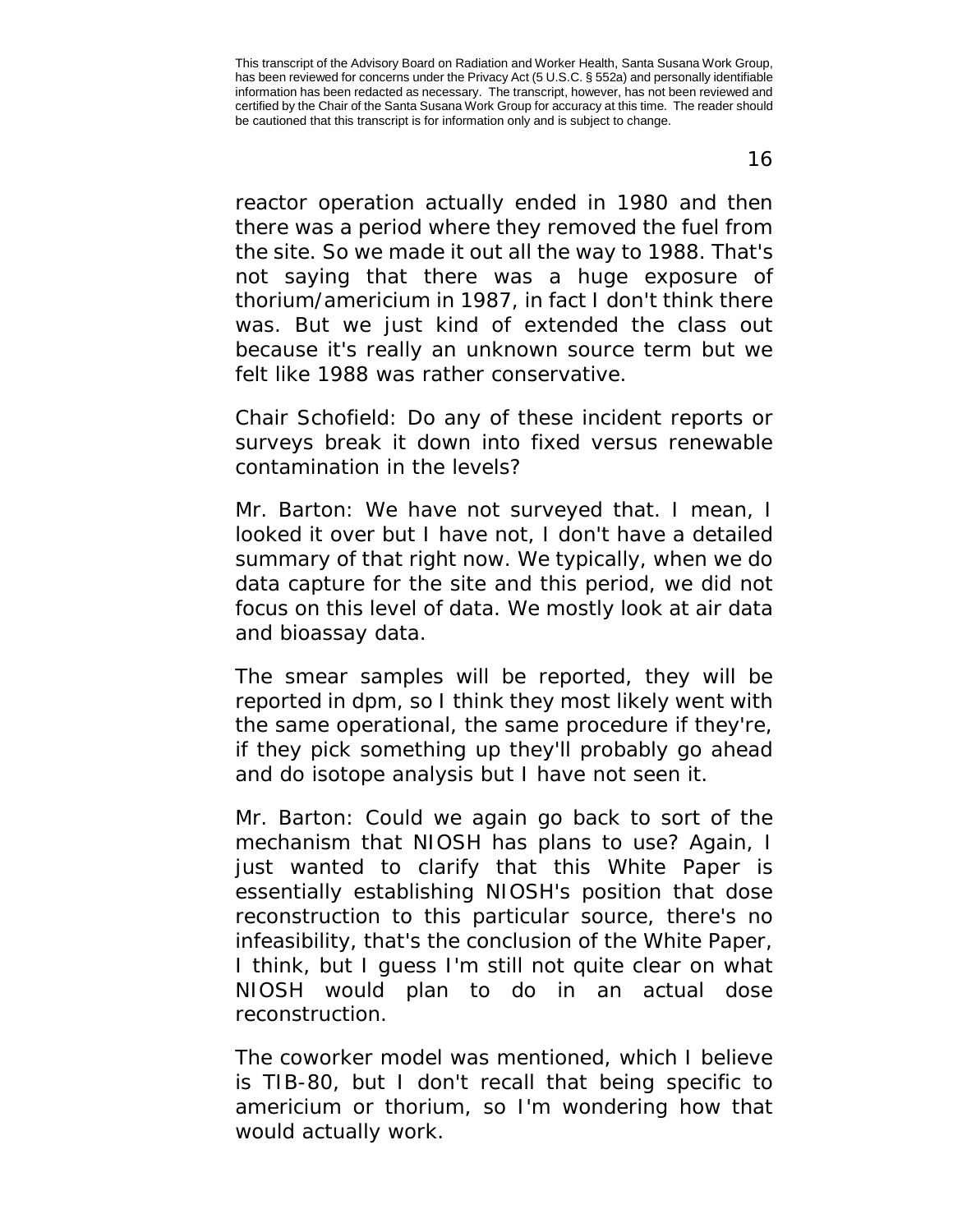17

Dr. Hughes: We get bioassay data from a worker. We're not using bioassay during the CEP period but bioassay data will be reported as a reading from the bioassay contractor and they analyzed for, I think what we get is various forms of uranium, mixed fission product, plutonium, let's see, so we will take the urinalysis result and do a --- What we do in our dose reconstruction process, we have this program that will take the bioassay result and then we kind of interpolate what the workers, what period this bioassay sample represents and we calculate an intake of this radionuclide in question and then from this intake we calculate the dose that this worker may have received.

If it's not clear what radionuclide it was we'll usually, like if say it's plutonium, we will assign the most claimant-favorable radionuclide, whichever will result in the highest dose.

Mr. Barton: And I agree that that's true if you have, I guess, gross alpha urinalysis, you could do that sort of comparative where you select the most claimantfavorable radionuclide, but I guess I'm more asking towards the worker with limited or no internal monitoring data. Again, there's a coworker model and like you said, the coworker model was developed for fission products and uranium and maybe plutonium as well.

How would you account for the potential for someone who's out there ripping out this equipment that had been used potentially for any sort of research with americium or thorium, how would that be accounted for? I understand the position that the same exposure potential did not necessarily exist or it would be different in the operational period versus the residual period to some extent, but again, and perhaps this is down the road, a discussion for down the road, but I'm still not sure if you have an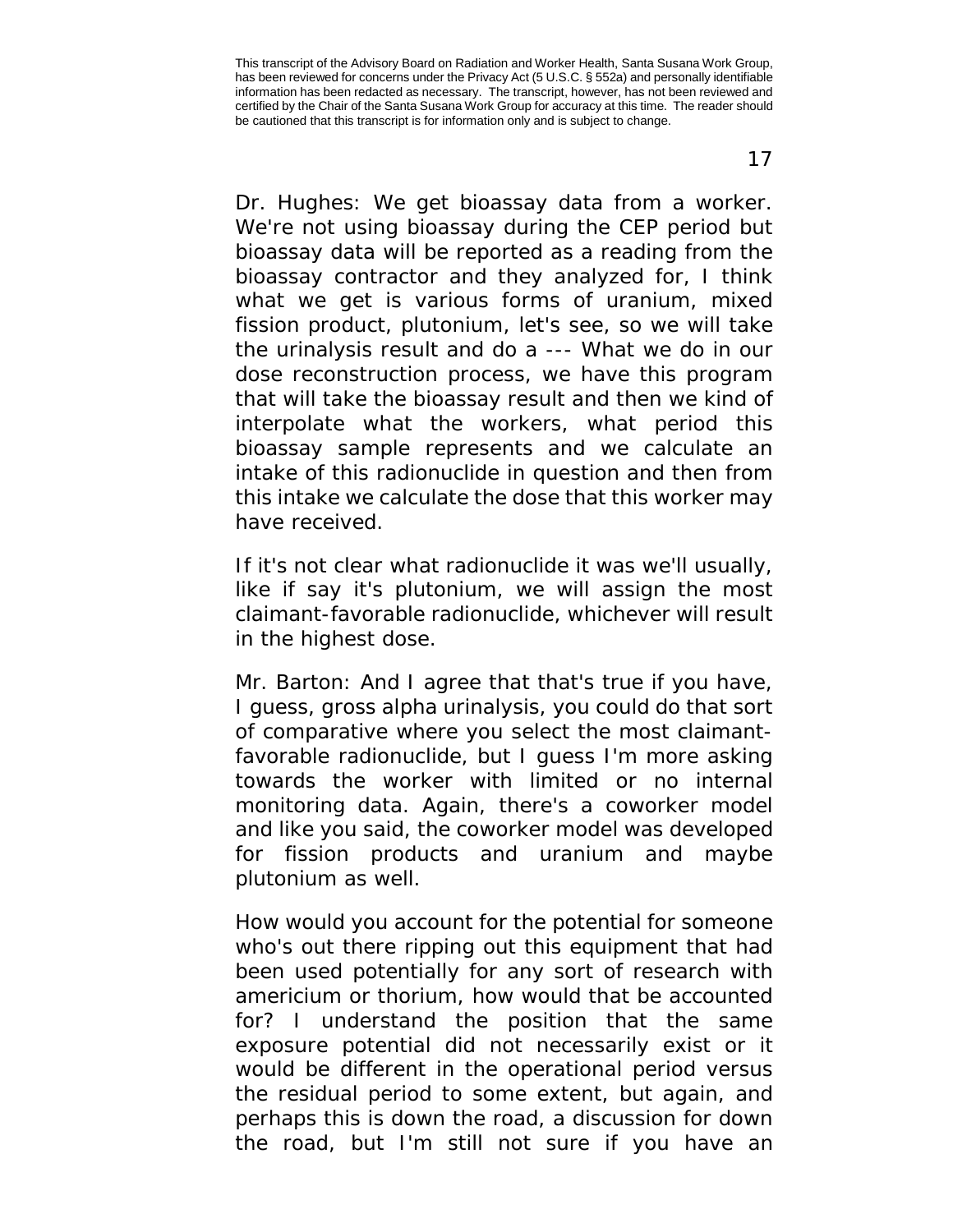18

unmonitored worker who is involved in these D&D activities, how would those be accounted for?

Dr. Hughes: Right. We have not seen, either we have the coworker model and we would have a worker's own either air data or bioassay data. I don't, at this point from my detailed review I do not think there are a lot of workers that were unmonitored that were in the thick of the D&D operation.

There were workers onsite that weren't monitored, that is true, but the people that were breaking out the drain line from the hot lab, they wore respirators and they were monitored based on all accounts that we have seen in the reports from the site. So any kind of dose reconstructions will be based on available worker dosimetry data which I actually did have thorium available during that time period.

Mr. Barton: So there are actual thorium bioassay results?

Dr. Hughes: Yes, there are. We did not, they're not sufficiently abundant to be put in the coworker model, but yeah, we do have some. I can't speak to americium, I'm not sure right now but they did monitor for thorium. We might have one or two results total. I mean, it was not, we're not talking about a large group of workers here.

Mr. Barton: I guess that leads me to say we're actually monitoring a couple of workers. Clearly there was some concern.

Dr. Neton: Lara, this is Jim. Are you speaking of the monitoring in the cover period, not the residual period?

Dr. Hughes: I'm speaking of the residual period, but I'm not exactly sure because we have not really focused on the bioassay data at this point. Let me

This transcript of the Advisory Board on Radiation and Worker Health, Santa Susana Work Group, has been reviewed for concerns under the Privacy Act (5 U.S.C. § 552a) and personally identifiable information has been redacted as necessary. The transcript, however, has not been reviewed and certified by the Chair of the Santa Susana Work Group for accuracy at this time. The reader should be cautioned that this transcript is for information only and is subject to change.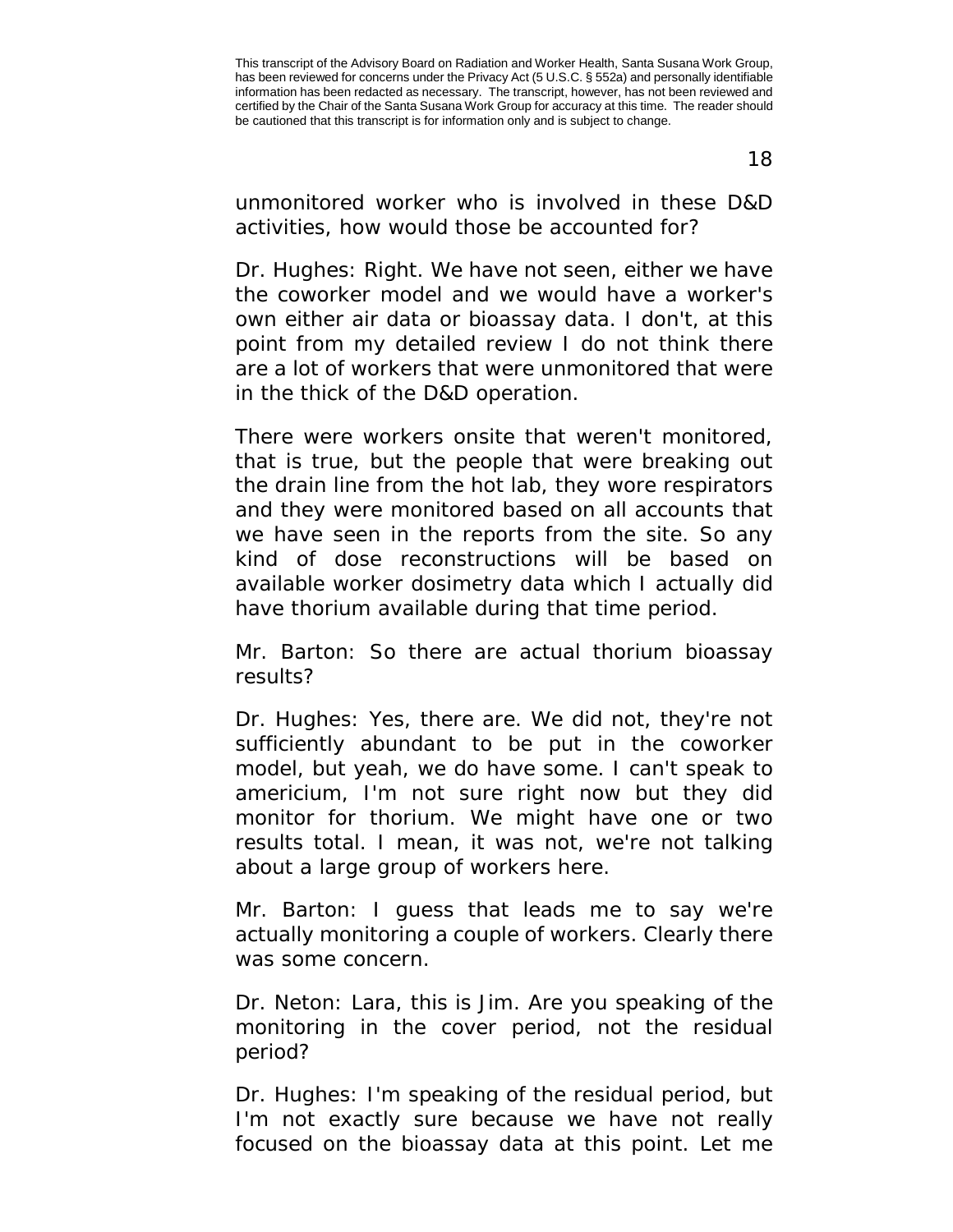19

phrase it that way. I know they had a contract with the bioassay vendor that came in after CEP, and that contractor had the capability of monitoring for thorium. I'm not sure we actually have the data at this point. I thought I saw it at some point but I'm not sure what time period we're looking at.

Mr. Barton: Okay. So I guess just to sort of summarize this discussion, it's NIOSH's position that if the workers during the residual period have data that that can be interpreted to potentially account for thorium exposure and that if you have an unmonitored worker then it's going to be assumed that that person just was not exposed.

Dr. Hughes: That's correct. Keep in mind the infeasibility for thorium and americium, especially towards the end of the operational period. It's not so much that we found that there was a huge concern of the quantity of the source term, it's more like that we couldn't really quantify the source term. It was one of those things we just based on the available data.

We couldn't quantify it so, but the most of the source term being removed after the operational period which did not see that there was, there's not the same material available on the site. So whereas the D&D could open up something, it just doesn't look like there's the same type of source term available during the remediation period that we felt this was infeasible. We have not seen that in any of the claims or dose reconstructions, as far as I know. At least not the ones that I have reviewed.

Mr. Barton: Okay. And then, again, these, we just wanted to really understand what NIOSH's position was and that is that there's no infeasibility. Now you mentioned that the workers involved in D&D, they all wore respirators and had, I guess, lapel breathing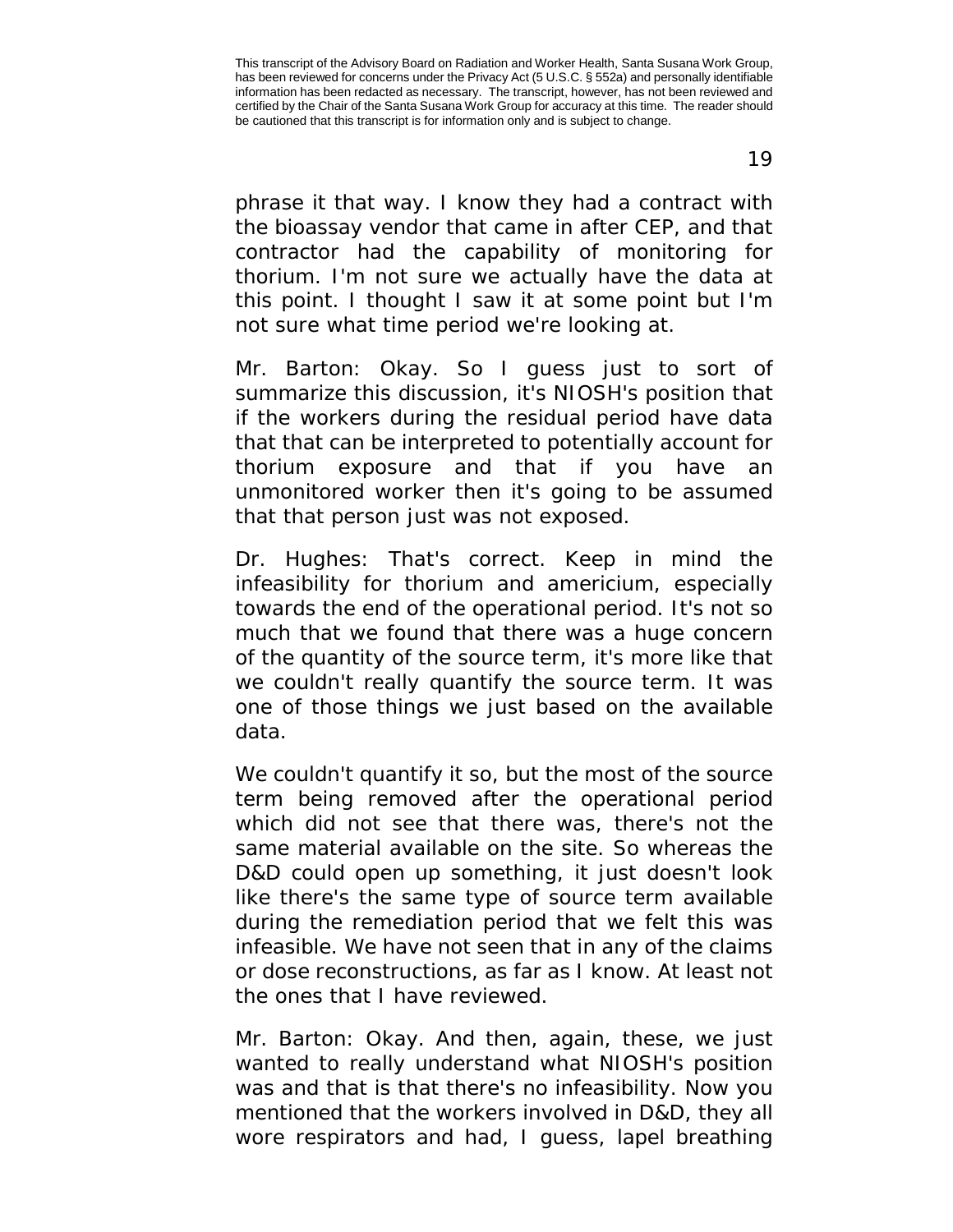20

zone samplers, that kind of thing, and that that data is available in the DOE-supplied files for all these claimants?

Dr. Hughes: The breathing zone data is not and the DOE-supplied files, no. We have to go look for that.

Mr. Barton: I guess that's kind of leading into the next White Paper so maybe we can discuss that with the air sampling issue White Paper. I guess I clarified NIOSH's position of, for me. Milton, do you have any other questions for DCAS?

Mr. Gorden: No, I think that pretty thoroughly covers it.

Mr. Barton: Okay. Unless the, certainly if the Work Group has more questions, otherwise I suppose we can move on to the next White Paper.

Member Beach: Yes, I'm good with that. This is Josie.

Chair Schofield: I don't have any additional questions.

Member Field: This is Bill. My only question is is SC&A going to do a formal review, to take a formal review in findings, look for findings?

Mr. Katz: Yes. This is Ted. Yes. I just, the NIOSH reports weren't ready until November, so it's just a timing issue.

Member Field: Okay.

Mr. Barton: That's obviously correct. We wanted to be able to sort of ask some of these clarifying questions so we understand what the real intention is behind these White Papers and the process going forward, and we will submit an official review on these matters as soon as we can.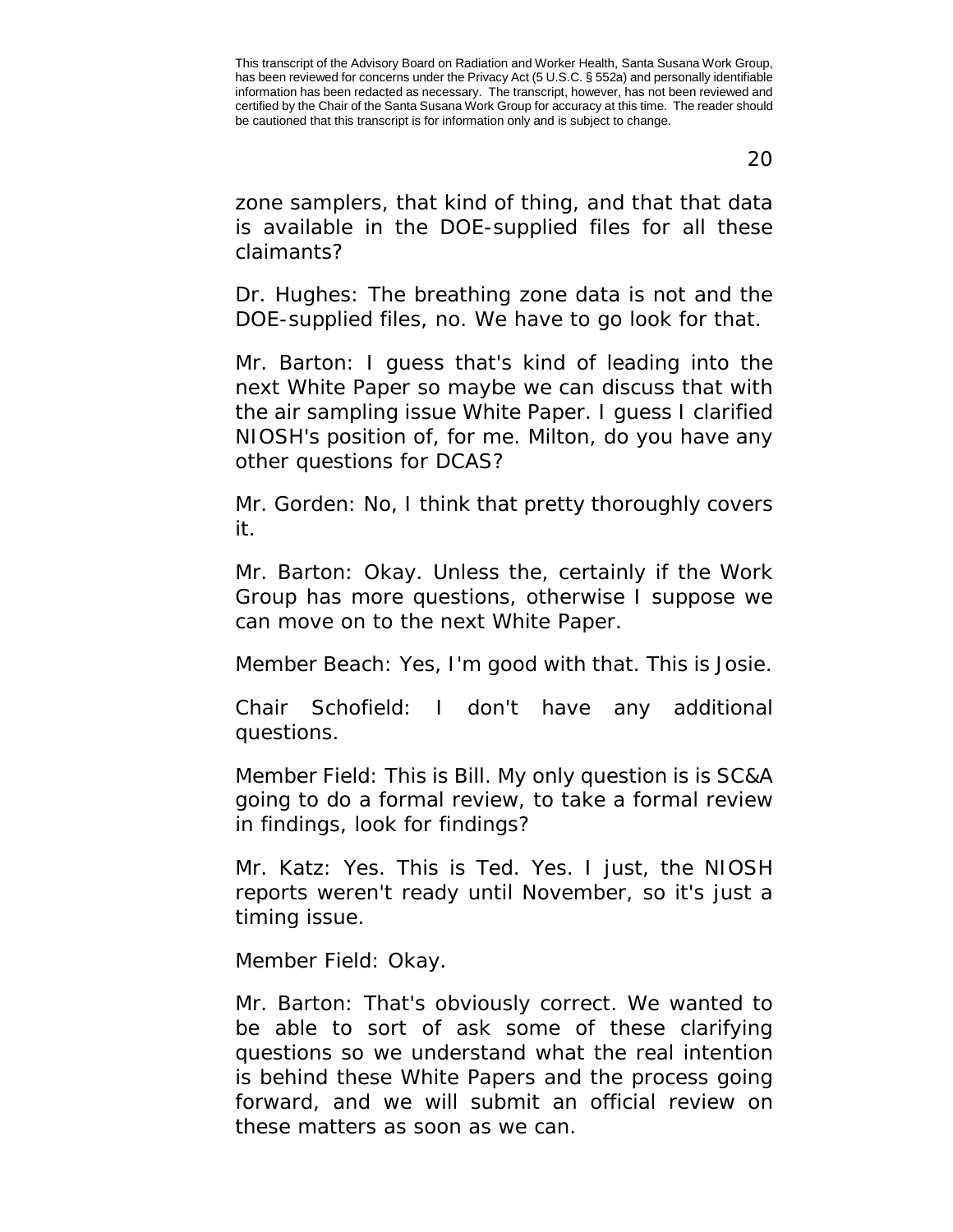21

Mr. Katz: Thanks.

Dr. Hughes: Okay. Let's move on to the air sampling White Paper. Again, to reiterate, these White Papers were produced by request of the Board and the Work Group to clarify some items from the SEC-235 evaluation.

The second question that was raised during the Work Group discussion about a year ago was since we're not using the bioassay data controlled for environmental pollution, that we should shore up this gap. It's roughly a two-year period that we should shore up with available air data. Air data is not, it's something we generally look into however we don't typically collect all of it during data capture because often it just represents a huge quantity of information.

So we don't have any raw general air of breathing zone data from Area IV, but we do have quarterly summary reports that summarize the available air data and this is what was used to develop this White Paper.

During this 1991 to 1993 period and several quarters before and after this period, we looked at general air sampling results. Those are fixed location air samplers. They report weekly results and then the quarterly reports, they report one quarterly result which represent about 13 weekly results.

Breathing zone air sampling is what's worn by a worker during our entries into high air contamination areas. This worker may or may not wear a respirator, depending on the expected contamination. The results from breathing zone and general air data are compared to a maximum permitted air concentration, or MPC for the radionuclides of concern at the time.

During the D&D period the radionuclides of concern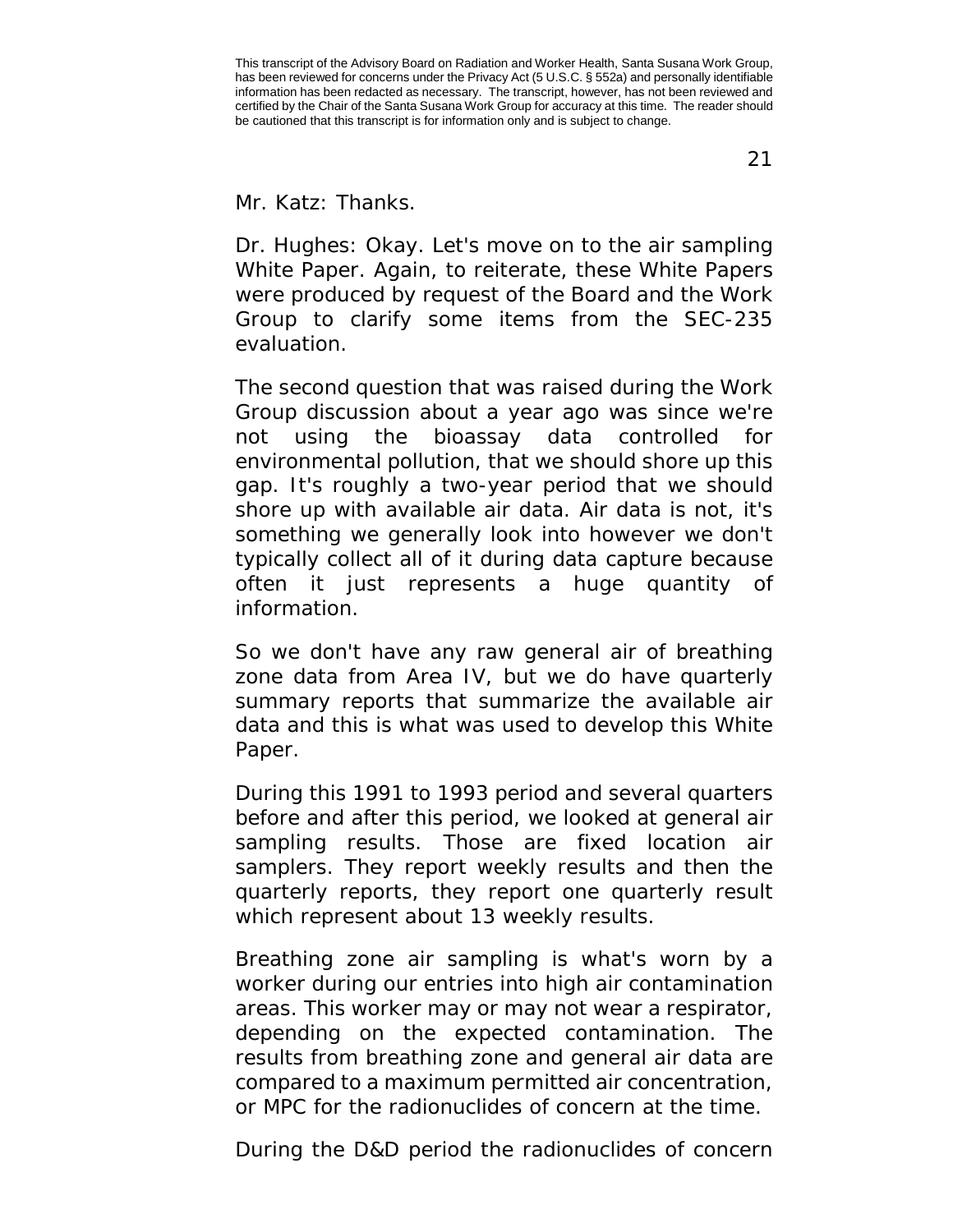22

were stronium-90, for presenting beta emitters with a limit of one times ten to the minus nine microcuries per milliliters and plutonium-239 for alpha with an MPC of two times ten to the minus 12 microcuries per milliliter.

For breathing zones, those were compared to the maximum permitted air concentration, our limit of 2000 per year or 520 per quarter and until 1992, actually the site stipulated that air sampling was the primary exposure assessment method and bioassay was used as backup. So when it was expected somebody would have an intake based on breathing zone or air data they would order bioassay.

I've prepared a little operational summary. I probably should have given that at the beginning of this, but this is how the White Papers are structured. What was going on during 1990 to 1993 at the site with the D&D, the SNAP reactor, the T059 building, we have air data available for 1991 for four quarters.

The facility is undergoing D&D and the main contaminant encountered there is cobalt-60. The main operations that were going on this period is that the structural steel of the facility and the irradiated concrete are cut to smaller pieces and sent to the radioactive material disposal facility for interim storage until the material is shipped offsite.

Again, to reiterate, the reactor, the actual reactor, the fuel and the reactor parts have been removed from the site at this point. We're dealing with the building itself that's being dismantled.

There were some airborne radionuclides observed during the removal of old sodium potassium coolant lines. The workers were breathing zone samples during operations causing airborne contaminations. There was no general air data in the SNAP building.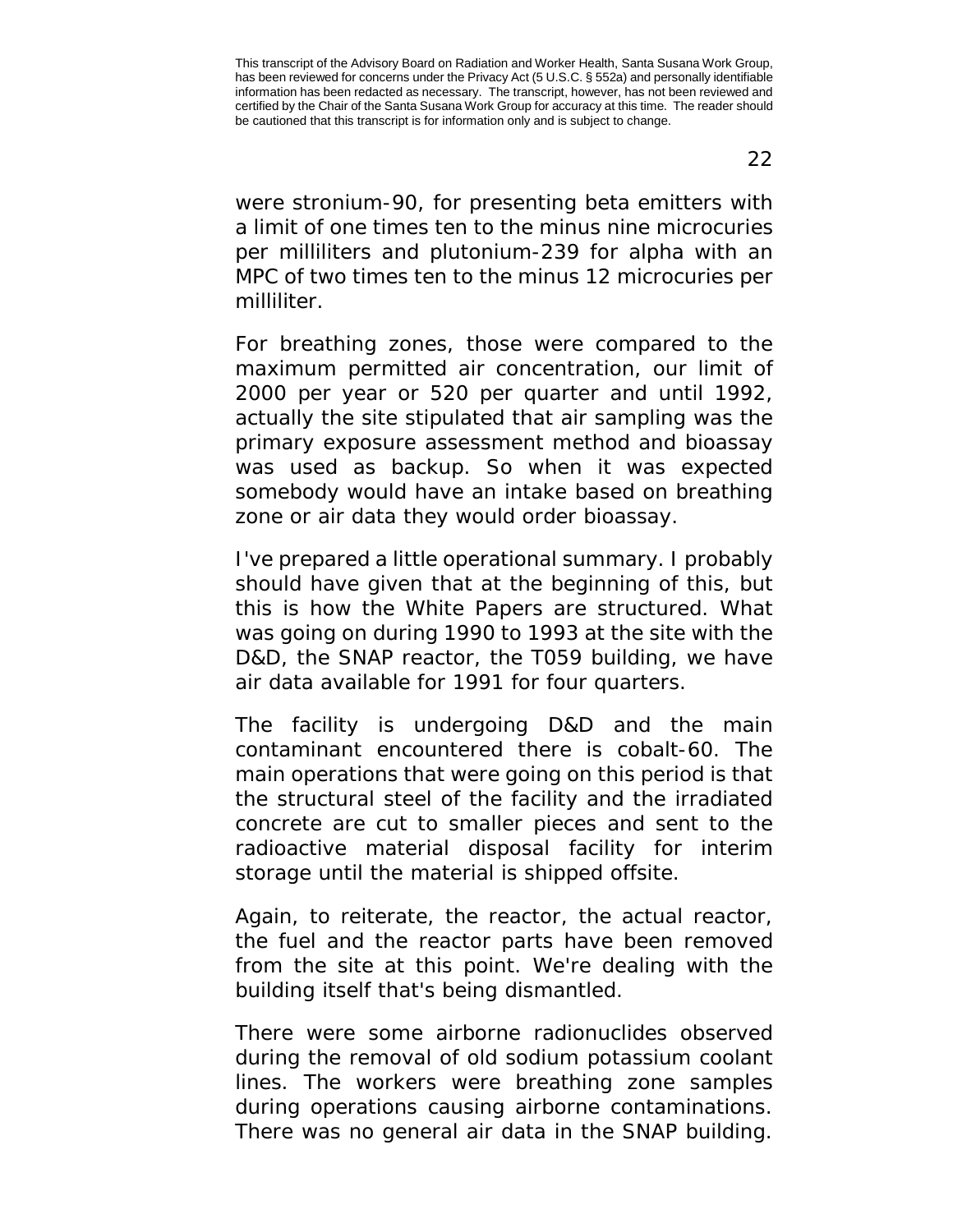23

They were relying on breathing zone only.

For the hot lab, we have air data available for 1990 to 1993 for 15 quarters. This facility had 28 general air samplers that recorded air data for every quarter. Workers with potential for intakes were breathing zone and respirators if needed. This was the facility with the largest number of breathing zone data available.

The D&D operations during this period mainly consisted of the removal of cell liners and drain pipes. Some incident reports indicate small events of contamination.

When we looked at the general air data points, there was a period in 1993 where we saw some quite elevated general air data. We looked at this in some more detail trying to figure out what was going on, and I'll talk to that in a little bit. We found any potential intakes could be assessed based on available whole body counts and bioassay data.

The radioactive material disposal facility was an operational facility in this time. It was not undergoing D&D. We have air data available for 1990 to 1991 with one quarter missing. There were seven fixed general air samplers at this facility and there's breathing zone data for up to ten workers per quarter available.

The site, operations at this site consisted of receiving material from other areas at Area IV. They did sitereduction packaging, storing and shipment of materials offsite.

Do most of you have the presentation in front of you? Well, anyway, if you have the White Paper in front of you, there is a figure that actually goes back to the operational period. We looked at some annual summary reports and pulled out the annual average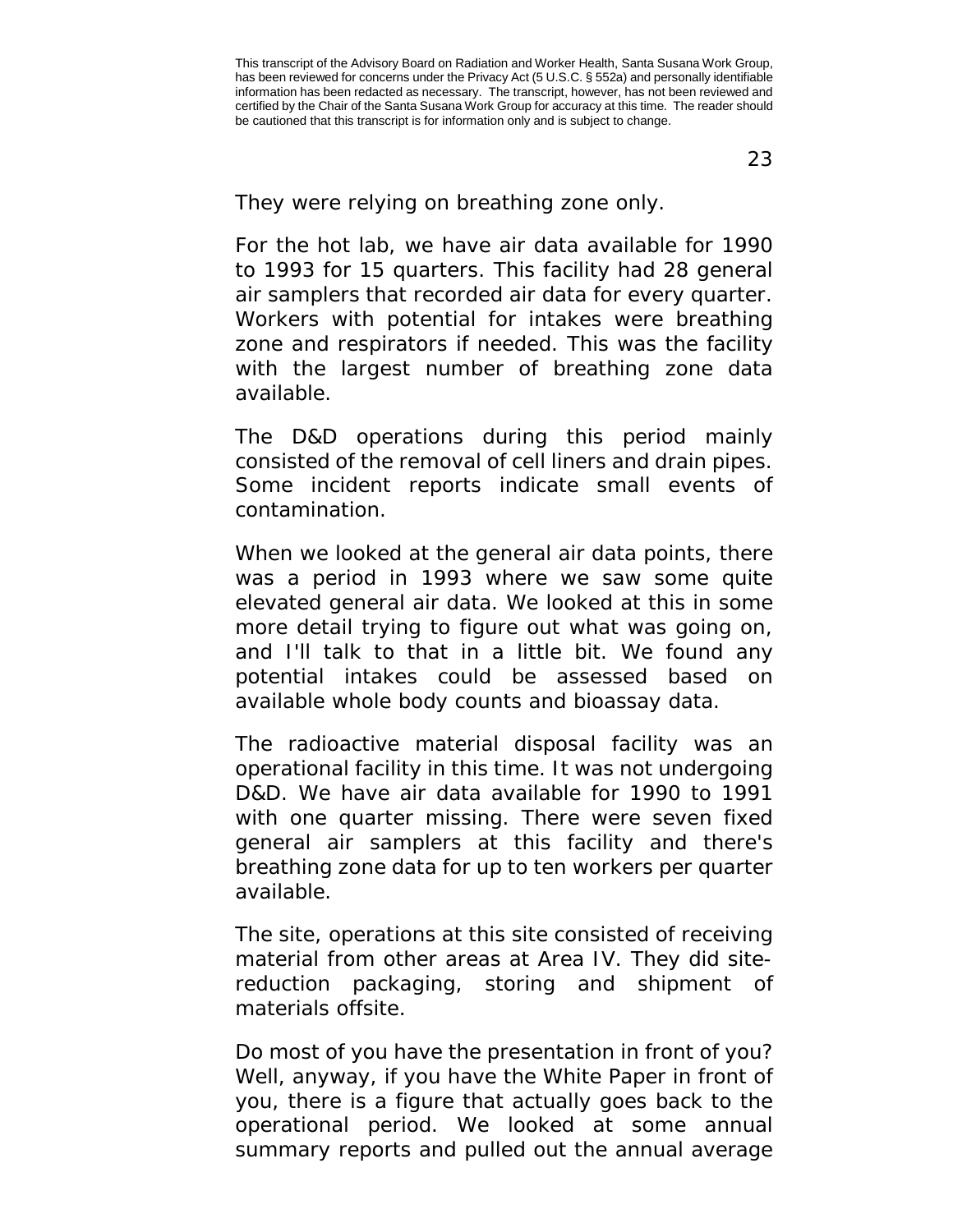air concentration for the hot lab during operational period, and we plotted that.

For years, we have years 1975 through 1988 available and we compared that to the maximum permissible concentration at the site and there's only one year, 1985, where they reported an average above the limit that they set or that they had. There's no indication of why this limit was exceeded or what the operations were. At least we didn't do any research into what that was. It was mostly collecting this data just to compare it to what we saw during the remediation period.

Also what this shows is that from 1986 through 1988 the annual average went way down, which probably related to operations winding down. However, once we get into the D&D period we see the air data picking up a little more.

So when we looked at the, what is the maximum quarterly average, so these are the, an average of 28 air sample locations in the hot lab. They're averaged together per quarter and they used the maximum reading at every location, as I understand, and then they reported on these, someone did an alpha reading and there was a reading for alpha and a reading for beta emitters on this.

Then this was compared to the respective alpha MPC and the respective beta MPC. We plotted this for all the quarters from the first quarter in 1990 to the fourth quarter in 1993 and it all looks fine, so all the data are below their respective MPC with the exception of three quarters in 1993 where we see some really, really high air data. We did not expect that.

Of course we tried to figure out what the matter was with this, why did they report these high air data? We

This transcript of the Advisory Board on Radiation and Worker Health, Santa Susana Work Group, has been reviewed for concerns under the Privacy Act (5 U.S.C. § 552a) and personally identifiable information has been redacted as necessary. The transcript, however, has not been reviewed and certified by the Chair of the Santa Susana Work Group for accuracy at this time. The reader should be cautioned that this transcript is for information only and is subject to change.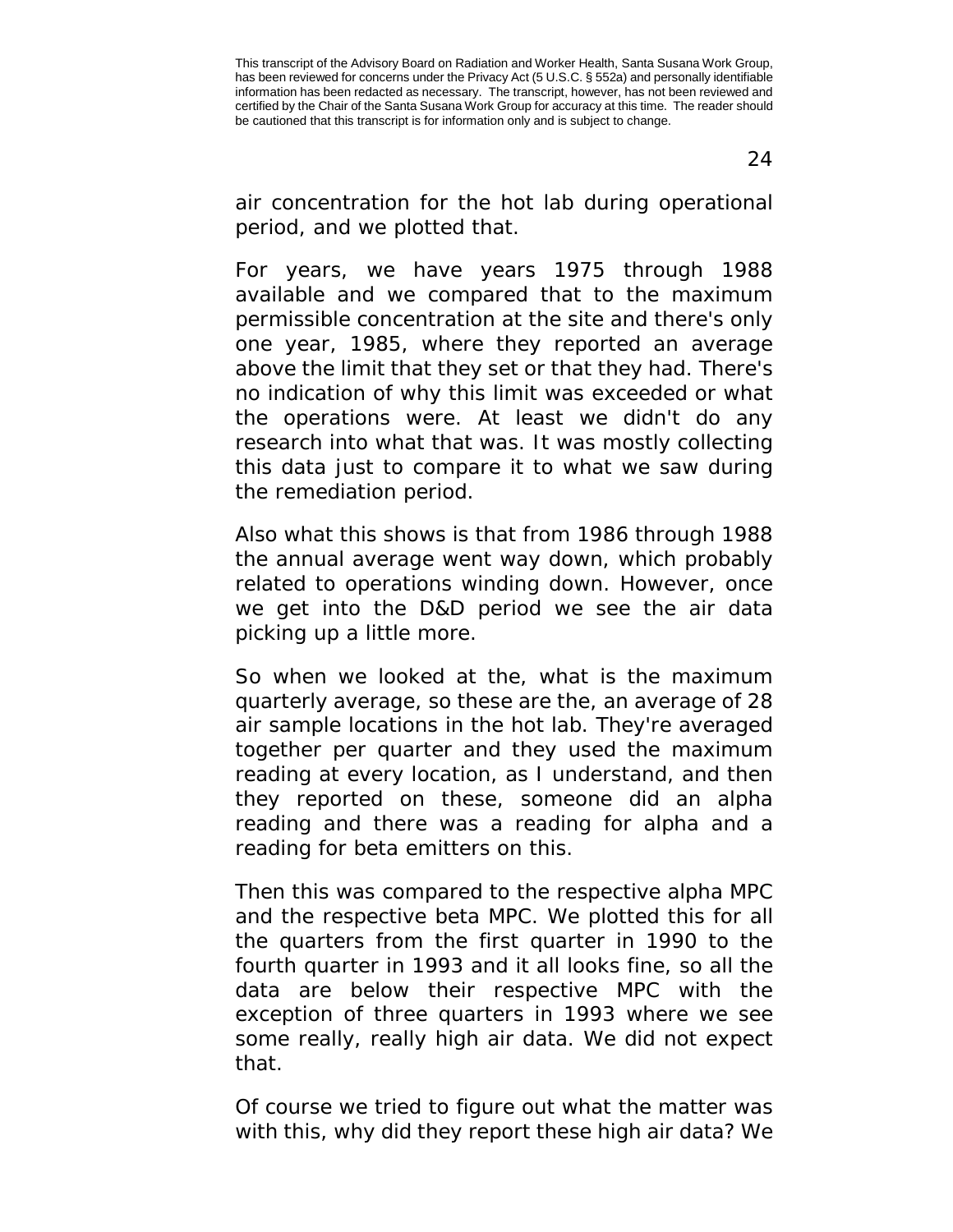25

couldn't find any information there so these results are reported in the quarterly reports but they're not discussed in any way. They just kind of didn't seem like, it didn't trigger an incident report or any kind of detailed analysis, so we're not quite sure what to make of this but I'll try to explain it a little more in a minute.

We also looked at the breathing zone data for the remediation period. In a nutshell, there's a graph, well, it's actually presented in a Table. In the White Paper and my presentation it's a graph so if you don't see it now you can see it next week when I present it to the Board.

The same, we used the maximum average, actually I used the maximum breathing zone per quarter and during the remediation period that was reported for individual workers and then I compared it to the MPC hour limit of 520, and I showed that none of the workers that were monitored by breathing zone approached this limit.

For the hot lab elevated data, we had quarters one to three in 1993 had elevated quarterly results in three locations. The service gallery, which was the staging area behind the hot cells and the basement, which is not generally occupied except when work is done. The worker breathing zone data remained below the regulation level and we also reviewed workers' whole body count data and some had small readings of cesium-137.

Again, when we looked at this, you know, if we had any workers that may have had potential intakes from this air data and the hot lab, we reviewed workers' whole body count data and we also reviewed workers' bioassay data because they had in the third quarter of '93, they had the new bioassay contractor on line so any kind of intake would have been picked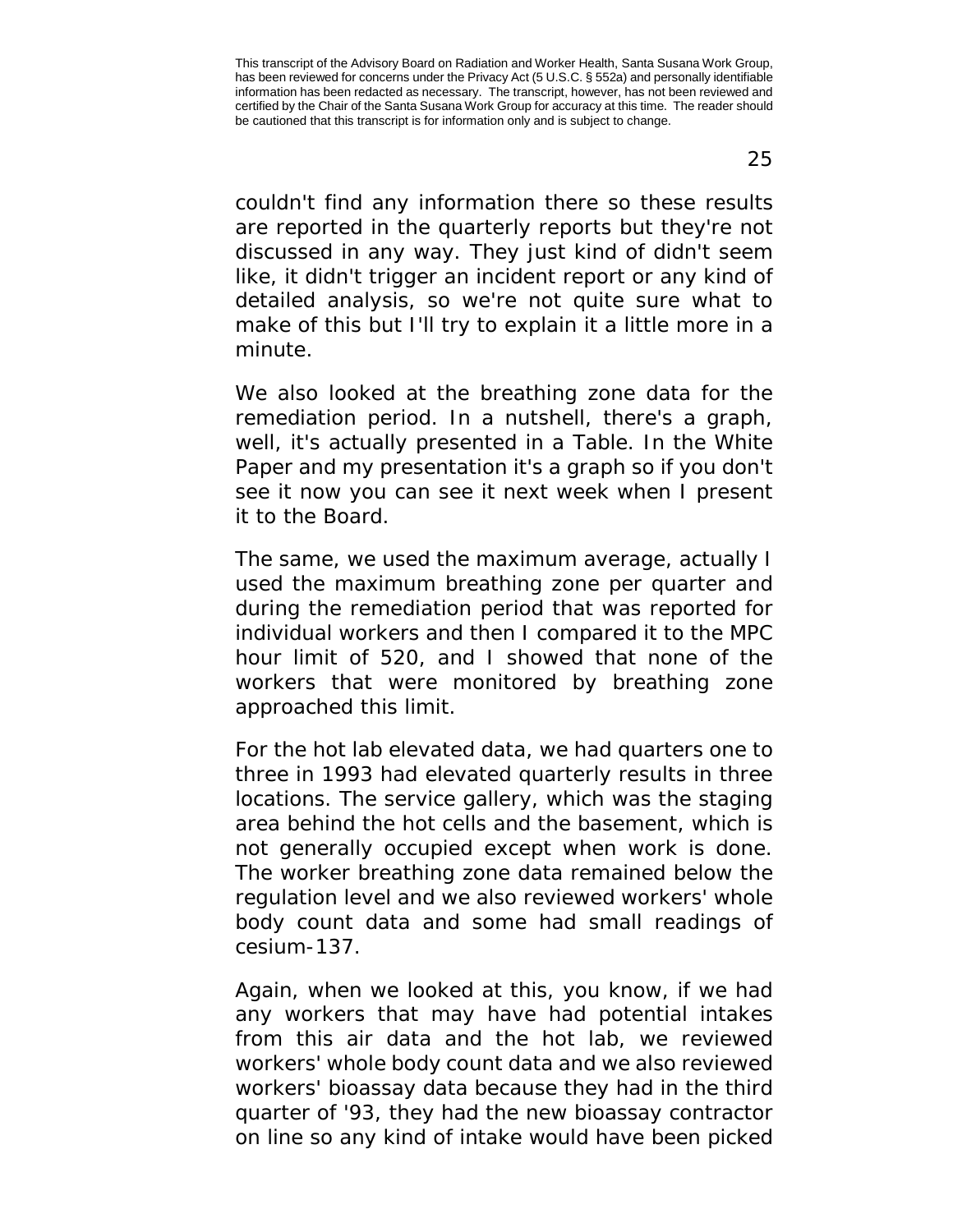up by these elevated results.

Now I'd like to add that we're not quite sure if these results are real. They're extremely high and they're only reported in those two quarters. We did some research into what they did during this time and yes, some of the D&D work could have produced some airborne contamination.

However, this was quite a high reading so we're not even sure if those are spurious results, if there's some kind of interference with the detectors, if these are faulty. However we would assume that if they were faulty they might not report them so we're not quite sure what's going on with this. This is kind of an open-ended question here, because we would have to go and find any kind of raw data if that is decided that it's necessary.

We've come to the conclusion that general air and breathing zone data are available, but that we can, even though that we can reconstruct doses based on either available whole body count or bioassay data that was coming on after, right after these several quarters of elevated data.

So in conclusion for the general air and breathing zone data, they are available but some quarters, some facilities are not currently available. Some quarter reports are not available or don't exist. Raw data log books are potentially available. We have not looked for them yet. It's not clear how easily they could be collected.

The hot lab air data is the most complete data set and it's believed to be bounding. Some elevated samples that are unusually high but generally elevated samples would be in line with disruptive operations during D&D. Despite these type of operations, there is no significant worker intakes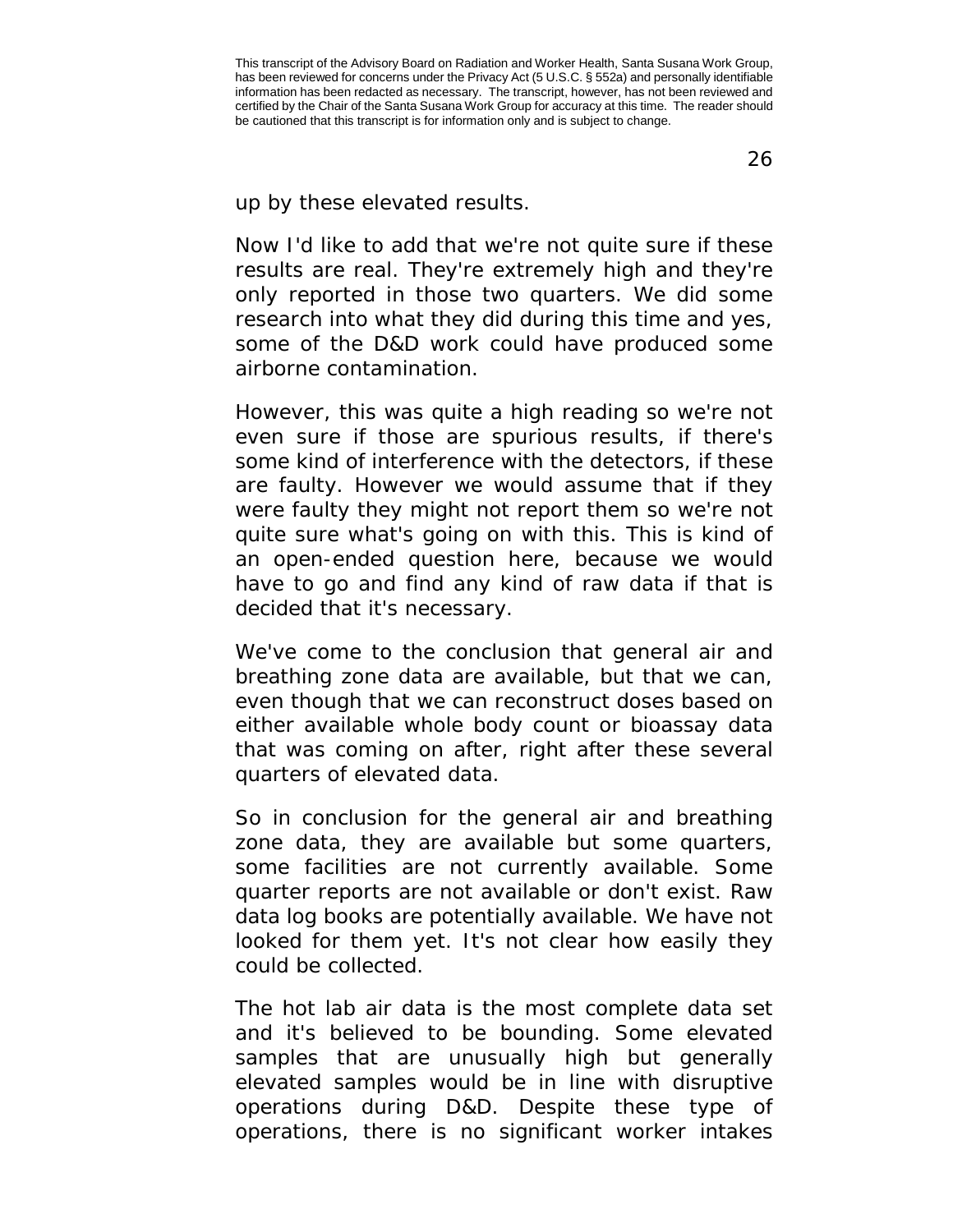27

observed and NIOSH believes that the available information is sufficient to band doses from D&D operations during the CEP period.

That's my summary of the air data for the CEP period.

Mr. Barton: Okay. This is Bob. I guess just to sort of tee this off since it's been on a while, I think we really discussed this about a year ago. The purpose of this air sampling review exercise, and please correct me if I'm mistaken, but I believe the intention at least when we met last was that you have this period where the bioassay contractor is suspect so you can't trust the bioassay data for this couple year period in the early '90s.

I think the intention was, at least back then, was that what we would do is we would take the bioassay data and the derived intakes from the operational period and extend them as essentially coworker intakes through this period into remediation. Am I correct so far?

Dr. Hughes: Yeah, I think that's true.

Mr. Barton: Okay. So, then the question was well, can we sort of build this weight of evidence that based on the air sampling data that we do have, which we have no reason to believe is necessarily suspect, can we make a comparison between what the radiological conditions were during the operations period which we're going to use as coworker data, can we make a comparison of sort of the exposure potential that we're seeing based on these air samples that we have.

And that was the original intent of this, was really to sort of bridge that gap to say listen, we can't trust the data in the early '90s because the bioassay contractor was not up to snuff, but can we confidently say that the conditions during the operational period

This transcript of the Advisory Board on Radiation and Worker Health, Santa Susana Work Group, has been reviewed for concerns under the Privacy Act (5 U.S.C. § 552a) and personally identifiable information has been redacted as necessary. The transcript, however, has not been reviewed and certified by the Chair of the Santa Susana Work Group for accuracy at this time. The reader should be cautioned that this transcript is for information only and is subject to change.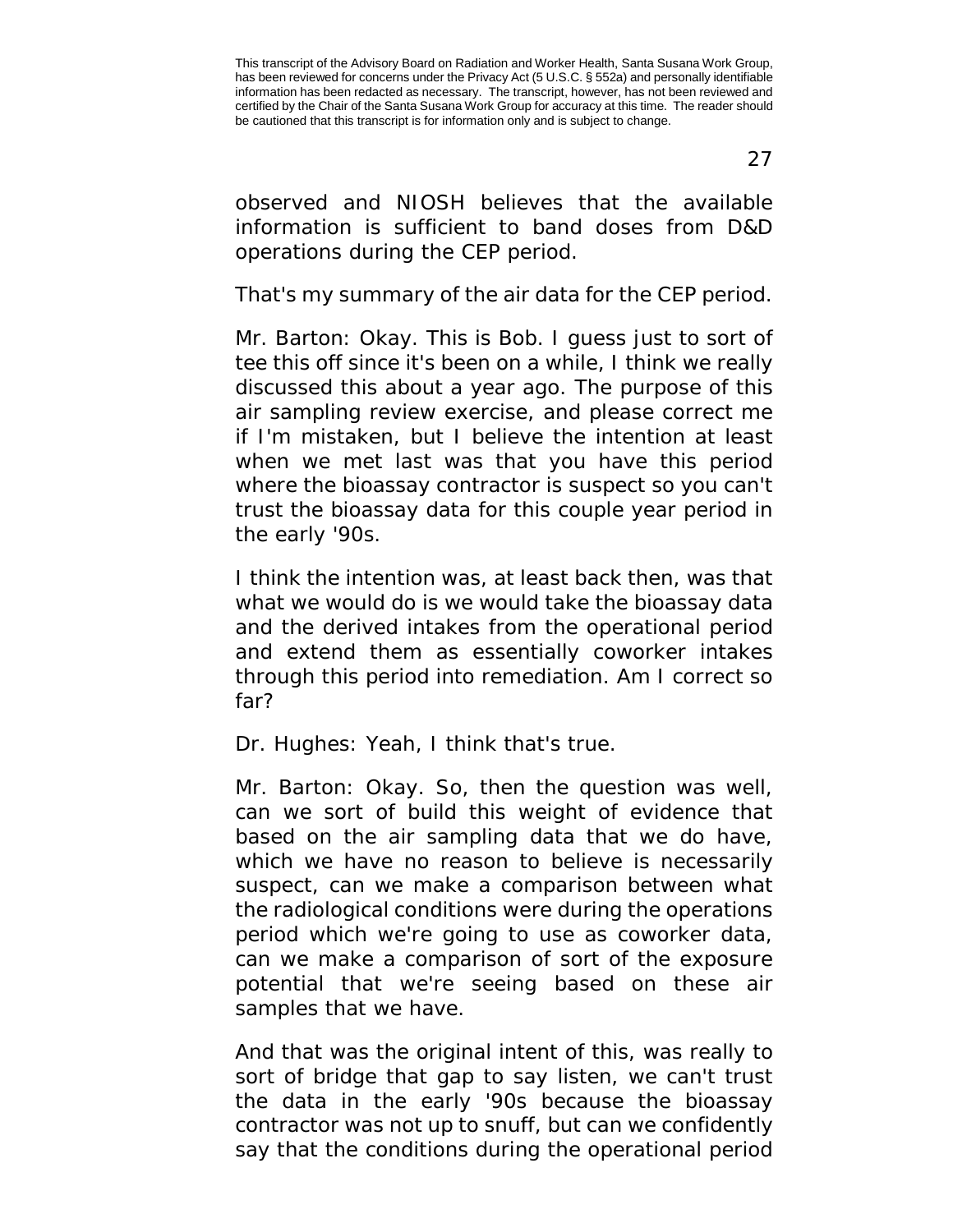are going to bound what was experienced by workers who were performing these D&D activities?

So that was really the intent of this. So just to sort of set the stage of why we're going through this because as Lara said, you normally don't rely on air sampling data for dose reconstruction if you have bioassay data. In this case we have bioassay data prior to this period that we're going to apply to the early '90s to sort of cover up this two-year period where we can't trust the bioassay data and therefore we can't use it to develop any sort of unmonitored intakes.

So that's sort of the story. I will, I'll pass it off to Milton Gorden because as I said before he's sort of been taking the lead on looking at a lot of the underlying documentation in this. So Milton, if you're on the line I'll give it to you.

Mr. Gorden: I'm kind of relying on some of the stuff that you had done too.

Mr. Barton: I can keep going, that's no problem.

Mr. Gorden: It's probably going to be easiest, otherwise you'll just probably end up trying to explain more what I'll laugh to.

Mr. Barton: Okay. No problem. We did have some questions that we developed. I'll try to reference the report that's posted online so people can follow along.

One of them was, on page 7 it states, "A recent request for additional quarterly reports to DOE-EM Consolidated Business Center in Cincinnati where DOE records and SSFL operations were sent has not yielded additional quarterly review reports. It is not known at this time if additional reports or potentially raw data could be located."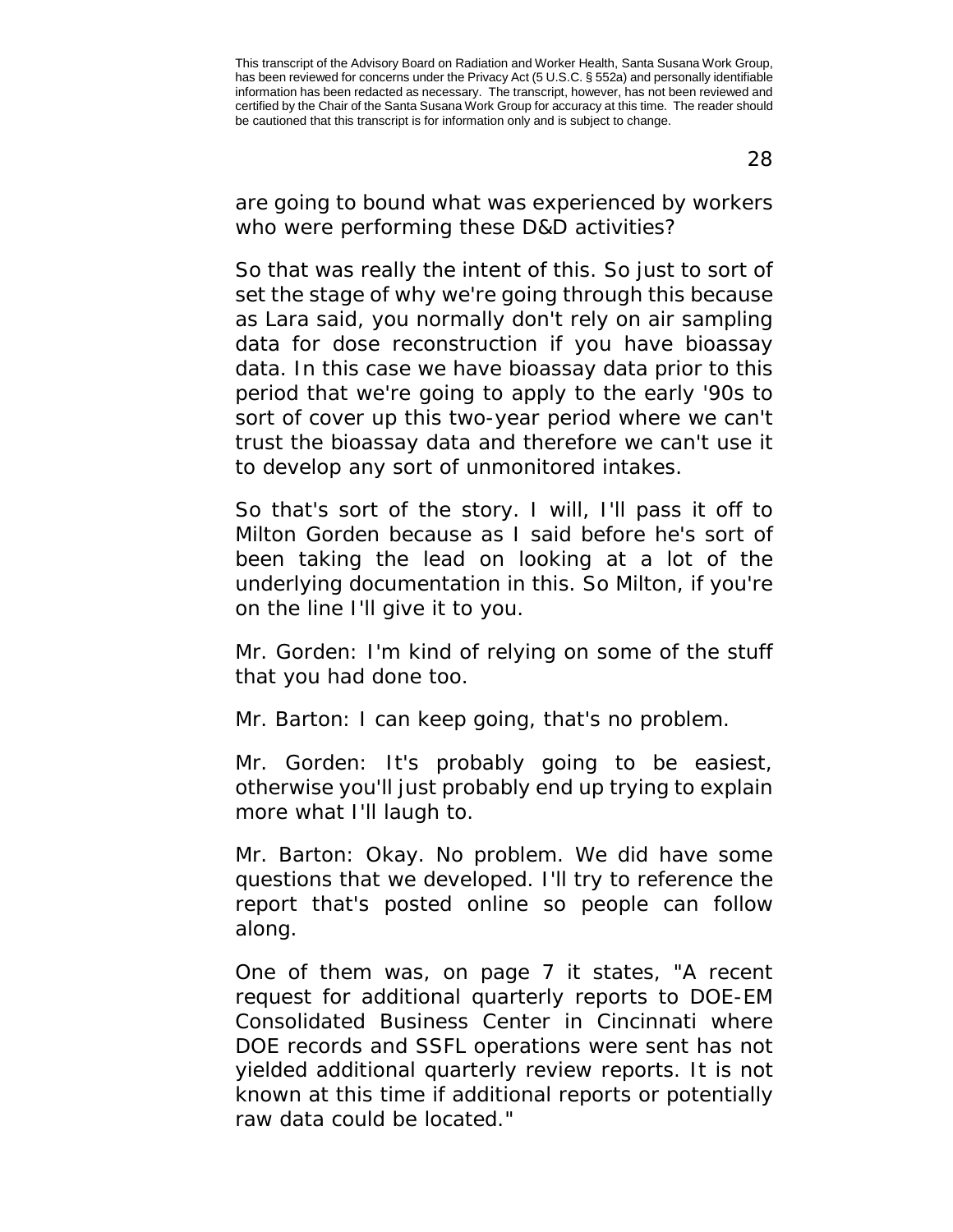29

So I guess our question, right off the bat, is is this request still ongoing to this records center, or have they exhausted their document holdings and there's simply nothing else there? And are there any other locations where there are Santa Susana documents held that could be of use?

Dr. Hughes: The request is not currently ongoing. It mainly consisted of me requesting some of their findings, and looking through, see if they had anything listed quarterly reports, and they said we haven't identified anything additional.

The quarterly reports were kind of driven by regulatory agency requirements so they may have not. They may have stopped writing them if they weren't required to do it. I think that's my understanding.

So if the quarterly reports aren't available, the raw data is, some of it is certainly available. I'm not sure what is available where. We know that a lot of the accords have been sent to this location in Cincinnati. I would think that most of the records that are of interest to us are available there.

Now when we do dose reconstruction, this is not at the level of where we necessarily collect, where we collect quarterly reports. We collect air sample summaries, we have not targeted detailed air sampling during this period.

I guess what I'm saying is we don't know what level of effort would be necessary. I feel somewhat confident that we would find something if we were looking for it but I have not done that. That would take quite a long time and a lot of resources.

There are other locations, we know there are some Iron Mountain locations that may have records, or that do have records, but I think those are more of a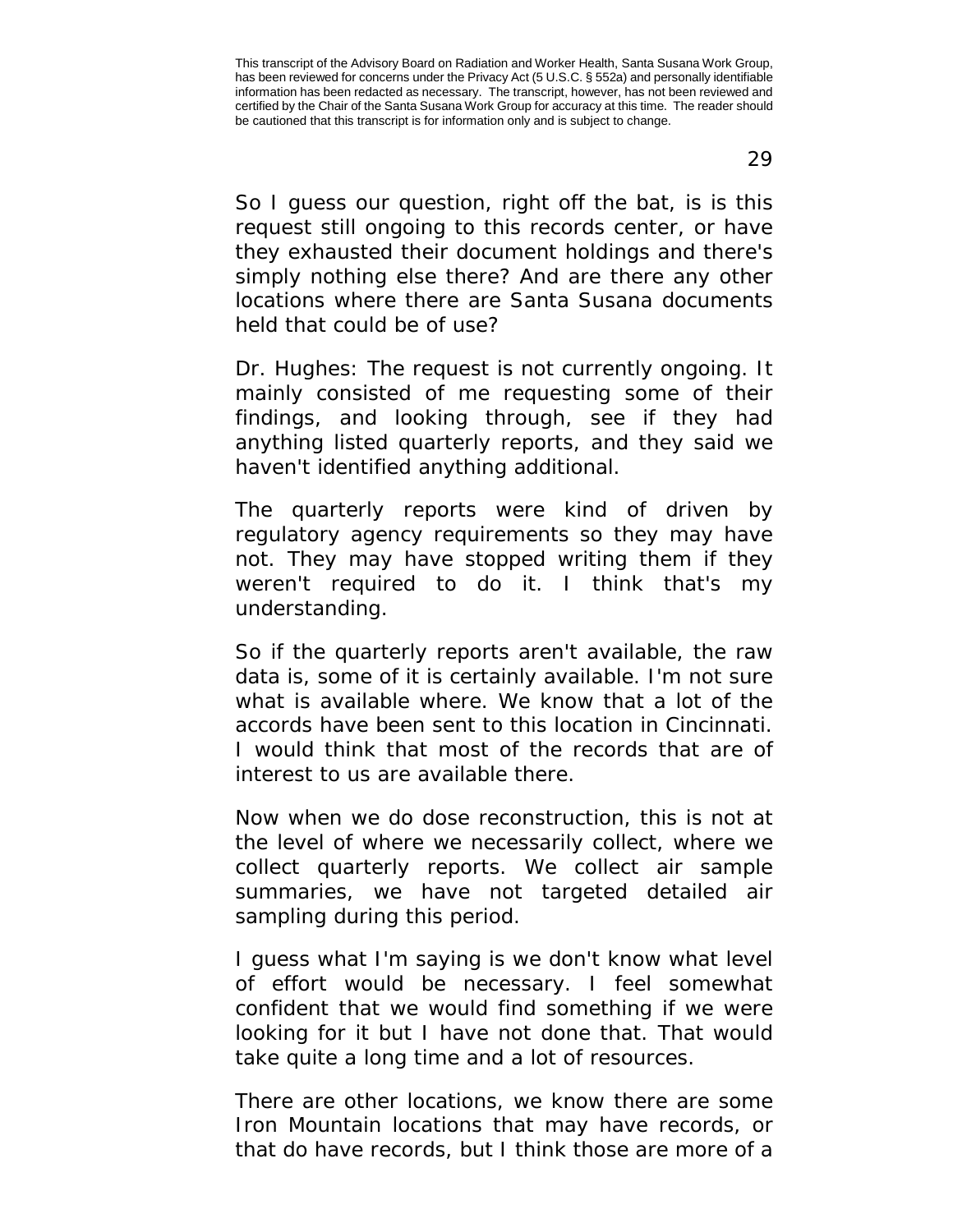general nature and not related to radiation protection records. I think it's mostly like human resource records and things like that.

Mr. Barton: Okay. I understand that. Moving on, on page 8, figure 1, it states, "Annual maximum averages," and I'm just looking for a little bit of clarification on what that actually represents. Would this be the highest average among the approximately 30 air samplers for this, or is it the average of the maximum readings of all the air samplers? I wasn't quite clear on that.

Dr. Hughes: I'm not, that's how it's reported and I do believe it's, you know, they take the maximum for each location for each quarter or, these are annual so they take the annual maximum for each year and average it over all the locations and that's what the number they report there. At least that's what I understand on that estimate.

Mr. Barton: Okay. So the average, and so this doesn't represent really the highest air sampler, it's the maximum ---

Dr. Hughes: No, it's an average microtron average. That's, it's in those annual summary reports so again, this may be available in much more detail, value pulled out from the summary reports.

Mr. Barton: Okay. That clarifies at least what we're looking at. And it looks like this, I mean, these are all just from the operational period though, right?

Dr. Hughes: Yes.

Mr. Barton: Okay. I notice it's for the beta samplings. Do we have similar comparisons, because again the whole point of this exercise was to compare what the air sampling was during the operational period where we're going to use the bioassay data to assign intakes

This transcript of the Advisory Board on Radiation and Worker Health, Santa Susana Work Group, has been reviewed for concerns under the Privacy Act (5 U.S.C. § 552a) and personally identifiable information has been redacted as necessary. The transcript, however, has not been reviewed and certified by the Chair of the Santa Susana Work Group for accuracy at this time. The reader should be cautioned that this transcript is for information only and is subject to change.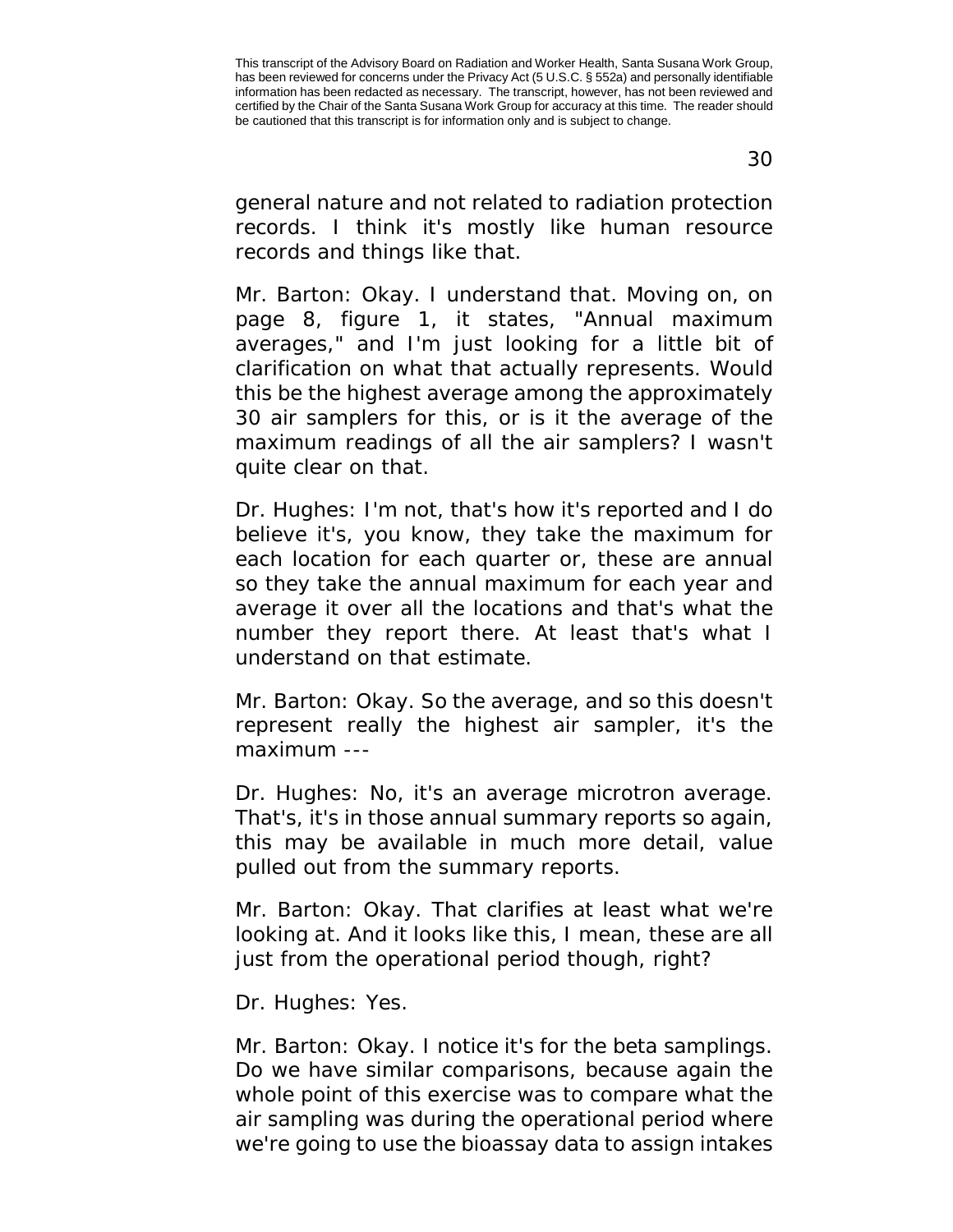31

to this other period in the '90s.

Was there something done for alpha, and do we plan to compare --- I mean, I'm looking at figure 1, it stops in 1988 but it doesn't really show how that would compare to the period that we're trying to apply this bioassay to, and it's only for beta.

Dr. Hughes: Yeah, they did not report alpha for, this was for the hot lab so they did not report alpha for the hot lab. I think their main contamination concern was fission products. They went with the beta that they reported in these reports.

Mr. Barton: Okay. Moving along, page 9, it's indicated that breathing zone data, so these are the lapel samplers for the workers who were in there doing the D&D work, I guess they were compiled into an electronic database but we don't have that data?

Dr. Hughes: That's correct.

Mr. Barton: Have there been any attempts to get that database, or, you know, look at it?

Dr. Hughes: Yes, I have talked to an individual who was in charge of the health physics program and I was told that this database from the d-base, I think it was later converted into something else and it's available on a five inch floppy disk somewhere so no, it's not available to us.

Mr. Barton: Is there any plan at this time to go get that and ---

Dr. Hughes: I don't know where it is. I mean, we can certainly put, an avenue I would say is probably available to us is looking at log book entries if we needed the raw breathing zone data, that we would go for log books, health physics log books-type information that would be in the records.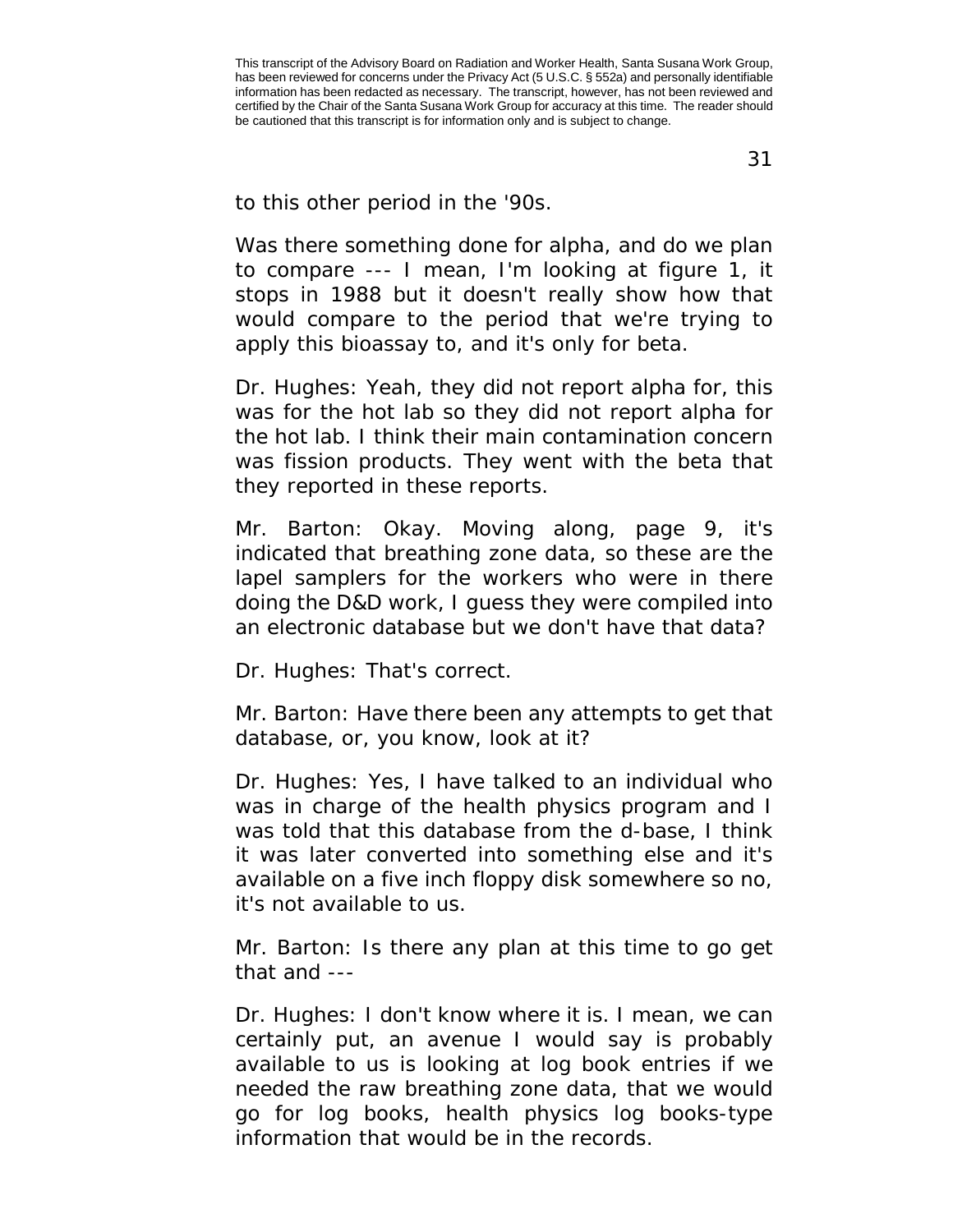32

Mr. Barton: When you say in the records, I guess that goes back to my original question. If we're looking at an individual claim from this period and presumably if they were doing this work that would be riskier as far as airborne contamination, are those records available to the dose reconstructor to be able to evaluate what the exposure to an individual was, at least, during this period?

Are those actually in the files? I mean, do we have, we don't have the complete database but is that, are those breathing zone results being supplied with an individual claimant's monitoring record?

Dr. Hughes: They occasionally are but it's not a given. I mean, they're not supplied in the same way that we receive external and bioassay data, so it might be in the records if it was filed in the records or if there's some kind of, let's say there was an incident report that was written in some cases.

However, we do have name lists, so these quarterly reports contain, they have usually in the form of an appendix, have a list of the workers that were involved in these D&D operations for the hot lab with their names and what their breathing zone information was for that quarter. We do have, we do believe we do have information for most of the workers involved in this D&D operation during this period of questionable bioassay data, that we do have that available, and that can be used for dose reconstruction if needed.

Mr. Barton: Okay. So essentially what you're saying is in the quarterly reports that we do have, it lists all of the workers who at least wore breathing zone ---

(Simultaneous speaking.)

Mr. Barton: And that's a complete list of all the workers involved?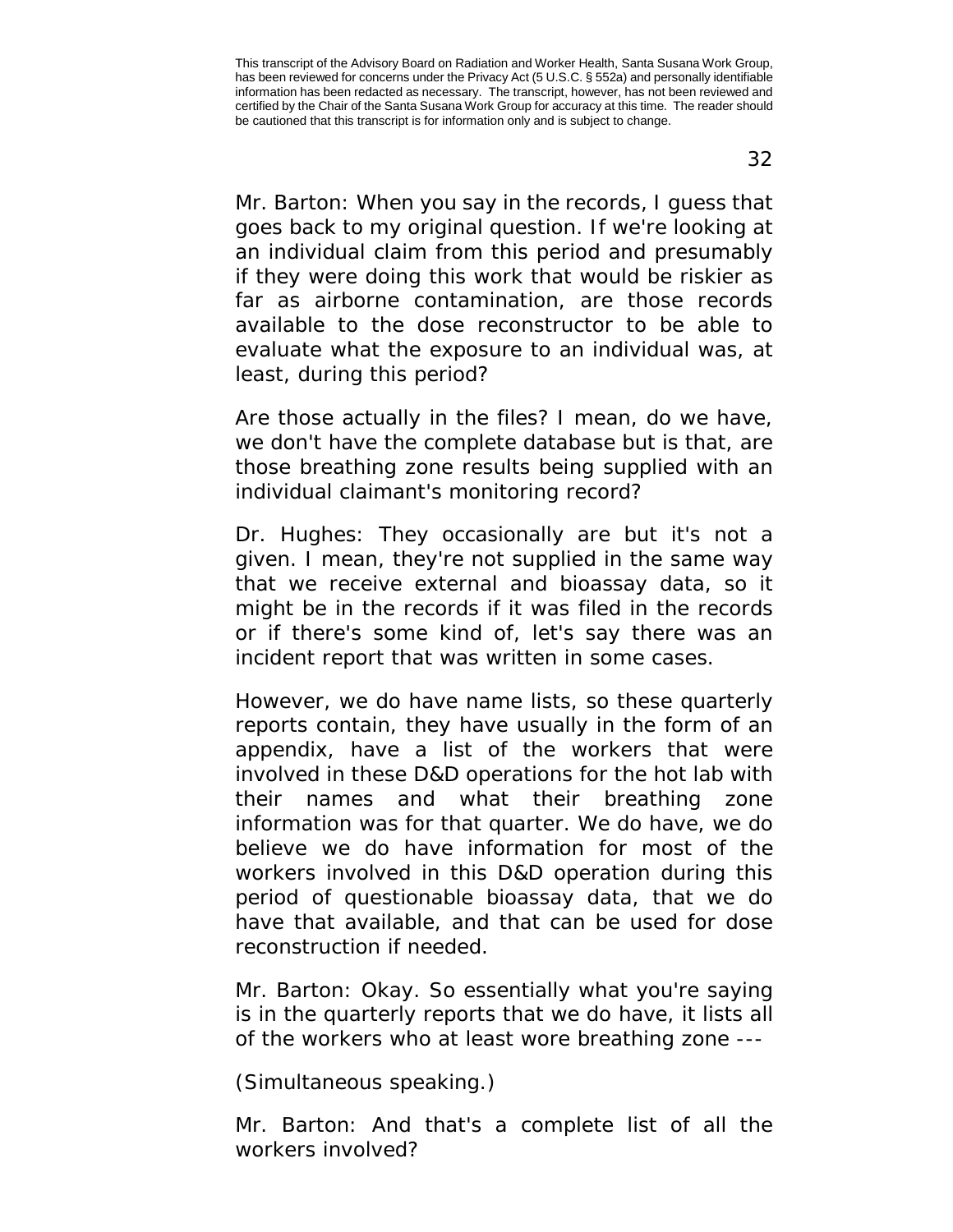33

Dr. Hughes: Well, you know, there will be a summary statement saying, you know, we had 11 workers wore breathing zone during this quarter and then they would have the names and then they would have, say, if Joe Smith had, I don't know, 25 entries, what they call entries, which is the number of times this worker geared up with this breathing zone apparatus and went in and did a certain amount of work.

We do have quite some detail available. It is, however, in the form of summary output so it's not more detailed than that, so it will be like a quarterly summary result for that given worker and it will report the number of entries that were made during that quarter.

Mr. Barton: Is there necessarily a position right now, I mean, being so confident that we have all the records? It's a completeness question, really. Do we have all the breathing zones, even if they're in the form of a quarterly summary, for listed workers, or is that still in question as to whether we actually have all these results of the workers doing the D&D operations?

Because as you said, at least my understanding is that they used those air samples to control exposures rather than, and the bioassay was a check. So, how confident are we that we have all those breathing zone samples to really know who was in there, who was doing what work and what the airborne levels were? That could be, I mean it's D&D work, so it's by its very nature it's a little off-normal, it's not routine stuff, and so you could have these localized events.

I'm not saying there were or were not, but how confident are we that we had access to all that data to be able to confidently say, or we're applying the bioassay data from operations that were really bound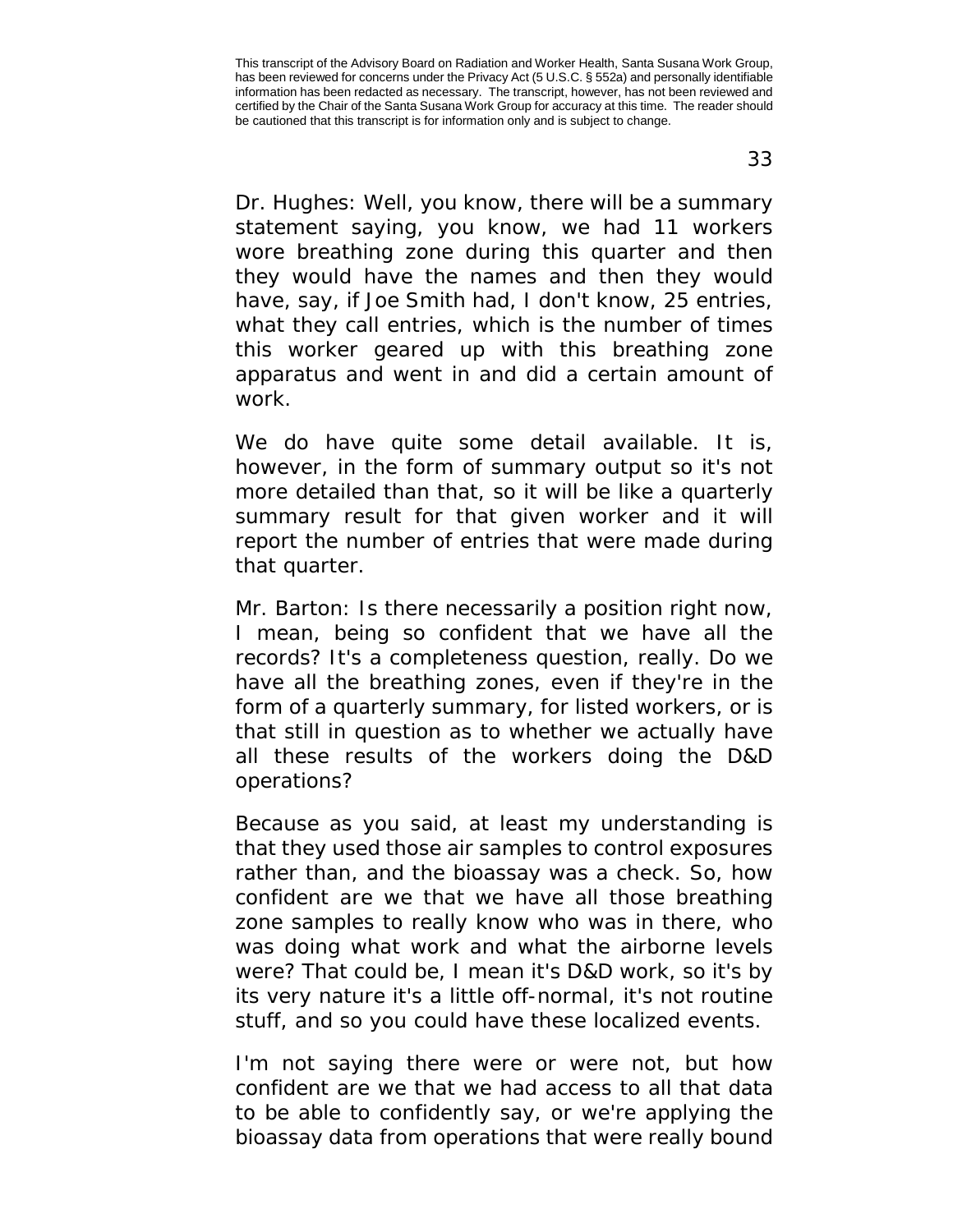34

in the exposures to these workers in there doing D&D work?

Dr. Hughes: We do have the breathing zone for the workers at the hot lab for this CEP period. We also have, keep in mind we also have whole body cam data for workers in the hot lab, so we would see exposures to, like, cesium. They actually did detect some of that during this period.

So for the hot lab, yes we do, we do have a breathing zone, which I assume it's a comprehensive list and they're available by name. We assume that the hot lab was probably the bounding operation here, because they really were doing some higher level work when they were taking out the drain lines from some of the hot cells in the basement, so yeah, we do have that available.

Am I confident? Well, I'm as confident, I mean, you could look at the records and where they list the workers by name, and it's fairly detailed information available. That being said, we don't have the raw data available at this point, and anything like in the form of log books or anything. We have not looked for this type information.

Mr. Gorden: I guess like follow-up then, excuse me, because that is in your opinion, do you think it's worthwhile, do you think what you've uncovered so far is probably going to be sufficient in doing, supporting the dose reconstruction?

Dr. Hughes: From the need-to-file program, I would say yes, it's sufficient to assess intakes for workers during this period, yes.

Mr. Barton: I'm looking at Table 1, it's on page 10 of the White Paper, and I guess it's the second quarter from 1992. It's giving alpha results significantly higher, at least by a factor of two, than all other

This transcript of the Advisory Board on Radiation and Worker Health, Santa Susana Work Group, has been reviewed for concerns under the Privacy Act (5 U.S.C. § 552a) and personally identifiable information has been redacted as necessary. The transcript, however, has not been reviewed and certified by the Chair of the Santa Susana Work Group for accuracy at this time. The reader should be cautioned that this transcript is for information only and is subject to change.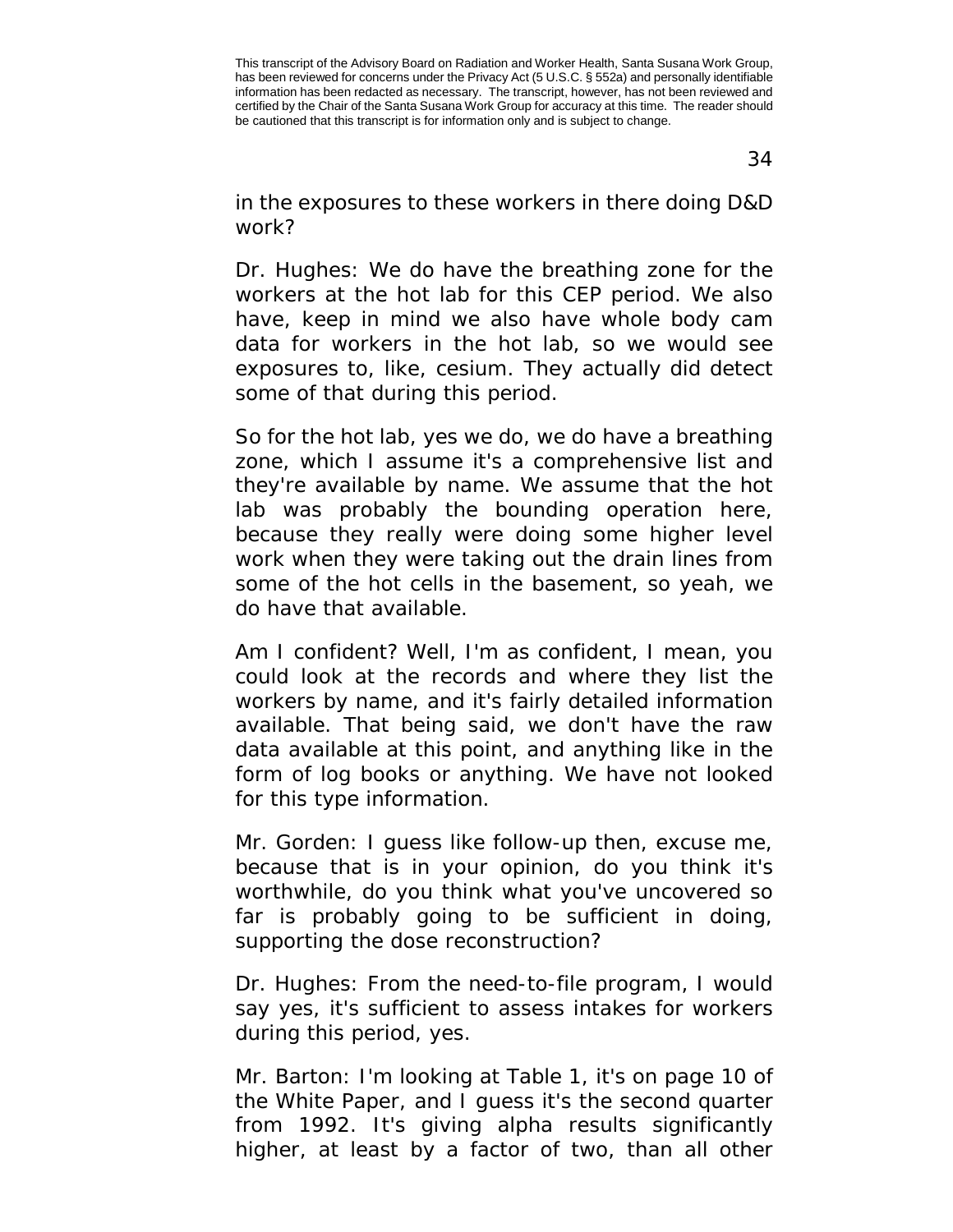entries for alpha air sampling. Do we have any idea of what was going on there? These are also, I guess, maximum averages?

Dr. Hughes: I'm sorry, which one was it again?

Mr. Barton: I'm looking at Table 1, in the second quarter of 1992, you have an alpha result that's on the order of minus 13. I notice that's a factor of two higher than every other reported result for this table. Do we have any idea what was happening then? It just caught my eye.

Dr. Hughes: Right. No, I don't. I mean, every quarterly report has a summary available of what the specific work was but it doesn't necessarily specify this is why these values were elevated. Keep in mind this was below the maximum permittable concentration for alpha, so they did not really discuss. Actually, they didn't discuss the incidences where they were above, so no, we don't know specifically what was going on.

Mr. Barton: And it says maximum reported value so that would be, I mean, I think these things were going on essentially a weekly basis, you'd have a sampling for seven days so this would be the maximum ---

Dr. Hughes: These are maximum reported value for the quarter. I just, they're, I went through all these quarterly reports and they report the different locations and I pulled out whatever, what was the highest location that was reported and in this case, the hot lab, so between the 28 different locations reported I would report the highest.

Mr. Barton: I guess my question is does that represent the average over the entire quarter?

Dr. Hughes: It represents a quarterly average, yes.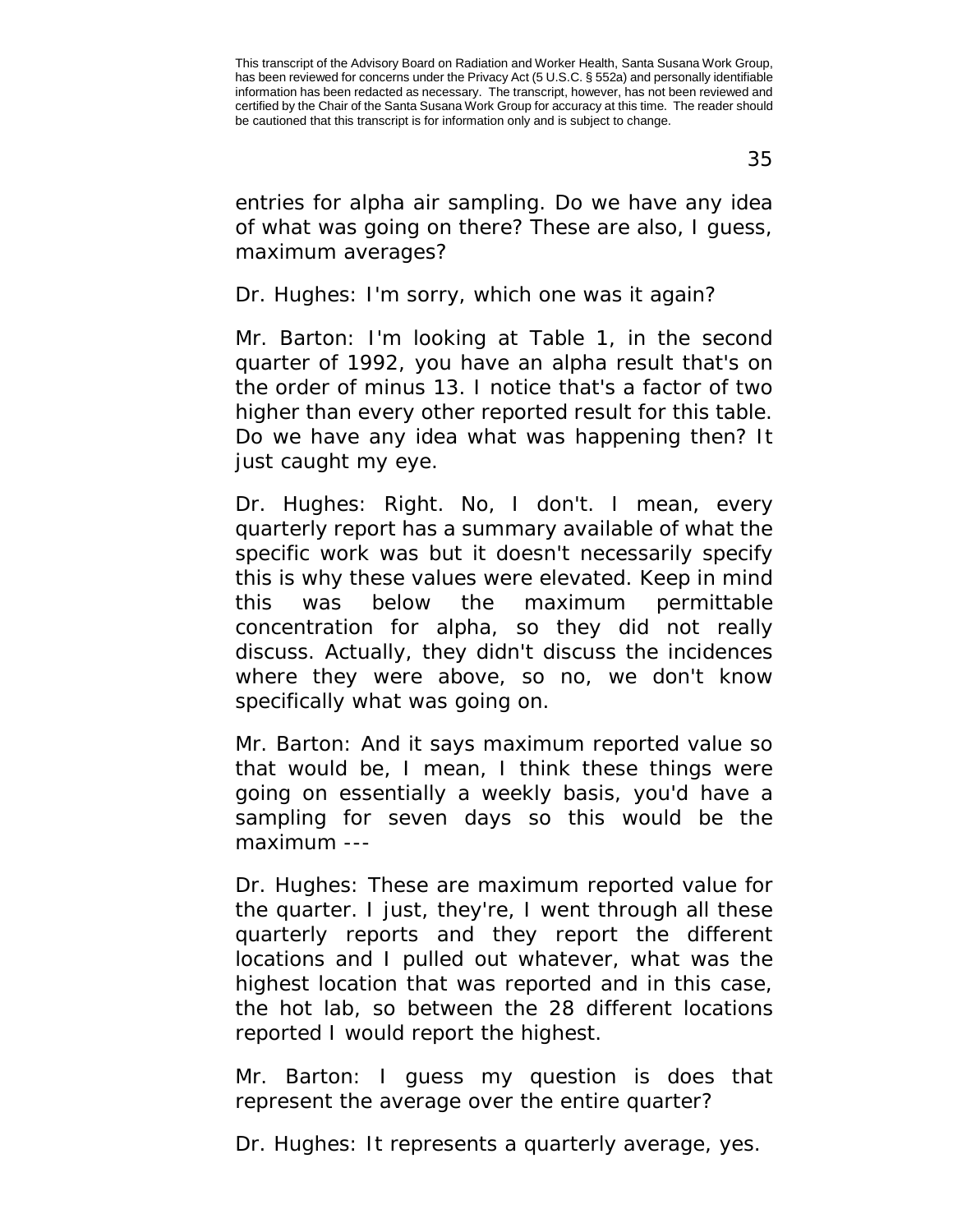36

Mr. Barton: Okay. This kind of leads me just to my last question here, it's on Table 2. You discuss this sort of in the presentation. These values are huge.

Dr. Hughes: Yeah. I know.

Mr. Barton: We're talking about 10 to 12 orders of magnitude higher than the DAC.

Dr. Hughes: Yes, right, they're very large and we don't know what to make out of it so that's why we went, you know, look at worker records to see did they have any kind of significant intake or anything, or are these even real, you know? We'd like to not say oh, they're not real, because we tend not to do that.

Mr. Barton: Of course.

Dr. Hughes: But they seem very high. They're very high so we don't quite know what to do with them. Short of looking for log books and trying to figure out is this real, what's this, what's going on here? But then again, we were like well, you know, to what extent do we want to pursue this, I guess, is the question.

Mr. Barton: It's surprising that if these were being reported and even in a quarterly summary that they wouldn't ---

Dr. Hughes: Right, and they don't discuss it, it's not being discussed at all so it's kind of strange.

Mr. Barton: And to sort of follow up without getting into any obviously specifics that would skirt the Privacy Act line, you went and evaluated a couple of workers?

Dr. Hughes: Yes, I looked at a small number of workers whose names were listed.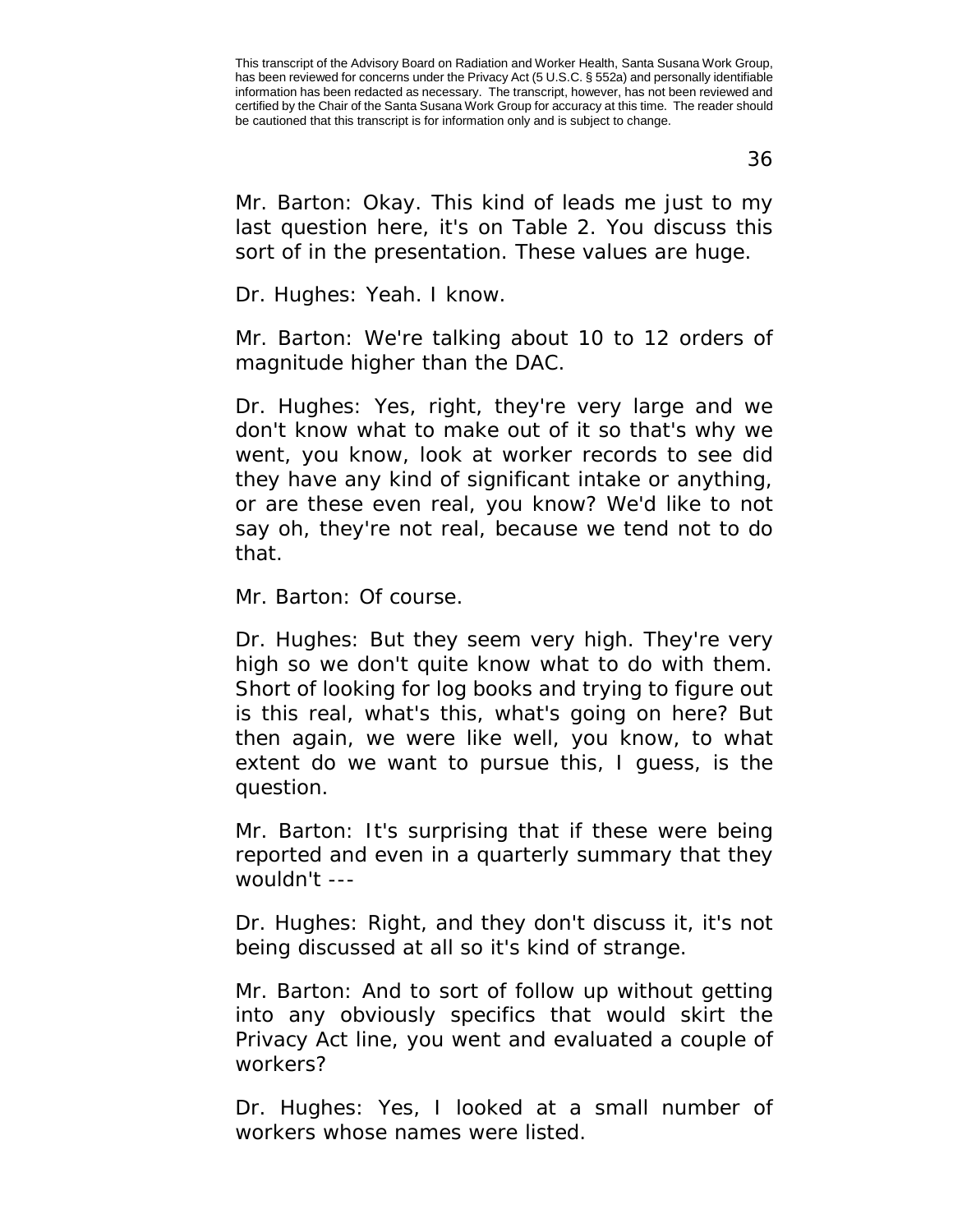37

Mr. Barton: So these would have been in the appendix that showed they were wearing lapel samplers during those quarters.

Dr. Hughes: Yes, and not necessarily claimants but we received the worker dosimetry scans from Boeing years ago so we can by name matching, we can look at these workers' files and see what is in their health from a bioassay standpoint, from a whole body count standpoint, if there are incident reports in there, anything like that.

Mr. Barton: I mean, these Table 2 values are so high. Do we have any comparisons to say that, I mean, it's simply a unit that got ---

Dr. Hughes: I don't know. It might be a short circuit and, but then why would they include it, you know? I'm not sure.

Mr. Barton: Okay. That's a little disturbing, just seeing how high they are. Like I said, it's 12 times the MPC.

Dr. Hughes: I did talk to the person that was in charge at the time or one of the health physics managers that was in charge of this facility at the time and he basically looked at the records like, well, I don't think those can possibly be real. He recalls seeing elevated general air data, but not to this magnitude. It's not uncommon to see something, but not this much, and so he didn't have an answer for me either and so we kind of don't know what to do with it at this point.

Mr. Barton: Well, that's all the questions I had to sort of clarify NIOSH's position. I don't have anything more. Milton, do you have anything you want to ask or obviously the Work Group probably has questions as well.

This transcript of the Advisory Board on Radiation and Worker Health, Santa Susana Work Group, has been reviewed for concerns under the Privacy Act (5 U.S.C. § 552a) and personally identifiable information has been redacted as necessary. The transcript, however, has not been reviewed and certified by the Chair of the Santa Susana Work Group for accuracy at this time. The reader should be cautioned that this transcript is for information only and is subject to change.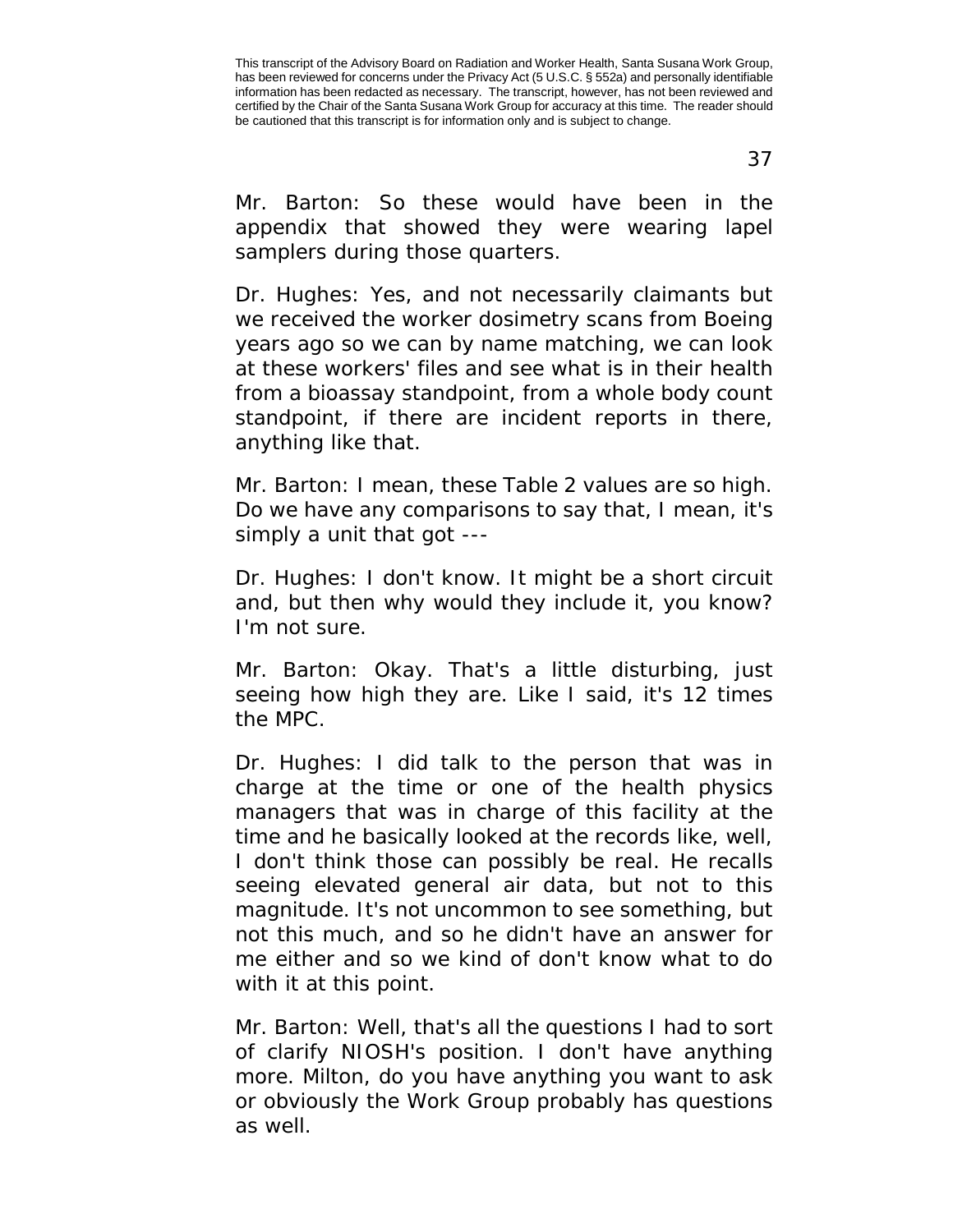38

Mr. Gorden: No, that's fine. Work group can go ahead.

Chair Schofield: Lara, I got a question for you, this is Phil. Do you have the criteria for incident reports? I mean, like does alpha count has to be a certain level, or do you know what these levels are?

Dr. Hughes: I do not know, no.

Chair Schofield: Okay, thanks.

Member Beach: Lara, this is Josie. You mentioned a couple of different times during your presentation about getting more log books or reviewing more log books. What kind of a possibility is that? And you talked about that floppy, that someone mentioned that those records were put on the floppy. Is there any follow-up to trying to figure out where that went or it just is in somebody's file and it's not obtainable?

Dr. Hughes: Yeah, so I talked to the person who was in charge of the health physics manager at the time, and I asked him about this database, and he basically said that this was converted from database format, whatever d-base, into something else. He basically said it was on storage files that were not, that are out of date now and he does not think it's available but at the same time, we haven't actually looked for it.

And the other though I can report, and that's for log books. You know, any of the summary data that is reported in the quarterly reports, it would be somewhere else. Especially with these elevator reports, the thinking goes that there would be some log book entries of some sort. Because somebody pulled these samples off and wrote a number down that was really extraordinarily high. They must have had something to say with regard to that although it is not reported in the quarterly reports.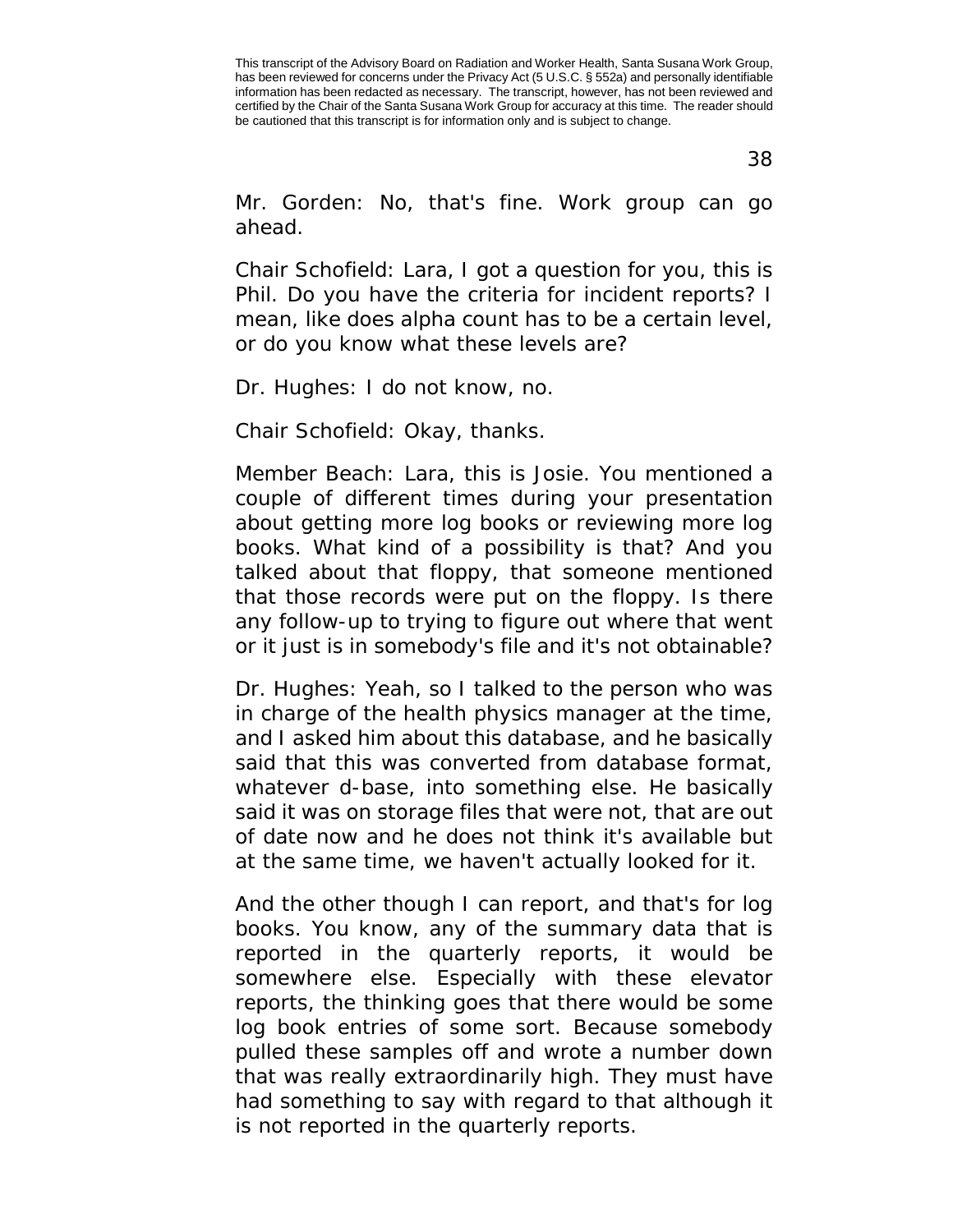Now, what kind of time and effort would be needed to find this type of information, I don't know if it's needed for the purpose of this program or not. I'm not quite sure.

Chair Schofield: Other Work Group Members?

Member Field: This is Bill. I just have a question about your conclusions or data conclusions. Your third bullet, you say it is not clear if this data is available and how easily it could be collected. When you're talking about this data, are you talking about the log books? Because it's a different bullet, or the quarterly information for air monitoring?

Dr. Hughes: For both. I mean, there's some, you know, we don't have all quarterly reports and I'm not sure if those were written, because they may have followed some kind of regulatory requirement. And again, the same with the raw data. For any kind of quarterly report there is raw data somewhere, or used to be. So yeah, it's not clear.

I haven't actually seen it, I haven't seen a finding aid that says, you know, HP logbooks for this time period, so it's not quite clear to me if this data is available. I would think that it is, but until I see it I can't speak to it. And also, how easily it could be collected. I mean, the collection part may not be the hard part but how easily it is to decipher and to catalog and to uncode and all that sort of thing.

Member Field: Okay. It may be helpful just to state what you meant by this in the bullet. And in the first bullet point, instead of the data are available, but they're not currently available, that makes it sound like they may be available in the future.

Dr. Hughes: It's the same thing. This is regarding the Table 1 of the White Paper, you know, we have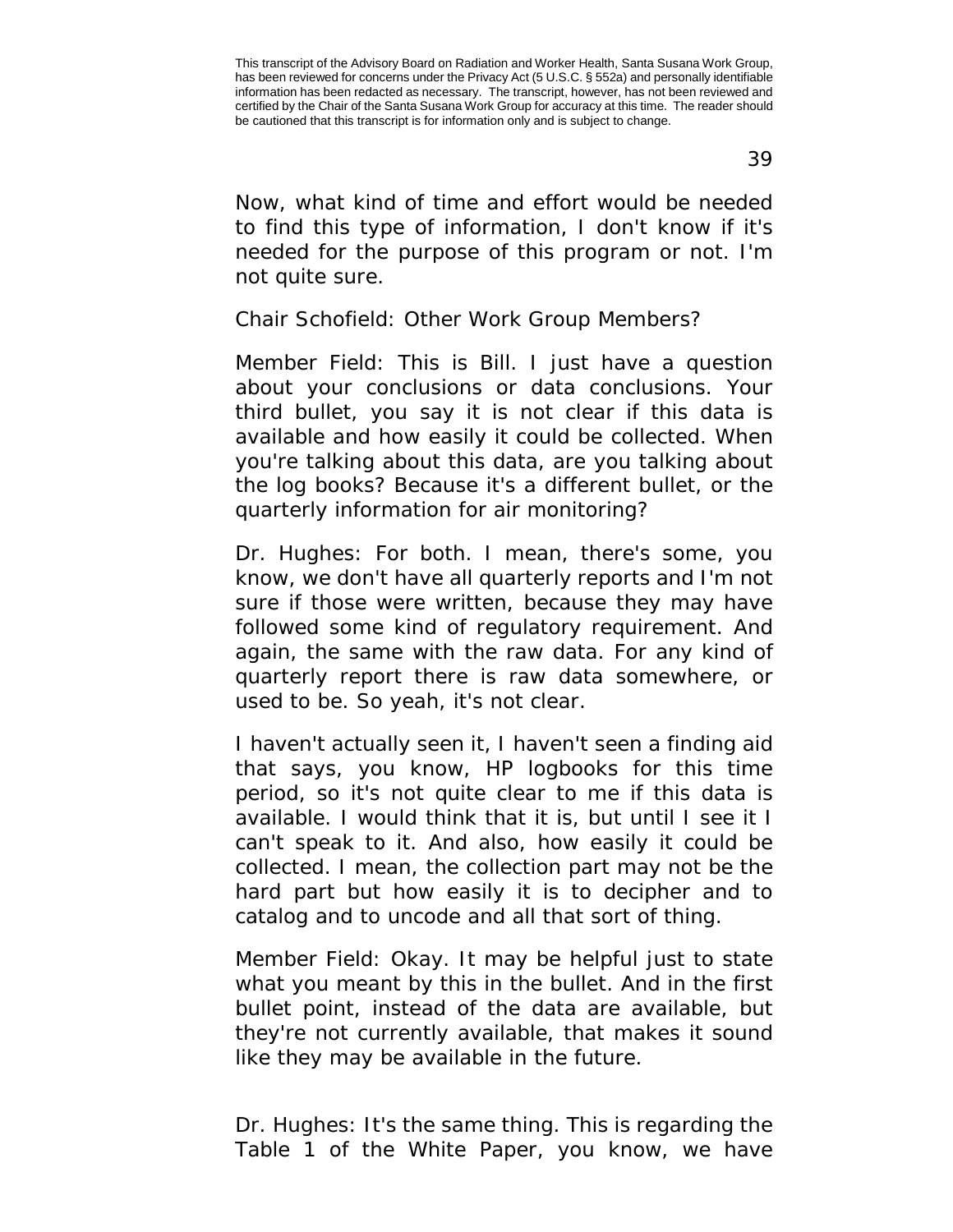40

quarterly, we have some quarterly reports. We have quarterly reports available for the SNAP facility, for the radioactive material disposal facility, and for the hot lab, but not for all the quarters that we were focusing on so I guess my statement is, well, we do have some but we don't have all quarters and we don't have all facilities.

They're not currently available because there may or not be some more quarterly reports out there, but we just haven't located them. I did a cursory search at the local, Cincinnati local records facility where most of the records were sent, and they did a keyword search for me and they have not located any additional one. That's not to say that there aren't somewhere, but we may just have to search in a different manner.

Member Field: And this isn't, you're going to be putting a lot of effort into, in the near future locating, correct?

Dr. Hughes: I'm sorry?

Member Field: And this isn't something you're going to be putting a lot of effort into to try to locate.

Dr. Hughes: Well, if it's the desire of the Board or the Work Group that we need to clarify or shed more light on the nature of the air data or the exposure scenarios, then we will do this but we feel like for the current dose reconstruction program we don't feel like we need to do a tremendous additional effort to be able to do dose reconstruction, I guess is what I'm trying to say.

Member Field: I understand. I was just trying to interpret it by not currently available as they may be available next ---

Dr. Hughes: We don't have them, we don't have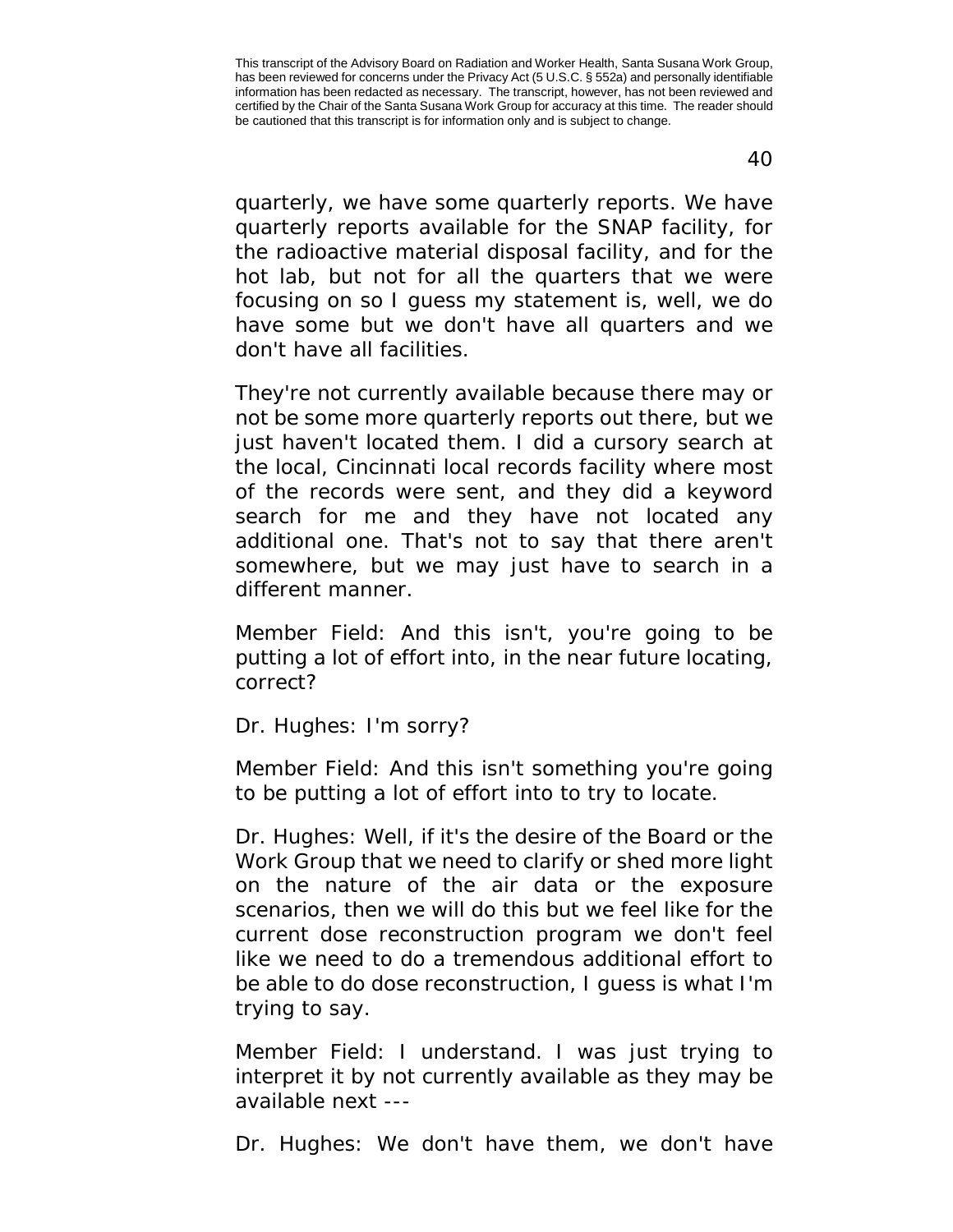41

them in our database, I guess.

Member Field: I understand. That helps clarify it. Thank you.

MR. MARCH: But they are available somewhere, you think?

Dr. Hughes: They may be. It's quite possible that we could find, well, I'm not the one to speak to the quarterly reports, I really don't know. The raw data, some of it is probably available somewhere, yes. We have not looked for this type. We don't usually go to that level of searching, or we haven't for this facility.

MR. MARCH: Okay.

Mr. Barton: So I guess just to summarize, what we're really saying here is based on the conclusions of this White Paper on what air sampling data we do have that it's NIOSH's position of intention that applying the operational coworker model to this period is sufficient and the available data that we do have shows a radiological environment that is bounded, essentially, by that operational data.

So we can use the operational bioassay or if we're not using the air samples to reconstruct dose, we're going to assign doses based on the coworker model in place currently. Is that correct?

Dr. Hughes: The coworker model would be used, yes, for an unmonitored worker. For the monitored workers we would use whatever is available.

Mr. Barton: Well, during this period, this is ---

(Simultaneous speaking.)

Dr. Hughes: Well, if you have this, if you have a worker who was working in the hot lab, if we have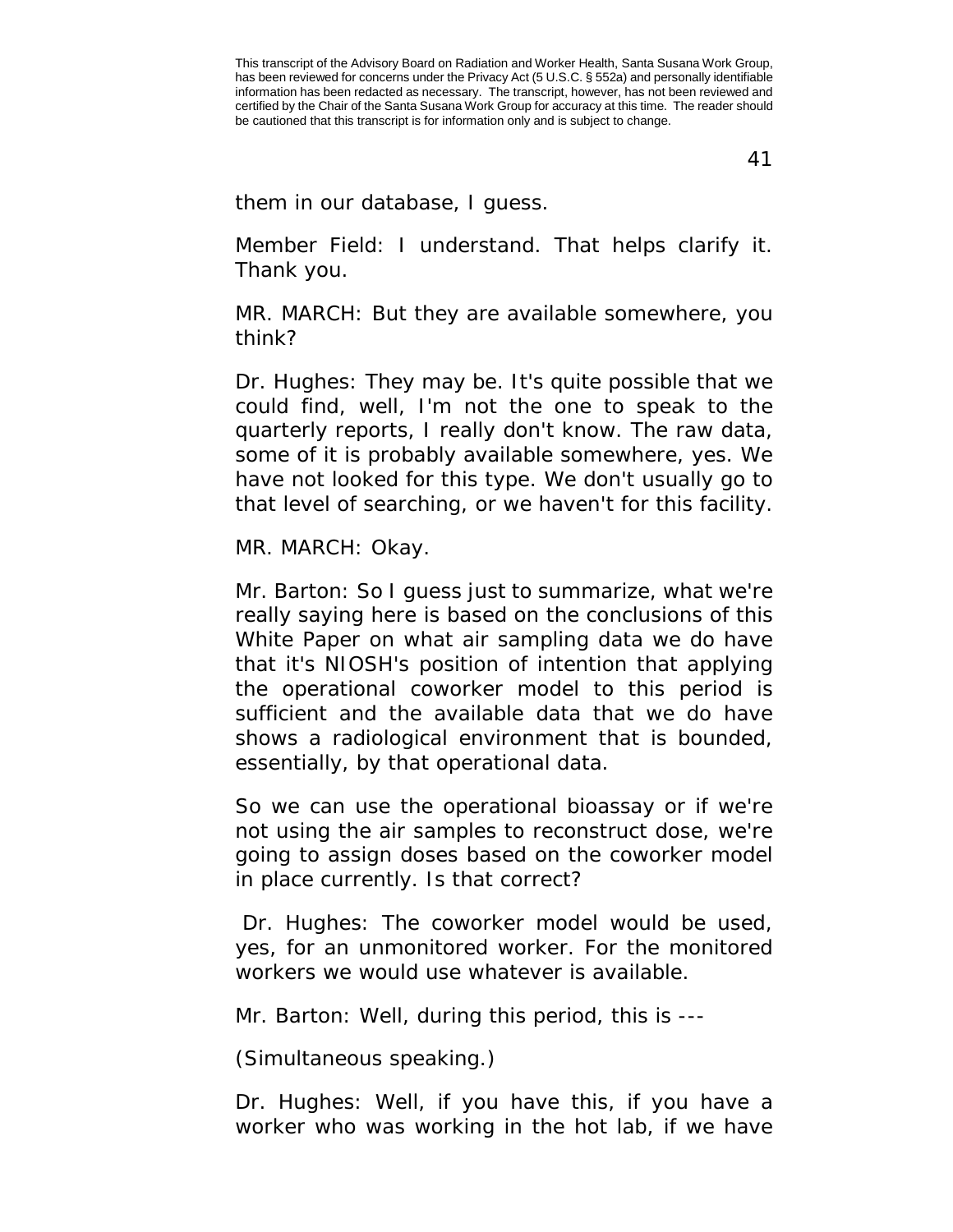42

breathing zone available it probably would be the, they would probably do a check and see which one was more bounding.

Mr. Barton: I see. Okay. I don't have any other questions.

Chair Schofield: Anybody else have any questions?

Ms. Blaze: I do. This is D'Lanie, SEC petitioner.

Chair Schofield: Go ahead.

Petitioner Questions/Comments

Ms. Blaze: Thank you. SEC-235 was initially based on an inability to identify work locations or effectively rule out Area IV employment. We've established that Boeing's record responses are unreliable and incomplete.

In April of 2018, we found that Boeing has omitted radiation and bioassay data for a hot lab employee who was also employed at the DeSoto facility. His record indicated a notation from a contractor that whole body counts were never reported for workers at Santa Susana and the DeSoto facility, so my question is has the Work Group and SC&A and NIOSH reviewed the clean studies comparison that I submitted for this employee? It's dated April 30, 2018.

We found that Boeing had also redacted all of that employee's incident reports that were supplied to DOE, which were easily retrieved from the Boeing incident report database, and that they had omitted pages where that worker was shown in diagrams to be involved in extraordinary events. This really calls into question the integrity of their records responses with respect to radiation data, and establishing your processing. Have you guys received and reviewed the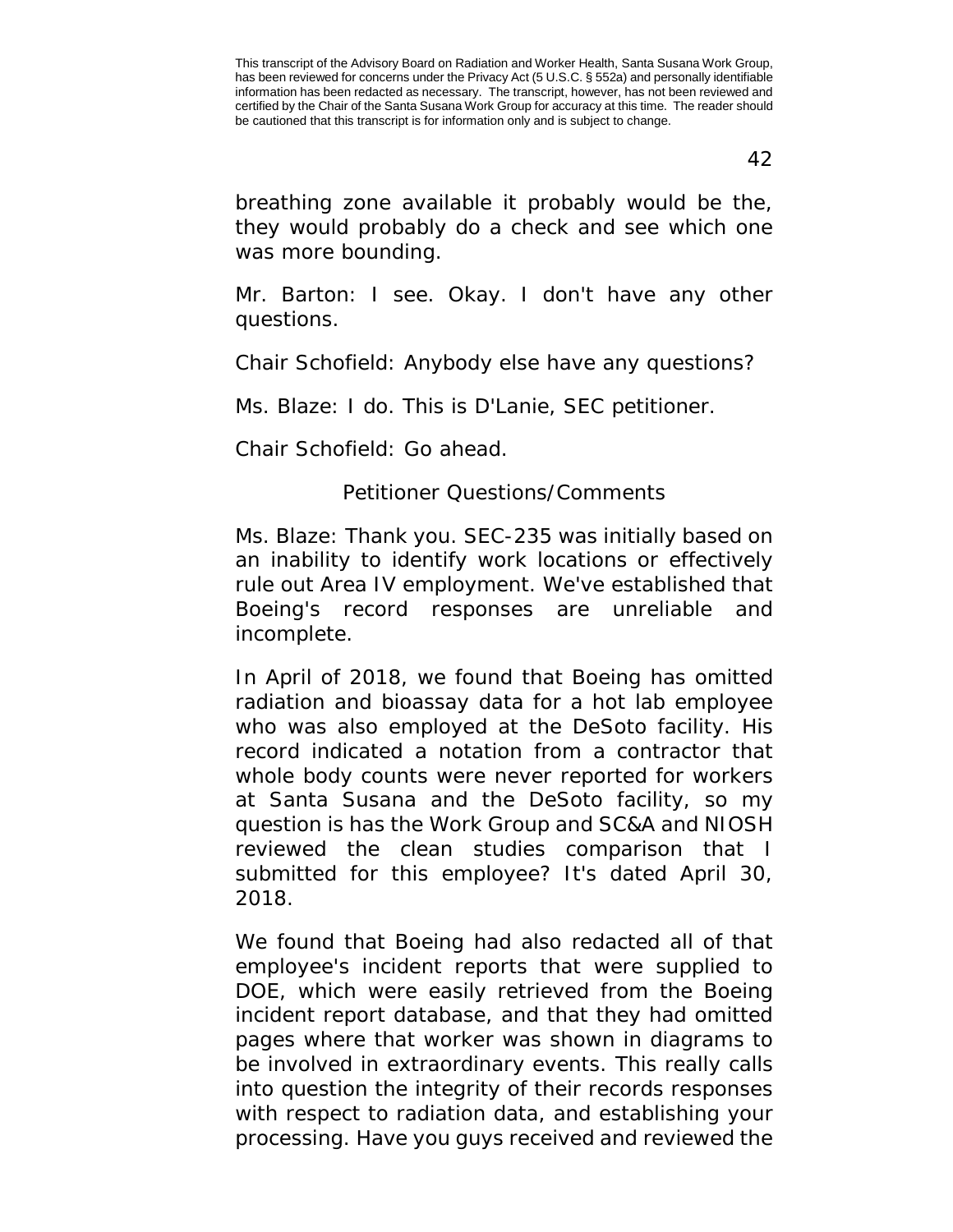case study?

Dr. Hughes: This is Lara. I have it and I have reviewed it and we have actually, DOE is actually working on this with Boeing at the moment, so there's actually a contingent going out and trying to figure out what the issue is with Boeing and why, you know, there was certainly a disconnect between what you sent in for this worker and what I think Boeing provided to DOE or DOL, because this is not a claim that is with NIOSH.

I was instructed to look at it, and what I did is I pulled the worker dosimetry files that we have from this Boeing data dump that we received in 2014, I believe, and we do have a lot more than what Boeing has supplied at this time. So I think what DOE's trying to sort out what the issue is.

This may have something to do with the Boeing responses. I think they're coming from headquarters now instead of coming from the site directly and the people that are working there may or may not know how to search properly so I think they're trying to resolve it, and I'm trying to help them if they, as much as I can based on what we have so hopefully they will get this resolved.

Ms. Blaze: I don't know that it's a question of knowing how to search properly when they turn in incident reports that have been actively redacted, with pages missing, but obviously we're awaiting resolution of that issue. It's just calling into question the ability for claimants who are eligible for existing SEC to even establish that they were employed at the site because of contractor interference. That by itself is the basis for an SEC class. That's all from the summary until I see the White Papers.

Dr. Hughes: Right. Again, this is Lara. I can't speak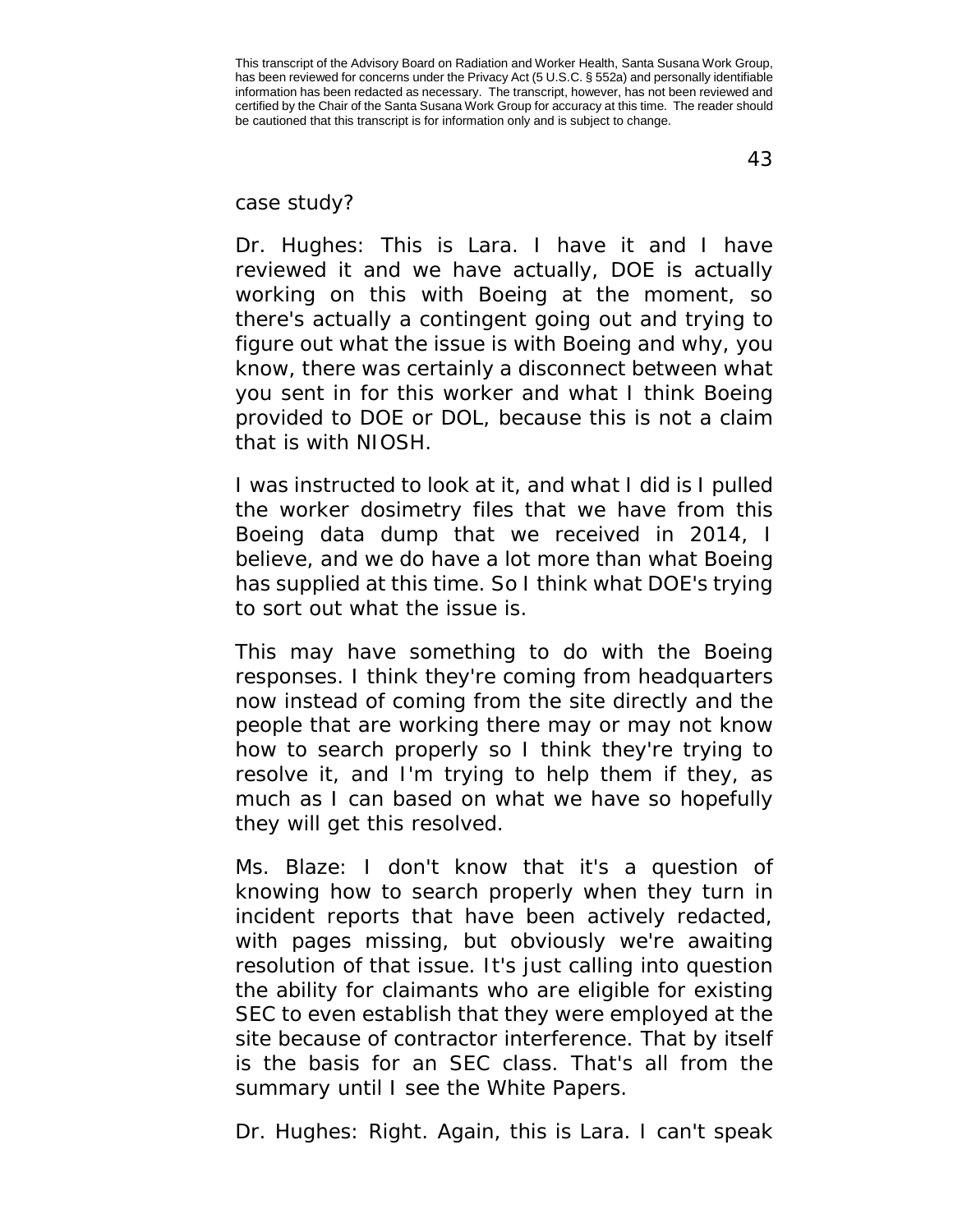to, I mean the SEC class is based on certain guidelines that we have to follow, so we'd like to brush this off as is this an issue for DOE and this is an issue for DOL to establish employment at the site, but we'd certainly try to help with whatever resources we have if the question is posed to us.

Ms. Blaze: Thank you. The study, and is the Work Group, do I need to send that out? Again, could someone just advise me on that?

Mr. Katz: D'Lanie, can you just repeat what you asked just now?

Ms. Blaze: Sure. Has SC&A and the Work Group received a copy of the case study on those missing records? If you guys will let me know. I can send it out again if I need to.

Mr. Barton: This is Bob at SC&A. To my knowledge, it certainly hasn't come across my desk, and so I don't think we've necessarily been I guess formally tasked with looking at it, and I don't think we have done anything on it. It sounds like from what Lara said that the matter is being pursued by the agencies involved, which is really DOE and DOL, I guess, at this point. We can look at it if that's what the Work Group wants us to do. That's all I can really say. And I, to my knowledge SC&A has not done any work specific to the issue you're talking about, which is obviously important and needs to be run to ground.

Ms. Blaze: I would just respectfully submit to the advisory Board, there's documentation suggesting that whole body counts were not reported for these employees, so if it pleases the Work Group I'll send that case study out again, if they think it's relevant.

Mr. Katz: D'Lanie, you don't need to send it again, because I think DCAS can share that again with SC&A but there's not going to be a tasking at this point.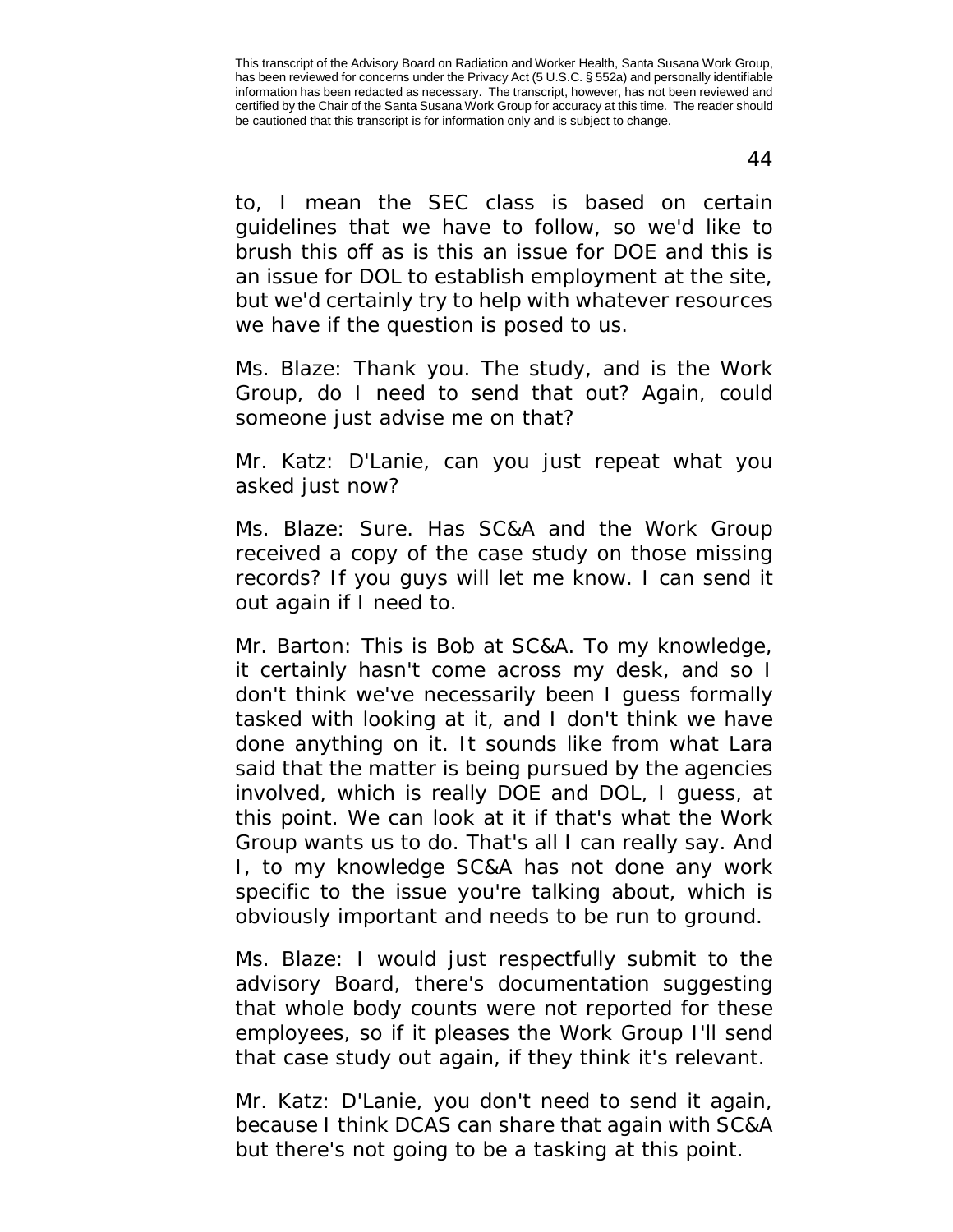45

Ms. Blaze: Okay.

Member Beach: And I see, and I have it right in front of me, D'Lanie. Is it April 30, 2018?

Mr. Katz: Yes.

Member Beach: Okay. Thank you.

Ms. Blaze: Thank you.

Mr. Katz: So, path forward, I think, is where we're at, Phil, right?

Chair Schofield: Yes.

ABRWH December meeting plans/other follow-up

Mr. Katz: So the immediate issue with path forward, to tell whoever this is what we want to do at the Board meeting. This is clearly not ready yet for any kind of Board action, because we haven't even had a chance, SC&A hasn't had a chance to respond formally and review it formally.

So it's more sort of sorting out presentations. We have Lara's presentations, and I don't think they would take much adaption for the full Board. My thinking is that there's not any other presentations to be made at this point, because SC&A is not really ready to make a presentation on this, they've just got these clarifying questions so I think for Lara to present and then the Work Group Members, of course, can pipe up with any observations or questions again that they want to raise at the Board meeting, and of course the petitioner will have an opportunity to comment at the Board meeting, but I'm thinking there's not more to be done. I'm open to whatever the Work Group thinks.

Chair Schofield: I have to agree with you, I don't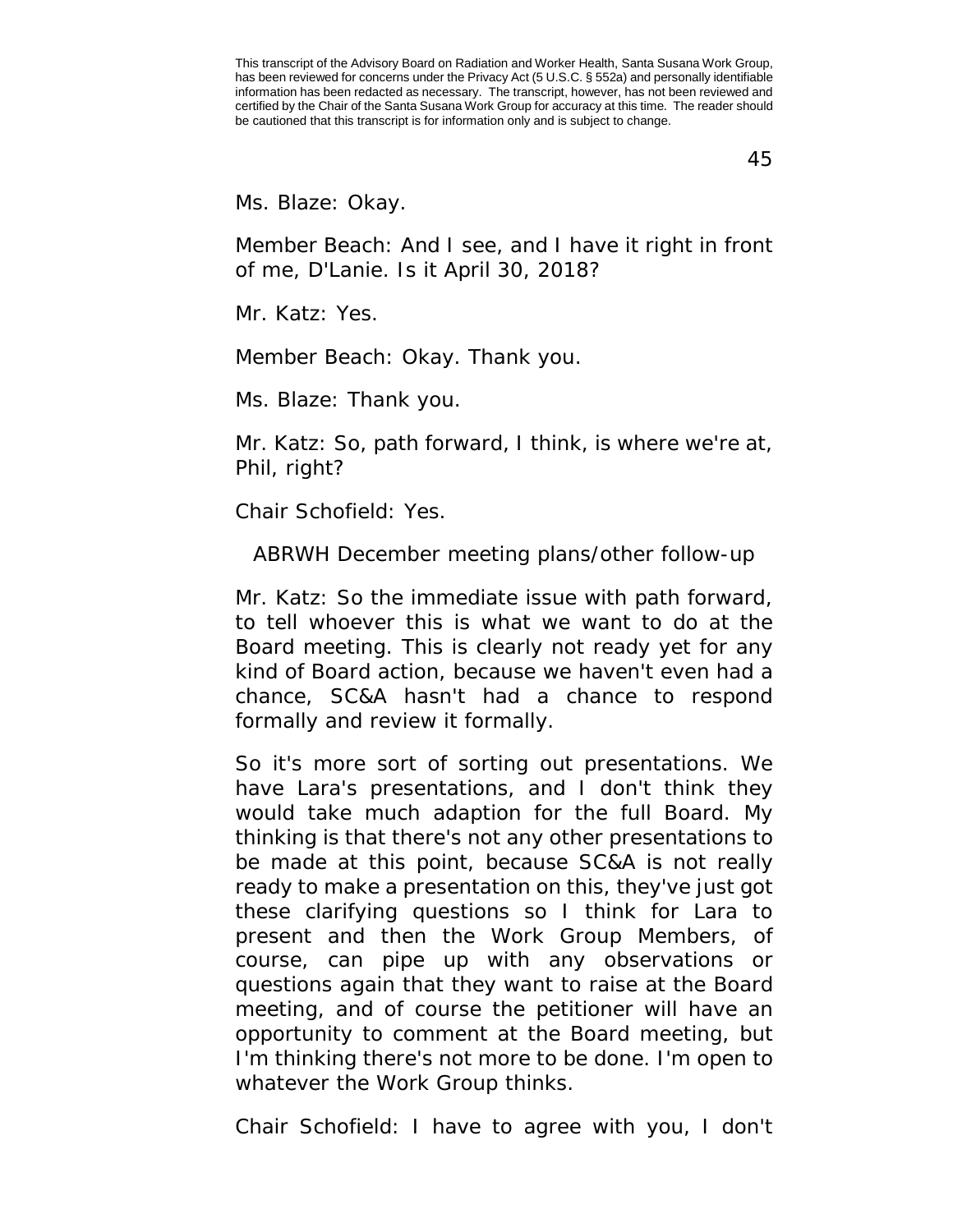think we're ready for a possible vote on this. We still have to wait for SC&A's paper to come out.

Mr. Katz: Right. So it may be that we can, we need to leave enough time for D'Lanie to comment as soon as she wants to at the Board meeting, but it may be that we don't the whole hour and a half for this. Lara, how much time do you think you need for your presentation?

Dr. Hughes: It's about the same, so what was it, 20 minutes. It's the exact same presentation because I have to submit it way in advance so it's exactly, the title slide's different, so yeah.

Mr. Katz: Yeah, I wasn't really tracking how much time you took and that's why ---

(Simultaneous speaking.)

Dr. Hughes: Well, I think, you know, I should get through it in at the most 20 minutes.

Mr. Katz: 20, 25 minutes.

Dr. Hughes: Yeah.

Mr. Katz: Okay, okay, and then if D'Lanie, do you think you need 15 minutes? How much time do you think you might need?

Ms. Blaze: If we can allot for about 20 minutes.

Mr. Katz: Okay. And then time for questions. So my thought is then this session could really be about an hour. For this portion of the session, of course, 20, 40 minutes, because we also have DeSoto to talk through as well.

Ms. Blaze: I'm sorry, Ted, I just want to clarify. Are we going to be discussing both of the petitions, 235 and 246?

This transcript of the Advisory Board on Radiation and Worker Health, Santa Susana Work Group, has been reviewed for concerns under the Privacy Act (5 U.S.C. § 552a) and personally identifiable information has been redacted as necessary. The transcript, however, has not been reviewed and certified by the Chair of the Santa Susana Work Group for accuracy at this time. The reader should be cautioned that this transcript is for information only and is subject to change.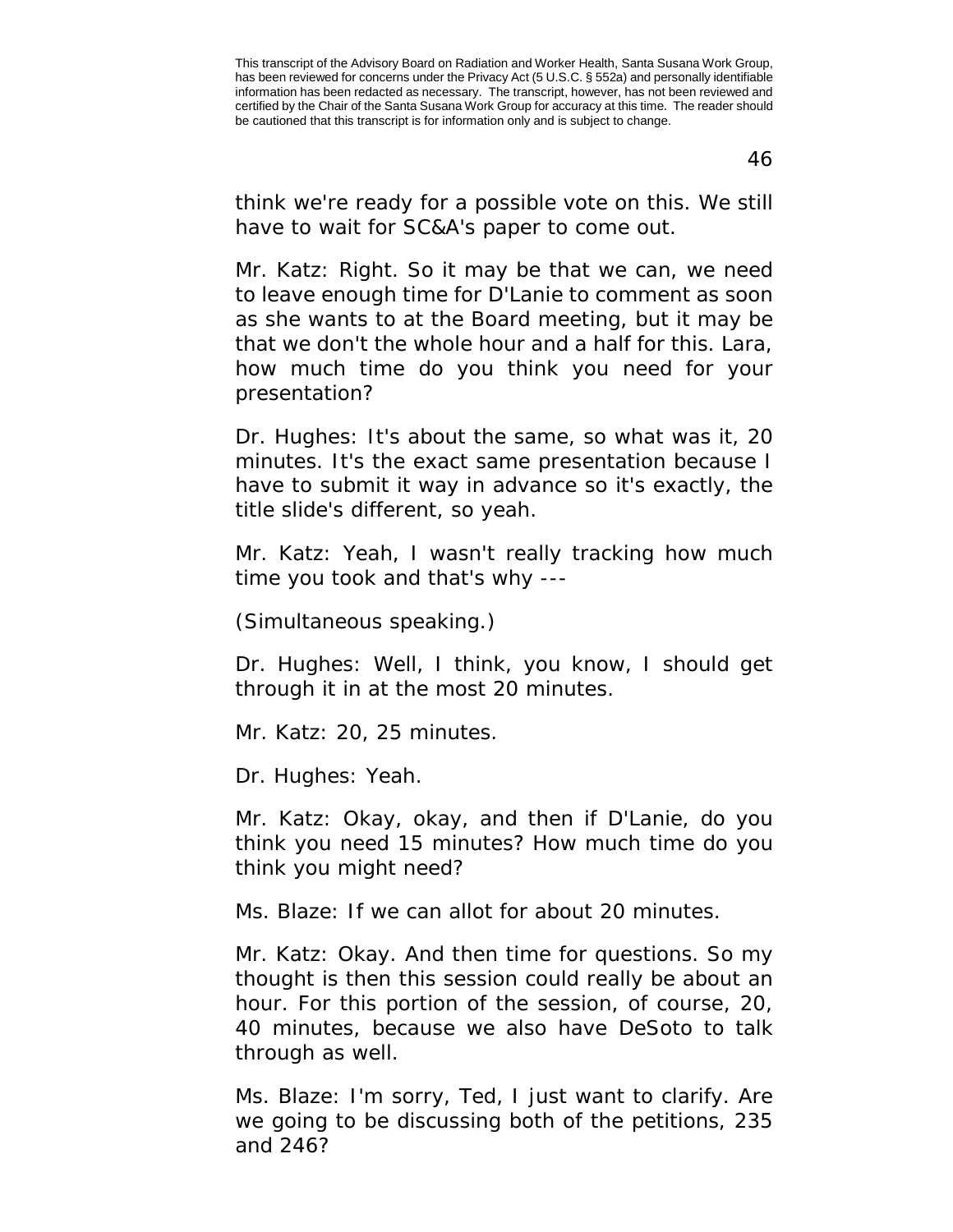Mr. Katz: Sure. Sure. We just haven't gotten to that for this Work Group yet. But yeah, they'll both be on the plate for discussion at the Board level, yeah. All right, so we can go on from here now to the next portion.

Mr. Barton: Okay. Let me just quick get my presentation up here on the Skype for everybody. I forget how you present it as a slide presentation. Okay.

To those of you that have the Skype up, can you see the presentation slides?

Chair Schofield: Not yet.

Mr. Barton: Okay.

Mr. Katz: Yes, not yet, Bob.

Mr. Barton: Okay, sorry about this. Let me see -- try it again.

Mr. Katz: It's loading now, Bob. Yes, there it is. You just need to expand it.

Mr. Barton: Okay, how does that look to everybody?

Mr. Katz: Small.

Mr. Barton: Small.

Mr. Katz: You need to make it a little bigger.

Mr. Barton: It's showing it as a slide show on my screen.

Mr. Katz: Yes.

Mr. Barton: Let me try that again. Did that go full screen?

Mr. Katz: I don't know how other people -- it's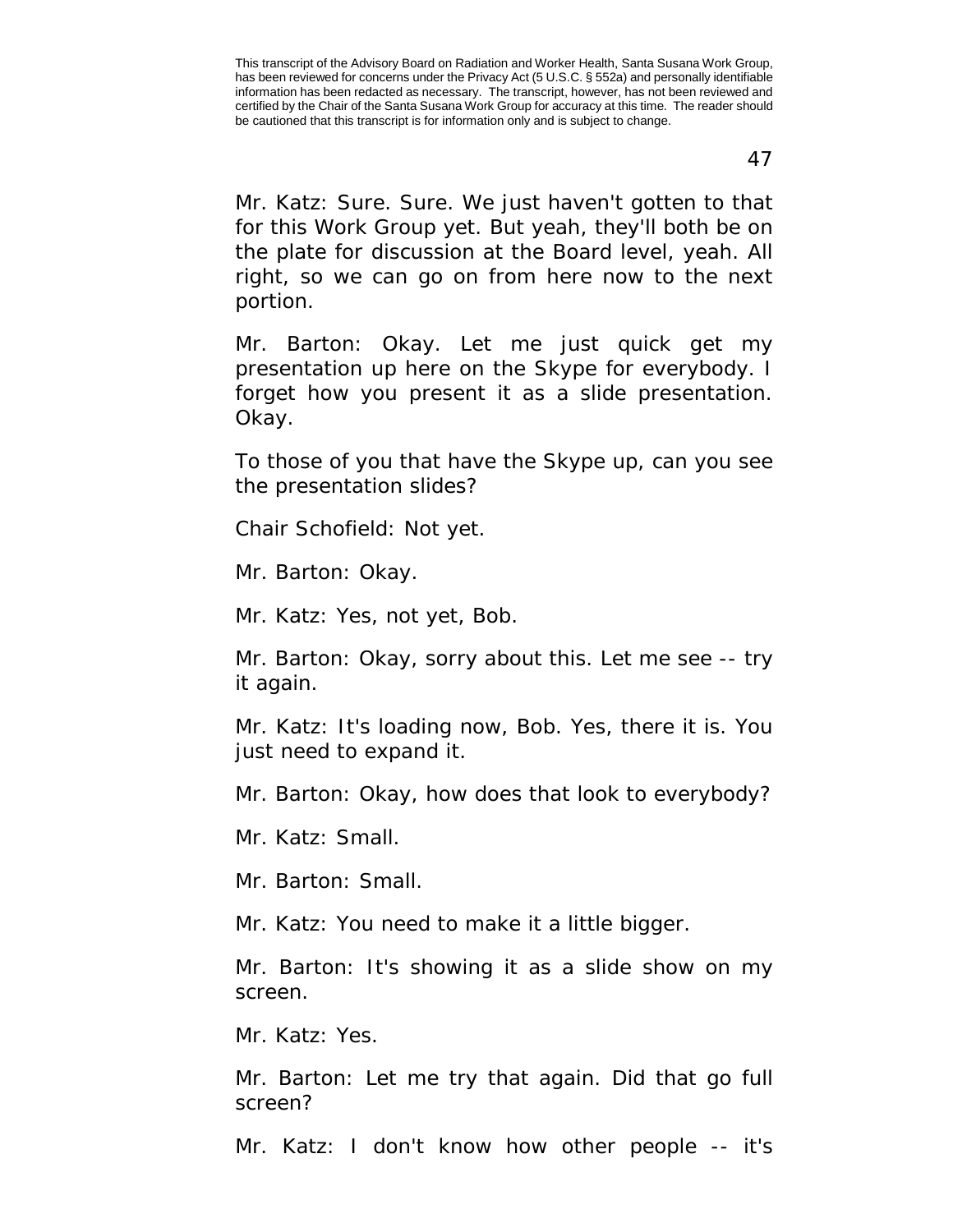48

definitely legible. So you can carry on.

## De Soto Avenue SEC petition

## SC&A review of DCAS De Soto Evaluation Report

Mr. Barton: Okay, very good. Very good.

Okay, we're going to be talking about SEC-246 now. And that was submitted on December 13th of 2017. The proposed definition in the petition was all workers who worked at the De Soto Avenue Facility in Los Angeles County, California during the period from January 1, 1965 through December 31, 1995.

The rationale provided in the original submission read as follows: NIOSH has determined it cannot reconstruct radiation dose for americium, thorium, or associated progeny at SSFL Area IV, 1965-1988 -- it says 988, unfortunately, but I'll fix that. Based on shared contractor and operational history, shared data limitations between SSFL Area IV/De Soto Facility, and the established presence of americium, thorium, and associated progeny at De Soto Facility until at least 1995, the following petition is submitted.

So just to give a little more background, the SEC petition qualified on March 1, 2018. The proposed class essentially will remain the same, just the standard language about DOE and its subcontractors was added in but essentially it remained unchanged.

In July of this year, NIOSH released the SEC Petition Evaluation Report and that was presented in August of this year at Meeting 124 of the Advisory Board, which was in Providence, Rhode Island.

After discussions at that Board meeting, SC&A was tasked with reviewing the main conclusions of the ER, Evaluation Report. So that's where we are today.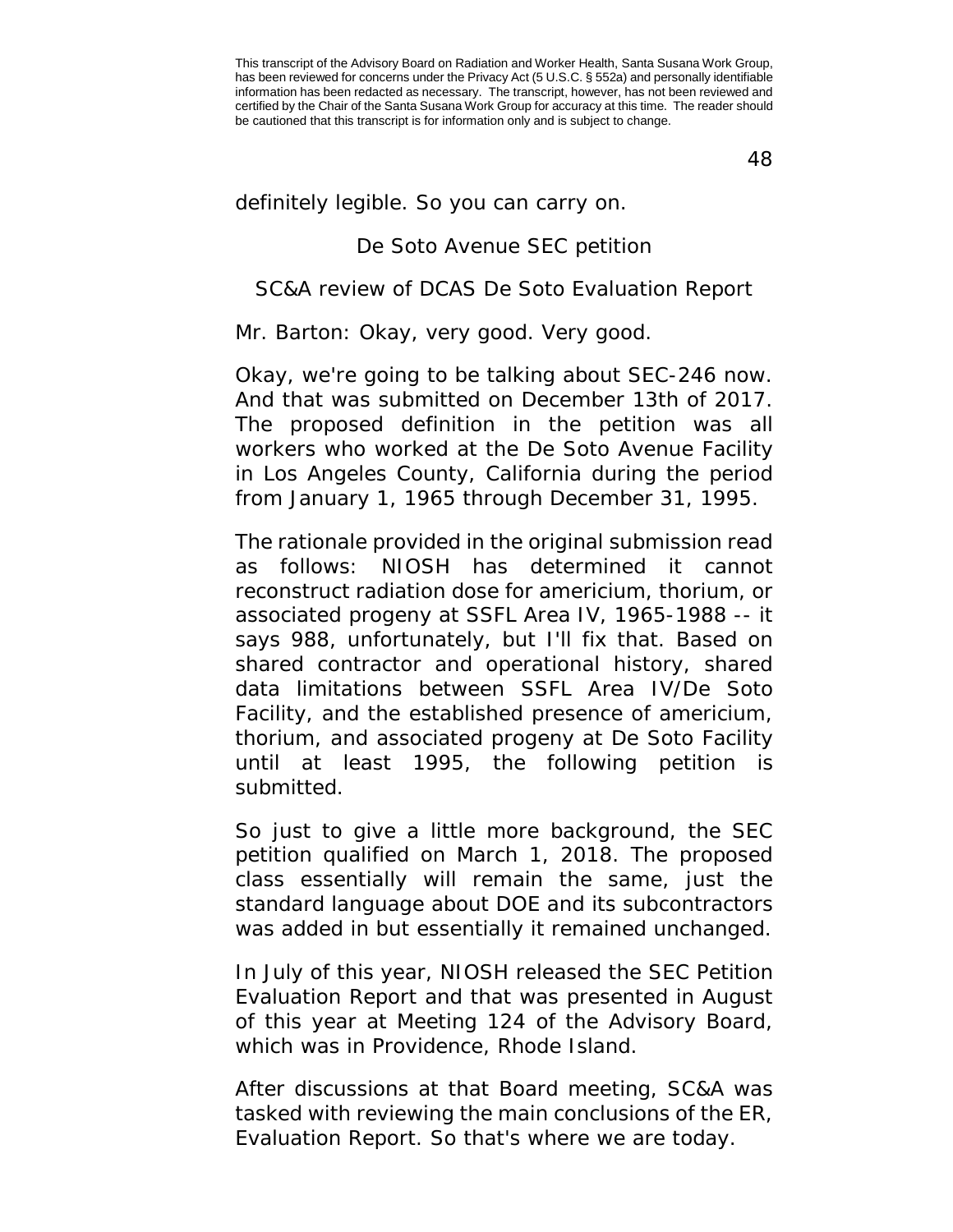49

Now, the two central conclusions of the Evaluation Report and, again, I'll just -- I'll read these into the record. Again, these are based on americium and thorium potential.

For americium, neither the documents available to NIOSH nor interviews with former workers revealed any history of fabrication of americium sources, or work with uncontained americium at the De Soto Avenue Facility. Contrasting previous NIOSH evaluations of radiological work at Area IV of SSFL, NIOSH has found no indication that De Soto had sources of americium associated with work processes.

Now the conclusion for americium in the NIOSH ER, that was released in July.

And for thorium, NIOSH has identified detailed documentation of thorium work episodes in 1970 and 1979, providing source term, operational procedures, radiological protection protocols, names of individual operators, and dates of work. NIOSH has concluded that the thorium-grinding operations in 1979 represent the bounding thorium internal exposures at the De Soto Avenue Facility during the operational period, which is January 1, 1965 through December 31, 1995.

As presented in Section 7.2.3.1, NIOSH had sufficient personnel bioassay data, including pre-work and post-work urinalysis, and job performance data to allow it to develop a bounding dose estimate for workers with potential thorium exposures during the period from January 1965 through the end of 1995.

So our review approach at SC&A was, obviously, we're going to start with what available documentation is in the Site Research Database, as available to both NIOSH, SC&A, and the Advisory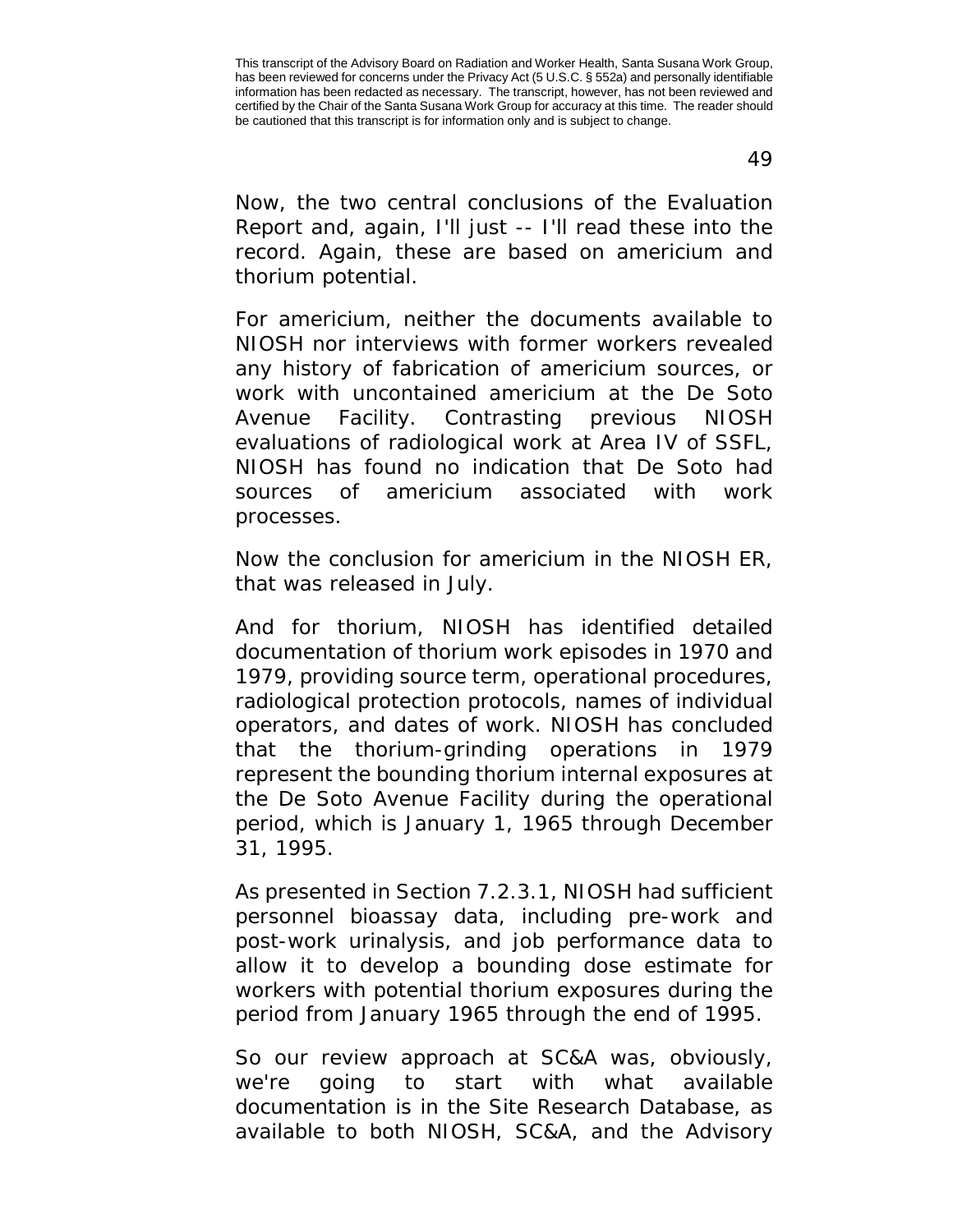50

Board, as well as the documents that were supplied by CORE Advocacy for Nuclear and Aerospace Workers.

We also went through and found what documented interviews there were with former workers at the De Soto facility and there was also a signed affidavit supplied by a former health physicist who worked at De Soto.

The third thing we did is we went and we looked at a very substantial portion of the claimant population. We focused in on job classifications that would likely at least have a potential for involvement in these radiological operations.

And we specifically looked at what's known as a CATI report, which is a Computer-Aided Telephone Interview, in which to see if there were statements made about what type of work was being done, what exposure there was, especially to americium and thorium, and really anything else that would be of interest going on at De Soto during this time.

Also for several of the claims often led by what was contained in the CATI, we would go into the Department of Labor case files, which are essentially the initial submissions that often contain other information and statements made by the claimants that might be relevant to the potential for exposure, particularly to americium and thorium.

As far as the available documentation we have, really there are four really important primary document types that we focused on. That's not to say these are the only things we looked at but if we were going to find evidence of what the exposure situation was at De Soto during this time, it was really the health physics log books, which these would be handwritten logs, what the HPs were doing out at the site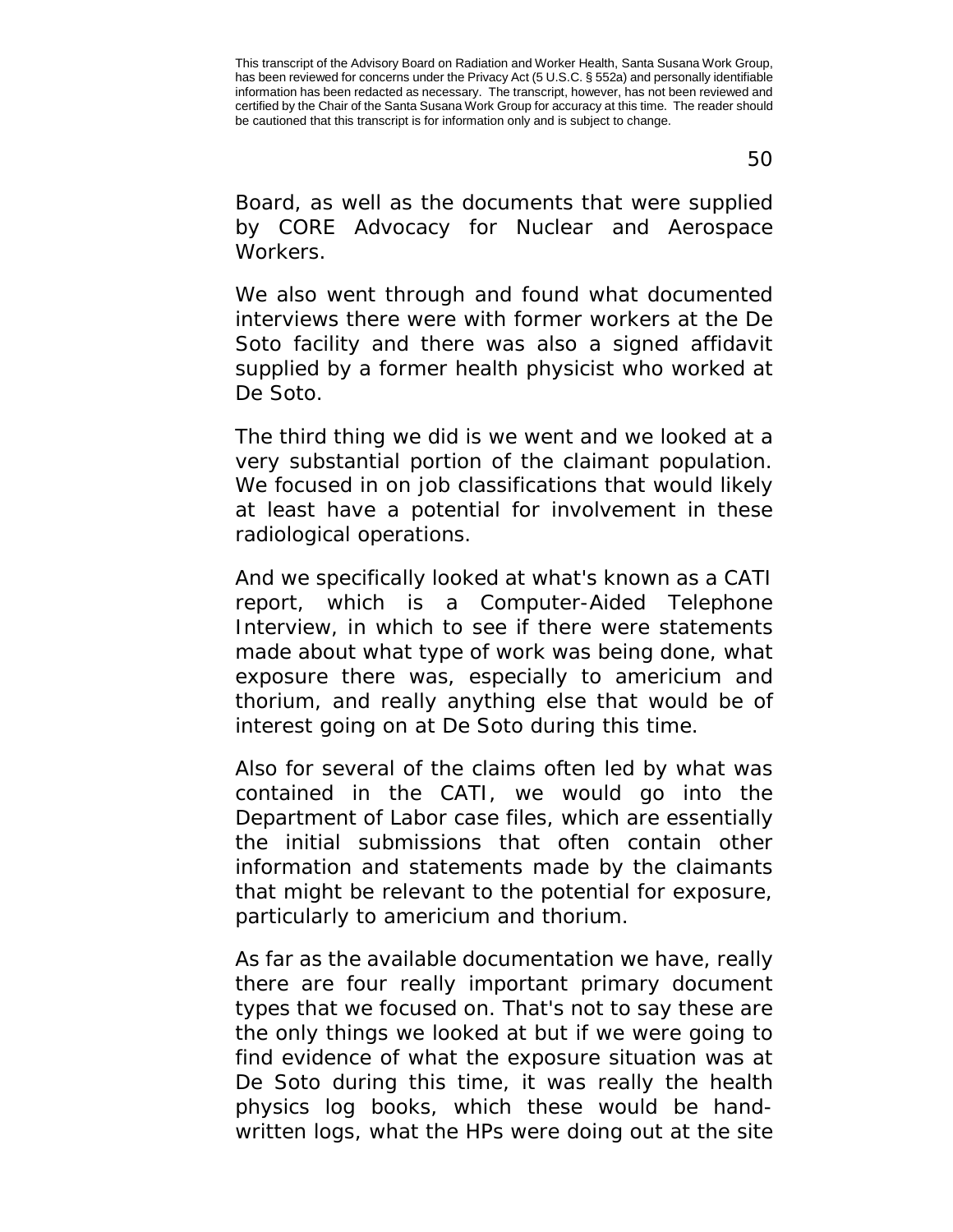on a daily basis.

There is also something called a tagged area entry permit. These are essentially radiation work permits. If there was something that was going to be done that required potential for exposure, there was a standard form that would be filled out that would specify what types of radiological protection were going to be required, what types of monitoring, whether it be personnel monitoring, whether a bioassay was going to be needed, that sort of thing. So that would give us an indication what type of work might have gone on with thorium materials or americium.

We also have the routine contamination surveys. These are pretty standard across all these sites, where an HP would enter a specific room, would take swipe samples of that area and then go and count them for activity.

Now these are usually only provide gross alpha and gross beta but there is also a comment section where they can indicate whether -- what was going on in that room, if they found some contamination, what sort of operations were. So that is just another clue.

And the fourth item of great importance, the area air sampling results and also the personal air sampling results, which we just spent a lot of time this morning talking about those, breathing zone, and lapel air samplers which, again, oftentimes will include what the material was, what they were doing, what the operation was.

So these are really the primary sources that would really characterize what was going on radiologically at De Soto.

Now our first finding was that when we were looking through all these different types of documents that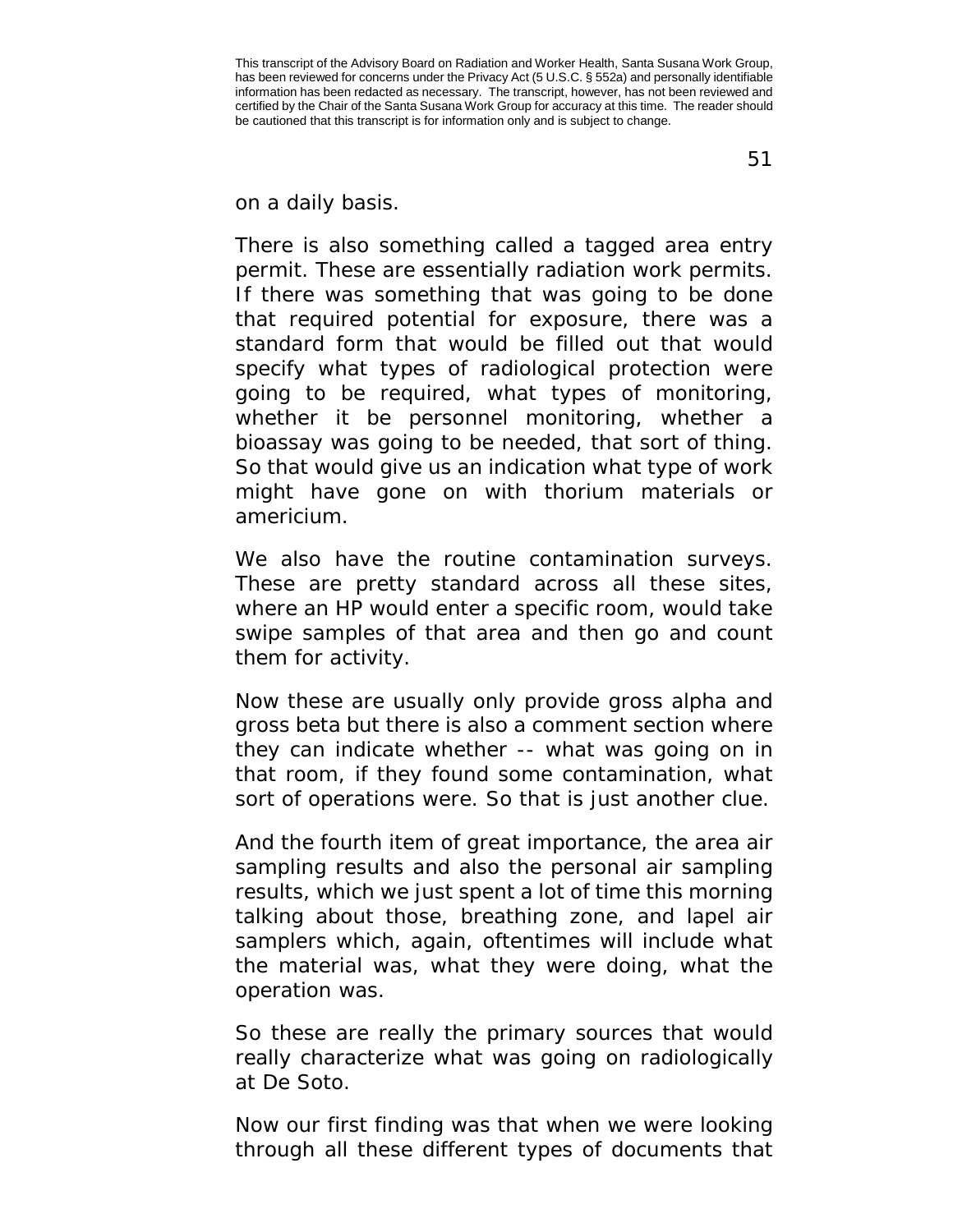52

really there's a sampling of them throughout the period. And we'll see in the next couple of slides what I mean here.

So what we're looking at, this first one is health physics logbooks. And as you can see, it's probably hard to see the actual numbers in here but what we have here is a chart -- a bar chart that shows from 1965 to 1995 and what percentage of the months in each year in which we have at least some health physics logbooks from De Soto. Now, this doesn't say exactly if an entire month is covered or whether it covers all relevant buildings. In this case, we're mainly talking about Building 1, where they did the fuel fabrication, and Building 4, which was the radiological laboratories.

So as you can see, there is a very large gap if you'll notice, from 1968 to about 1980 in which we couldn't really find any of those health physics logbooks to really know what was going on at the site.

This next one is, again, these essentially radiation work permits. They call them tagged area entry permits. And again, some years you have the entry permits for all months. Now again, you can't really know if that represents all of the tagged area entry permits in the year but at least we know that temporally we have some for each of the months, at least in the 1969-1970 and then in 1980 and 1981.

But also, again, during the full scope of this evaluated period for SEC-246, for a lot of years we could not find any of them.

Routine contamination survey reports, those were the third source that I mentioned. Again, we have gaps. I mean there were temporal gaps. This is not necessarily surprising as you go and -- any sort of these data capture trips, oftentimes, you only get a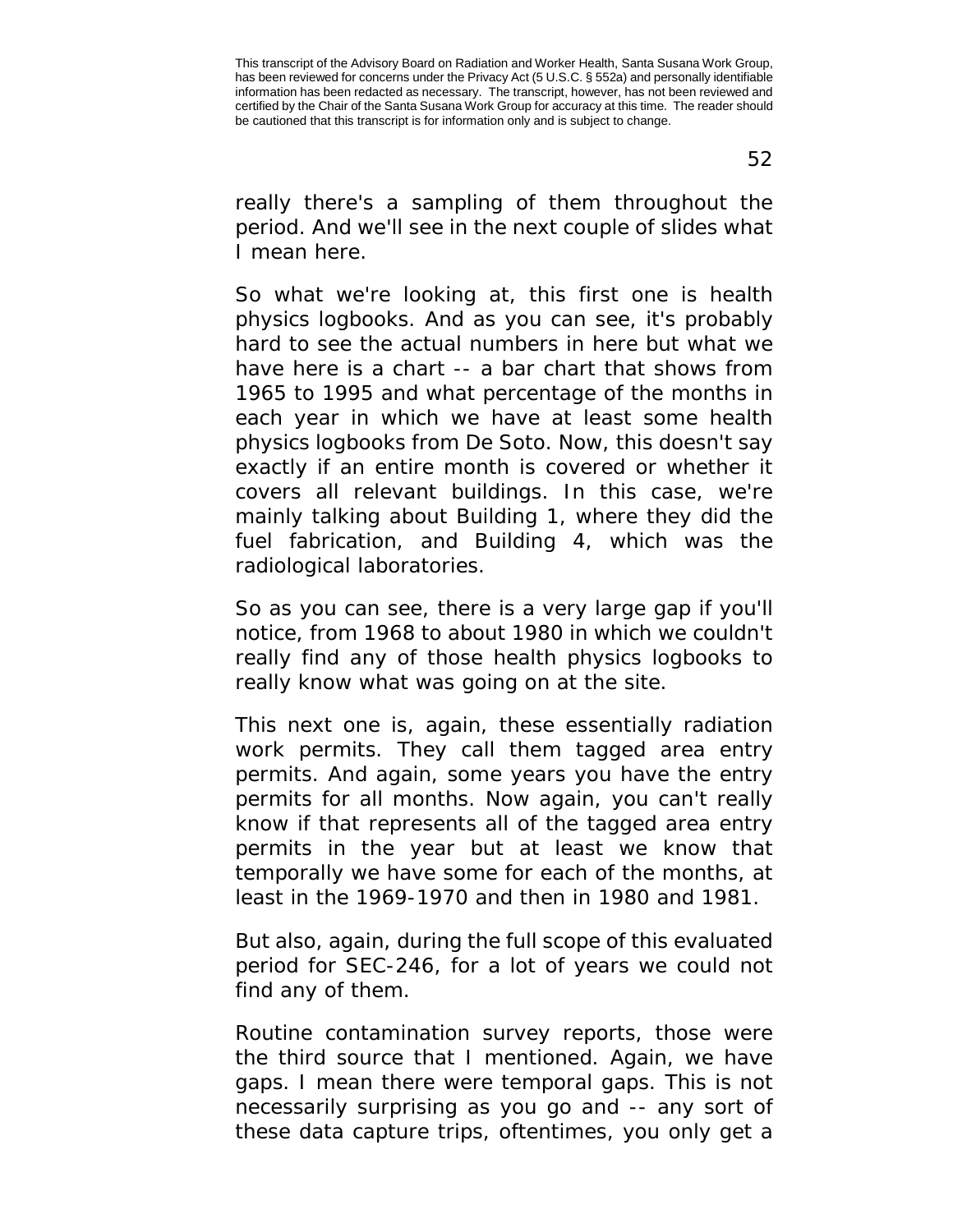sampling of all the different things going on but you don't necessarily have the wherewithal to capture

So there are these temporal gaps, which does add some uncertainty as to being able to make conclusions about all of the activities that might have happened at De Soto.

every single document.

And this last one is the area air sampling. Note that this does not include personal lapel samplers. I was working towards trying to get that data compiled in time for this meeting but the clock was ticking and I just ran out of time. But these are going to be your general area air sampling results which, again, will oftentimes include notes about what was going on in a particular location where an air sample was taken, even if the results are simply given in gross alpha or gross beta.

So specific to americium, essentially we see four potential sources where this -- you could have exposure to americium specific to De Soto. The first one and probably one of the more important ones would be any spent nuclear fuel that had been decladded and handled at De Soto. We know that this operation did occur at Area IV. So the question becomes because of the shared radiological health program and the shared goals of De Soto and Area IV, did they receive decladded spent fuel or do the decladding themselves, in which case you would be expected to encounter transuranic material, which would include americium.

They also had a license to fabricate sealed americium sources. So they did receive americium material and, under their license, they had the ability to basically expose that material and create sources for other offsite parties that were interested and wanted that sort of material. And I believe that they had a license

This transcript of the Advisory Board on Radiation and Worker Health, Santa Susana Work Group, has been reviewed for concerns under the Privacy Act (5 U.S.C. § 552a) and personally identifiable information has been redacted as necessary. The transcript, however, has not been reviewed and certified by the Chair of the Santa Susana Work Group for accuracy at this time. The reader should be cautioned that this transcript is for information only and is subject to change.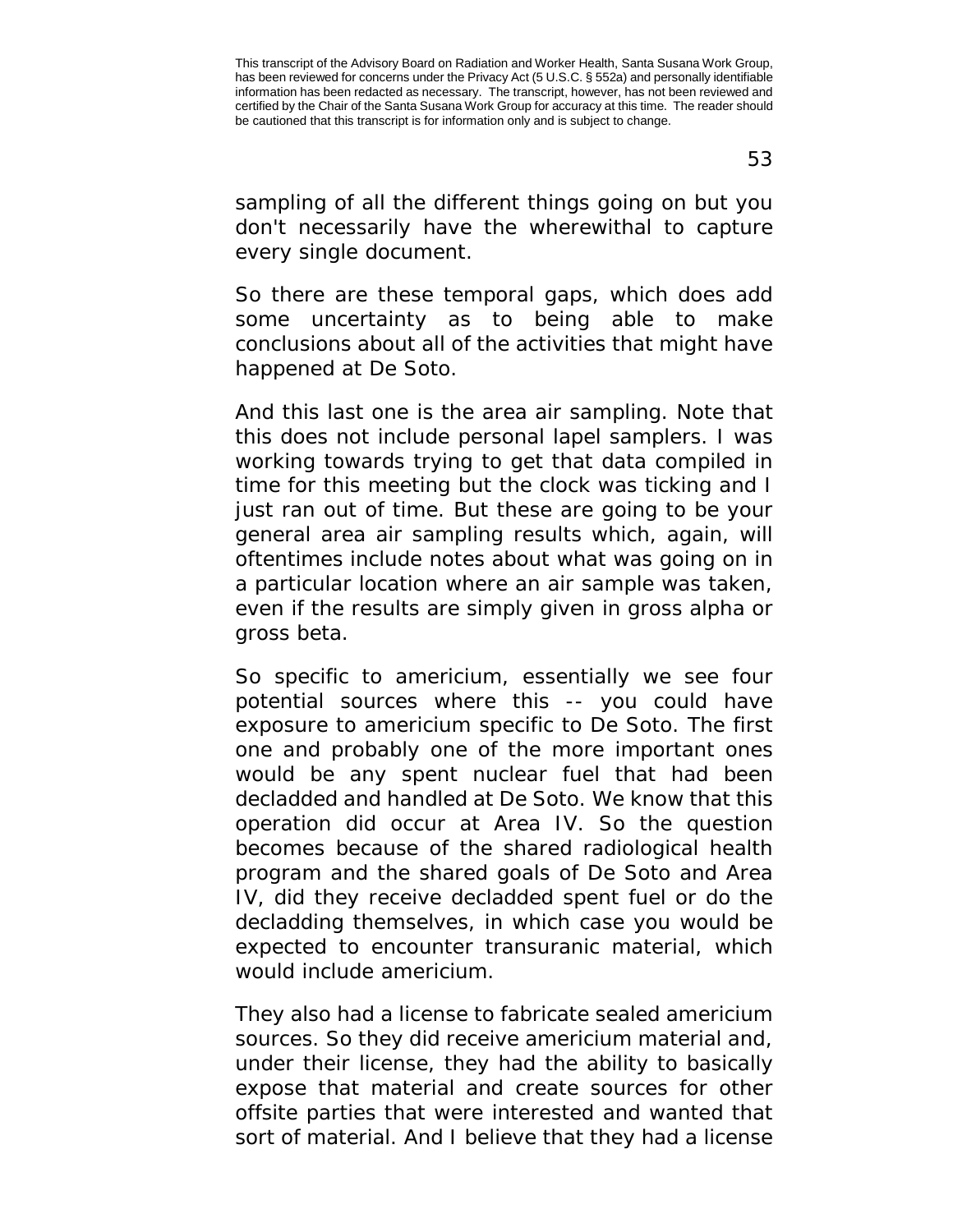54

for up to I think it was 10 millicuries of americium at any given time for that program.

So that's the second real source of potential exposure.

There is also this program known as the Transuranic Management by Pyropartitioning-Separation or the TRUMP-S program. It is basically a program to try to figure out how to dispose of spent fuel in the transuranics that are contained in there. So that material could have included americium that was not sealed, which obviously if you have an unsealed source of americium, you might have an exposure potential.

And the last one which was interesting was smoke detectors that were at the De Soto facility, which actually used americium for at least a certain period of time. We're going to talk about that.

So the first one, the first source of exposure was the decladded spent fuel. Today, we have not identified evidence of actual or direct evidence of decladding activities of any spent nuclear fuel occurring specifically at the De Soto site or, as it's pretty well documented, as occurring at Area IV. We just have not found the evidence to date.

We did identify examples of the spent fuel arriving and, at the very least, being stored at the De Soto site. But again, any documentation indicating the handling or processing of the actual decladded fuel, which is where the transuranic material would have been, again, to date we have not identified that sort of evidence.

We did find one example where one of those area surveys an HP found a contaminated tray and this was in Building 4, which is the radiological laboratory. Essentially, they found a contaminated tray that had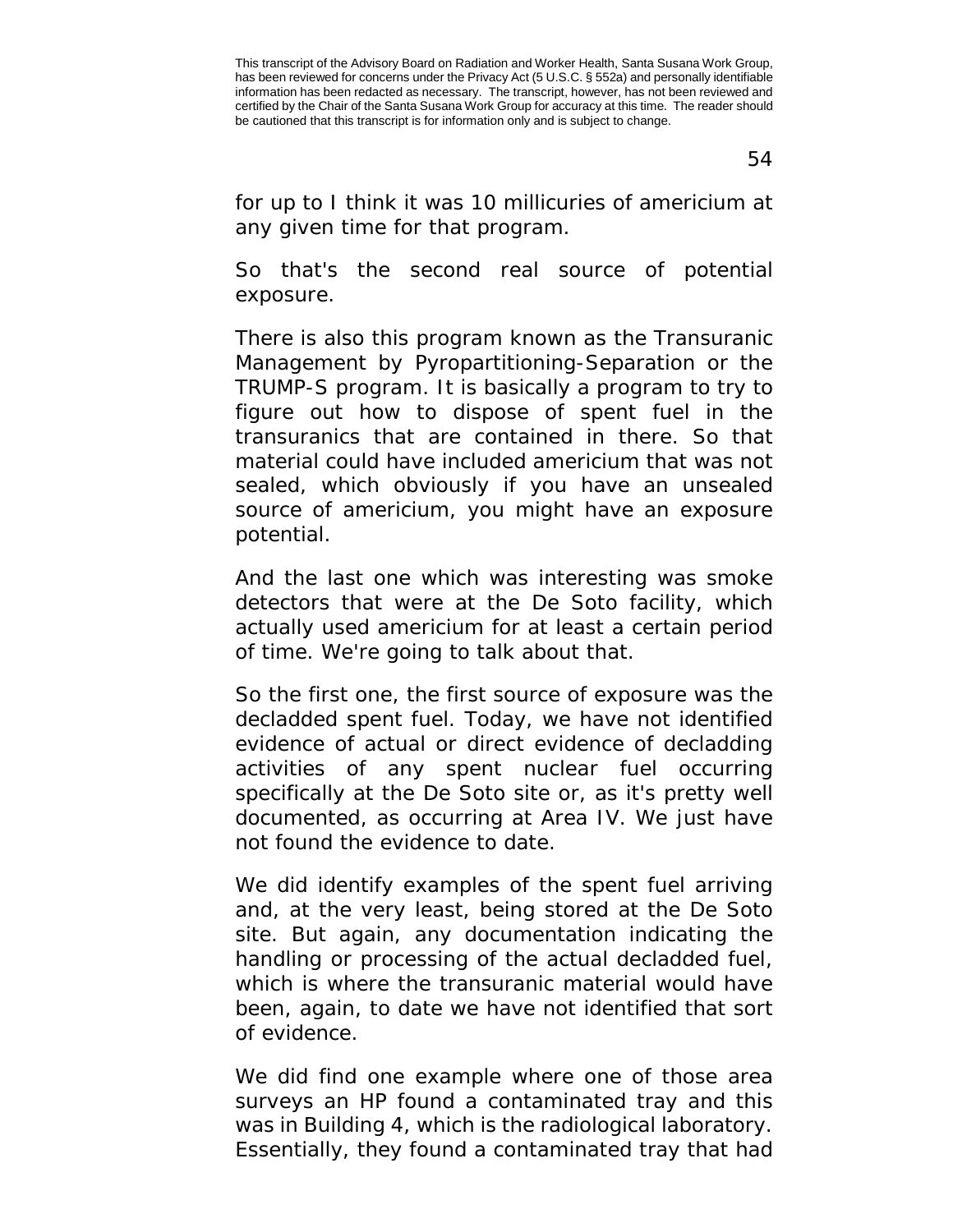55

been used to clean sodium from decladded fuel elements. It doesn't go into much more detail than that.

We're not sure if the fuel has been decladded actually at De Soto or if that occurred possibly at Area IV. But obviously, we assume that the fuel element was actually irradiated. That's not necessarily indicated but you would assume that if they were going to take apart the cladding on a fuel element, that they probably spent some time in a reactor.

So that incident was the subject of SC&A Finding 2. Again, it was a tray that was contaminated and the logbook entry, or actually it was, I believe it was a survey report, indicated that that tray had been used to clean off decladded fuel. So that's about the extent of what we found so far related to that first exposure source.

Now we talked about the fact that De Soto had in its license to be able to use unencapsulated americium for the purpose of fabricating other sources to be shipped offsite. In fact, there was even a notice of violation in 1994 that the required six-month leak check -- essentially they had americium sources that were encapsulated -- and by their license requirements, every six months if they were in use, they had to be leak checked to make sure that the material was being contained and not lose contamination that could potentially be ingested or inhaled.

But the notice of violation, honestly, the six-month violation was -- they were late by between one and eight days. So, it wasn't necessarily that serious. Obviously, they were in violation of it.

There was actually a repeat violation. Again, they had been noted that in 1991, the same problem that they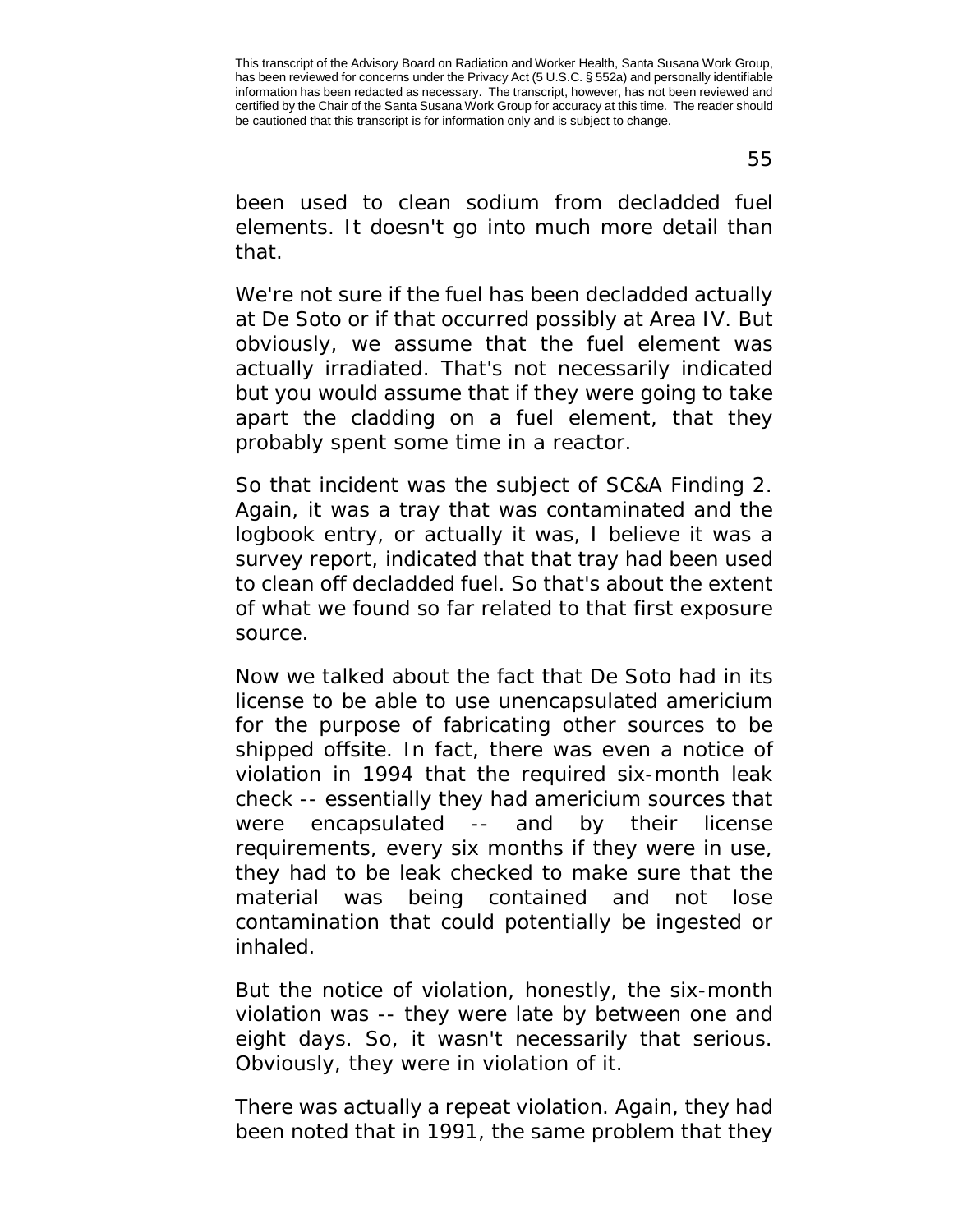56

weren't specifically on that six-month schedule. But at the same time, the notice of violations did not actually indicate any of the sources leaked. So they were -- they violated their license by not doing it every six months but, again, we don't have evidence that those sources were compromised and could have resulted in any internal exposures at De Soto.

The TRUMP-S program, we found some documentation from 1989 and I kind of alluded to this before, where some TRUMP-S materials arrived at De Soto, which was the headquarters, essentially, for the entire site and it was lost.

Basically what happened is the material arrived at the loading dock. The workers there put it in the standard radiological source locker to keep it secure. What failed was the paperwork associated with it in that health and safety and the radiation control people were not notified that this stuff had arrived. And so they didn't go and inspect it and swipe it in the timely manner required by NRC.

They eventually did find it and the packaging of the material was intact. There was no external contamination, so no indication that that material posed an internal source of exposure.

And also the investigation documents actually indicated it was just depleted uranium and some plutonium. Americium is not specifically mentioned with this incident.

And beyond that, we did not identify any evidence or documentation of these TRUMP-S materials actually ever being used at De Soto. Our current understanding is the material arrived and it was eventually transferred over to Area IV. And then they didn't actually do any work with it and then, eventually, it was shipped offsite to another location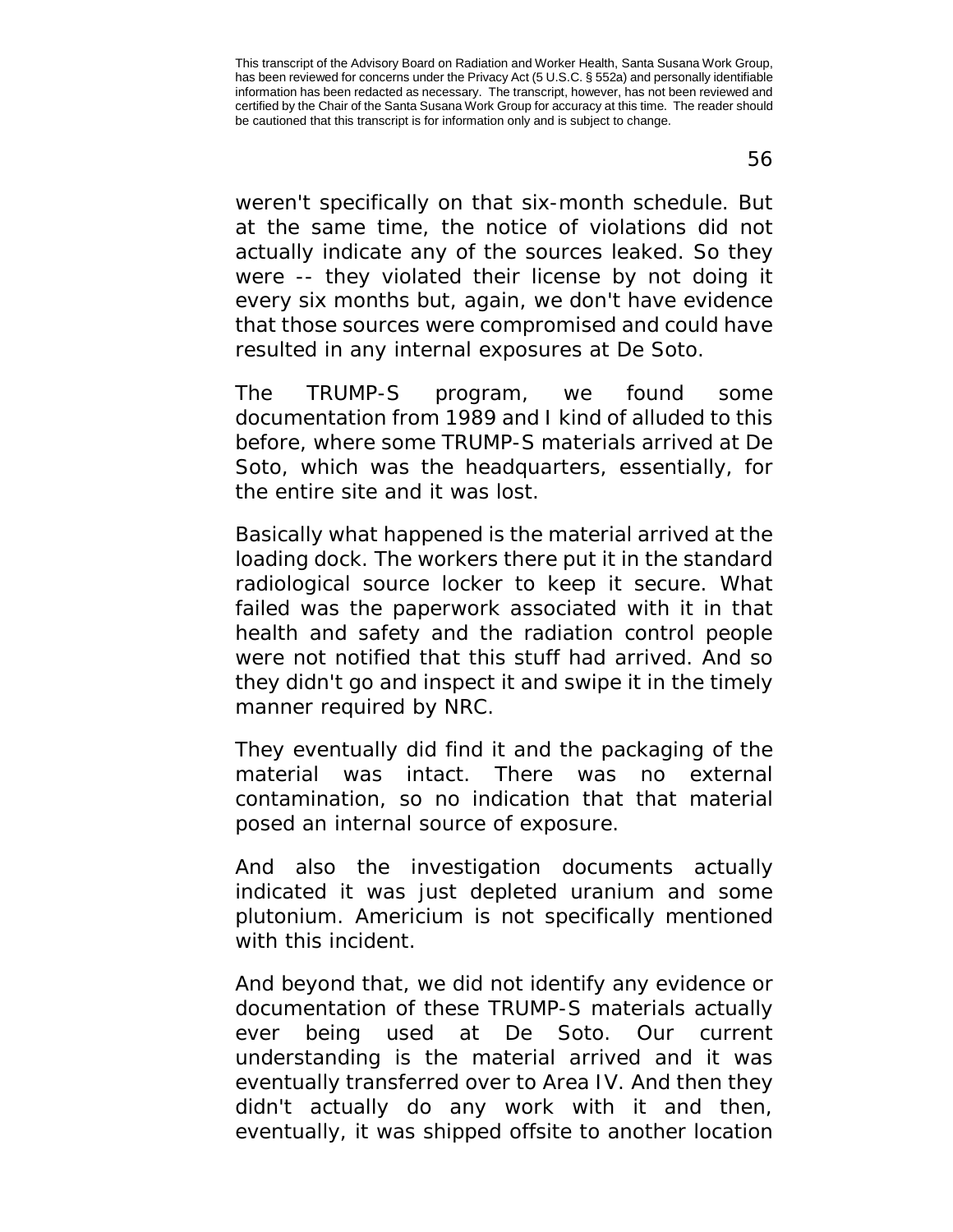57

where they actually did that research.

And lastly, we have the smoke detectors. Based on what we've seen in the documents, they didn't actually use those until about April 1985 but the worry is that if you have americium in a smoke detector, if that source becomes exposed, then it could become an internal exposure source.

They did the preventative maintenance on these smoke detectors right where they were. So that work was definitely being done at De Soto. But if the smoke detector was malfunctioning and actually had to be repaired, it was sent over to the electrical shop at Area IV to have the repairs done.

So essentially what we'll be talking about with preventative maintenance is going in with rags and cleaning solutions and just cleaning them up some.

In the late '80s, they actually had a radiological study of this specific potential pathway, that is the workers going out and doing the preventative maintenance on these americium smoke detectors, what is their actual exposure potential. And what was indicated is that there is little to no potential really from that source. They measured all the cleaning materials that were used and they were below the NRC levels for release to uncontrolled areas. And the workers who were actually involved, directly involved in that maintenance activity submitted bioassays afterwards and there was no potential activity in those samples.

Continuing on with americium, we did find one document of a survey that occurred in the late '80s in the Mass Spectrometry Lab, which is in Building 4 at De Soto. We're going to take a quick look at that in the next couple slides but, essentially, it looks like the document was edited internally by site personnel because what you see is you have these red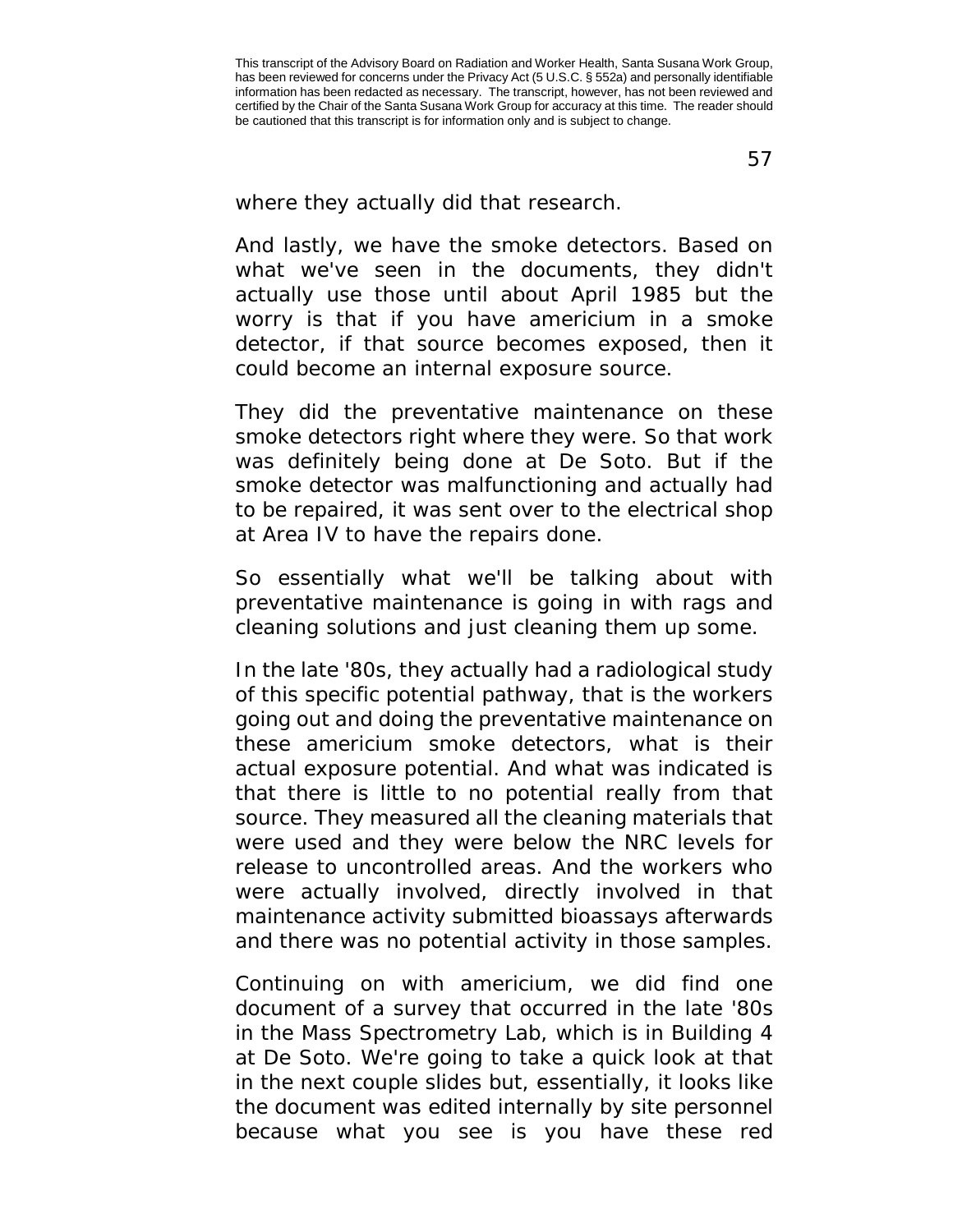58

strikethrough marks through certain sentences, sentence additions, edits. You'll see what I mean in a second.

But what the document does indicate is that when they went to go survey these industrial waste drains in Building 4, they did find americium in the drain. So the question is what was going on that put that material there and does that represent an activity that could be source of exposure.

The edit notes that there was no documented release of americium or plutonium but also it also sort of indicates that they couldn't explain it at the time they found it, which again was in the late '80s as to how it got there. So we're going to take a look at that right now.

And you can see what I mean about the editing, which clearly went on with this. And what we're really looking at, and I'm going to blow it up on the next slide, is down towards the bottom right corner you see the presence of americium-241 within a drain sample and there is sort of -- it's sort of difficult to follow.

What I will say is that since we put this presentation together you know I kept digging and did find the actual source document which talks about this and it's exactly what it says. The americium that was found in the drain was unexplained but that no documented release of plutonium or americium occurred.

And this is kind of blowing up that section. You can see here it looks like 48 picocurie but I think based on the source document that I identified it was actually 400 picocurie that was in about 49 grams of a sample of -- I don't remember if they referred it to slag or what it was but they say soil here.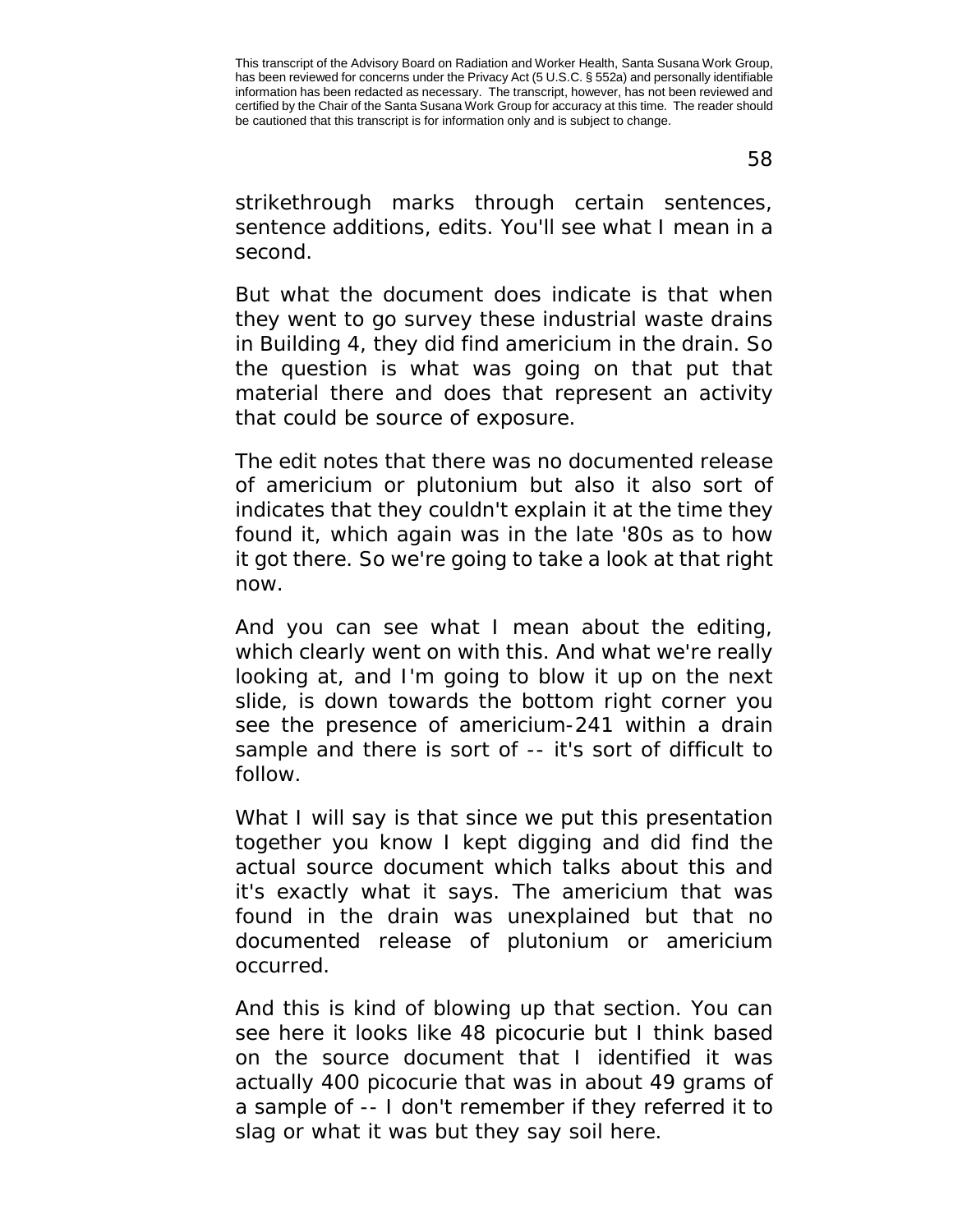59

But again, when they went to go survey some of the drains in Building 4, they found americium in the drain. So that begs the question how did it get there and what operation could have gone on to put it there. And does that represent a source of exposure that needs to be accounted for?

Moving on to thorium, the NIOSH SEC evaluation had identified three distinct thorium operations, which are discussed extensively in that report.

The first one was some thorium fuel simulant discs which occurred in June 1970. Another one included post-test analysis of some thorium that had undergone destructive testing. I believe that occurred at Sandia and they got the material back and then they essentially analyzed it. And the third one was the grinding of over 500 thorium plates, which occurred in late -- or 1979.

That 1979 grinding operation actually included bioassay sampling directly for the workers that were involved in it. And NIOSH used that, analyzed that to essentially come up with a thorium intake rate, which it states in the ER could be used to bound thorium exposures to workers in general at De Soto, not just the ones that are named with this operation.

Some other activities that we identified with thorium, there appeared to be some sort of source program going on in what we understand to be Buildings 4 and 5, which occurred in 1969. We have some personal air sampling results from thorium operations, including in a room in Building 1. That was also in 1969.

We have one of those tagged area entry permits that talks about inspecting dimensionally, I believe it was, of thorium fuel simulant discs that occurred in March 1970.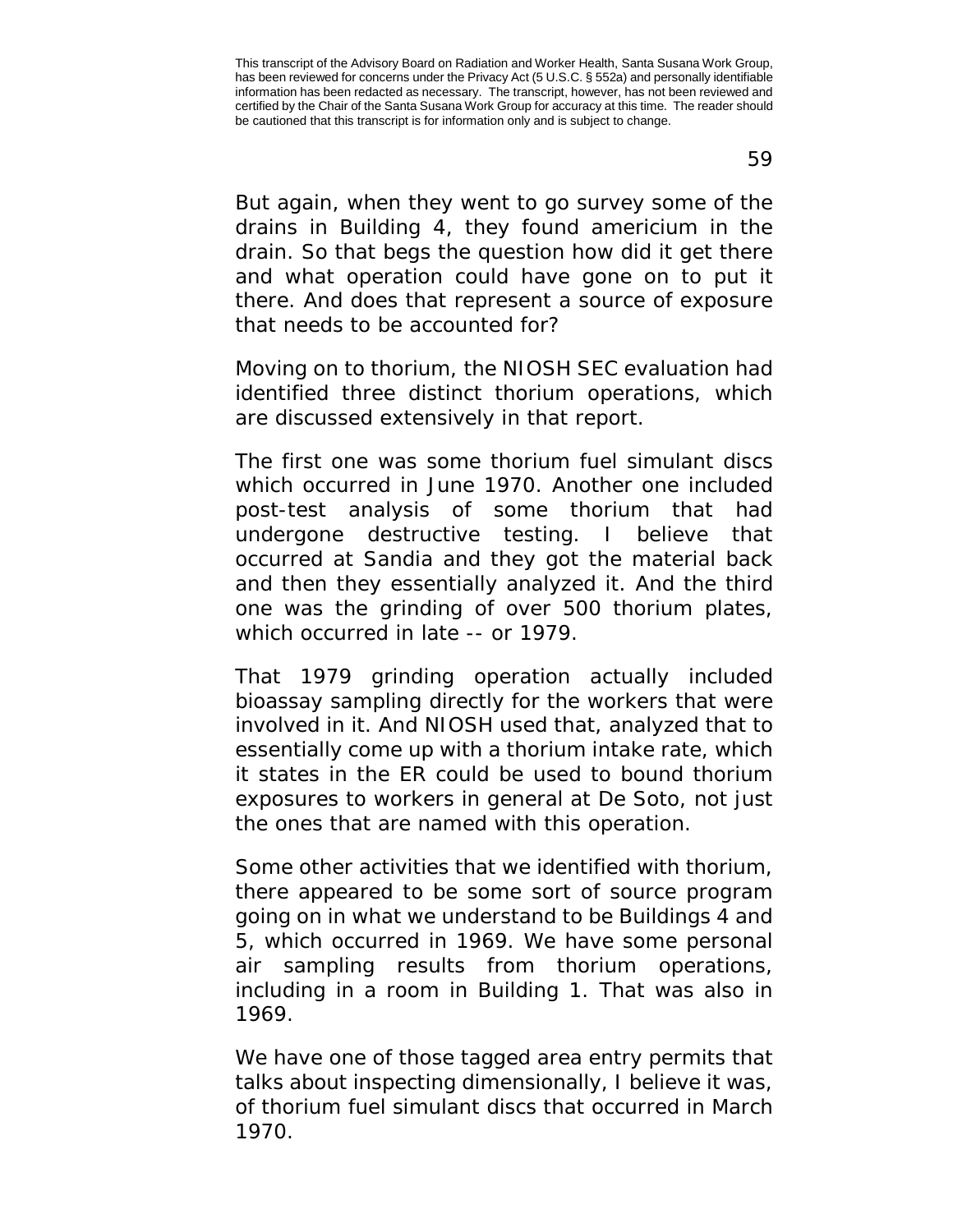We identified personal air sampling with a thorium cutting operation. That was in 1971. So again, these area activities that we identified in those sort of four document types, the HP logbooks, the air sampling reports, entry permits, that sort of thing.

And there were several references, including many provided by CORE Advocacy that talk about the SRE fuel and other materials associated with it that arrived at De Soto. But unfortunately, our review of that material didn't indicate what the future use was Plan B, other than possibly storage, or any information about what they were going to do with it other than storage.

One confounding thing, and I can probably work with Lara offline about this, is that the personal air sampling results that we have for a lot of these activities are in the units of microcurie hour per cubic centimeter. And our understanding, at least at this time, and again I can work like I said with Lara offline, you need to know how long the operation happened to actually convert that into a meaningful air concentration for comparison. That would important to be able to establish to really know that the intakes derived from that thorium grinding operation in 1979 are going to be bounding for any of these additional activities that we identified.

Moving on to the interviews, in the Evaluation Report there's actually just two individuals that were interviewed after the submission of SEC-246. One of them didn't work at De Soto until the 1990s and so they even admit that their knowledge on the subject is based on retrospective documentation, things exactly like the NIOSH TBDs and Evaluation Report. The other one didn't necessarily work in radiological areas. In fact, they say they didn't but they were in a position where they would have likely had knowledge about what was going on but they didn't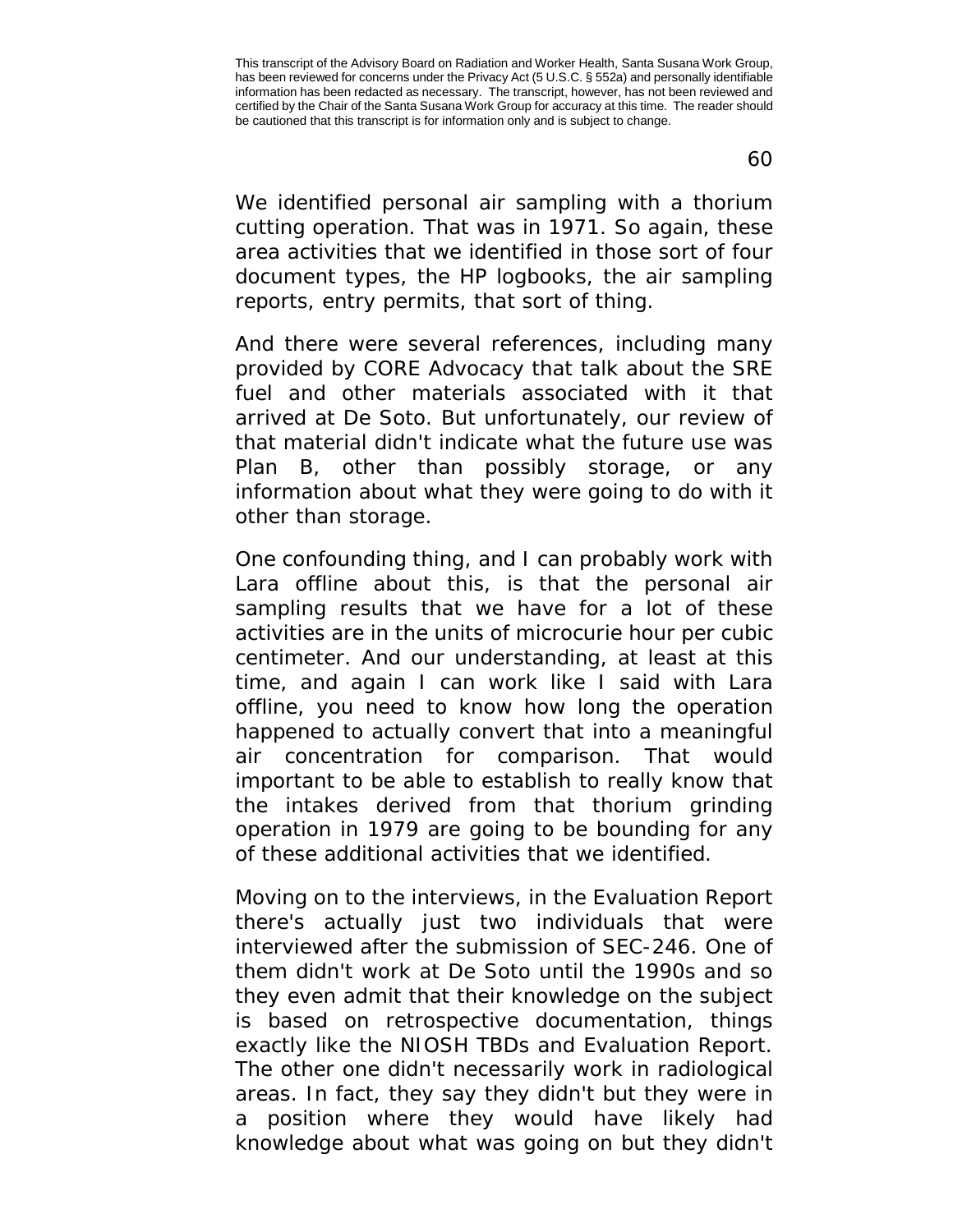61

## begin work until the late 1970s.

So again, those were the two documented interviews in the SEC Evaluation Report.

There were seven additional reports that were in the SRDB that had been performed prior to the evaluation of this petition and were involved in work at De Soto but three of them didn't appear to actually work during the period of interest, so didn't really have relevant information and the remaining didn't specifically discuss americium or thorium. Often, they were more focused on work that occurred at Area IV, not necessarily what was going on De Soto and not necessarily what was specific to americium or thorium.

There are some more interviews, though, that were performed by DOE and EPA sometimes in conjunction. These occurred in 2010 and 2011. Again, they were mainly focused on former Santa Susana Field Lab workers, so Area IV, but that's going to include a significant population of those who were at De Soto. The document we looked at had a total of 121 interview summaries that had been cleared for release; 41 of those reported work at the De Soto site; and 13 had information that could be relevant to SEC-246. Now when I say information relevant, what I really mean is based on the interview, these people were in a position to know about the radiological operations during this period we're talking about. But none of these actually mentioned specifically work with americium or thorium. But again, I guess down the line some of these workers might be able to be contacted if it's warranted to see what they know specifically about the potential exposure at De Soto.

So again, this was really trying to go through and see who is out there and what they have to say about the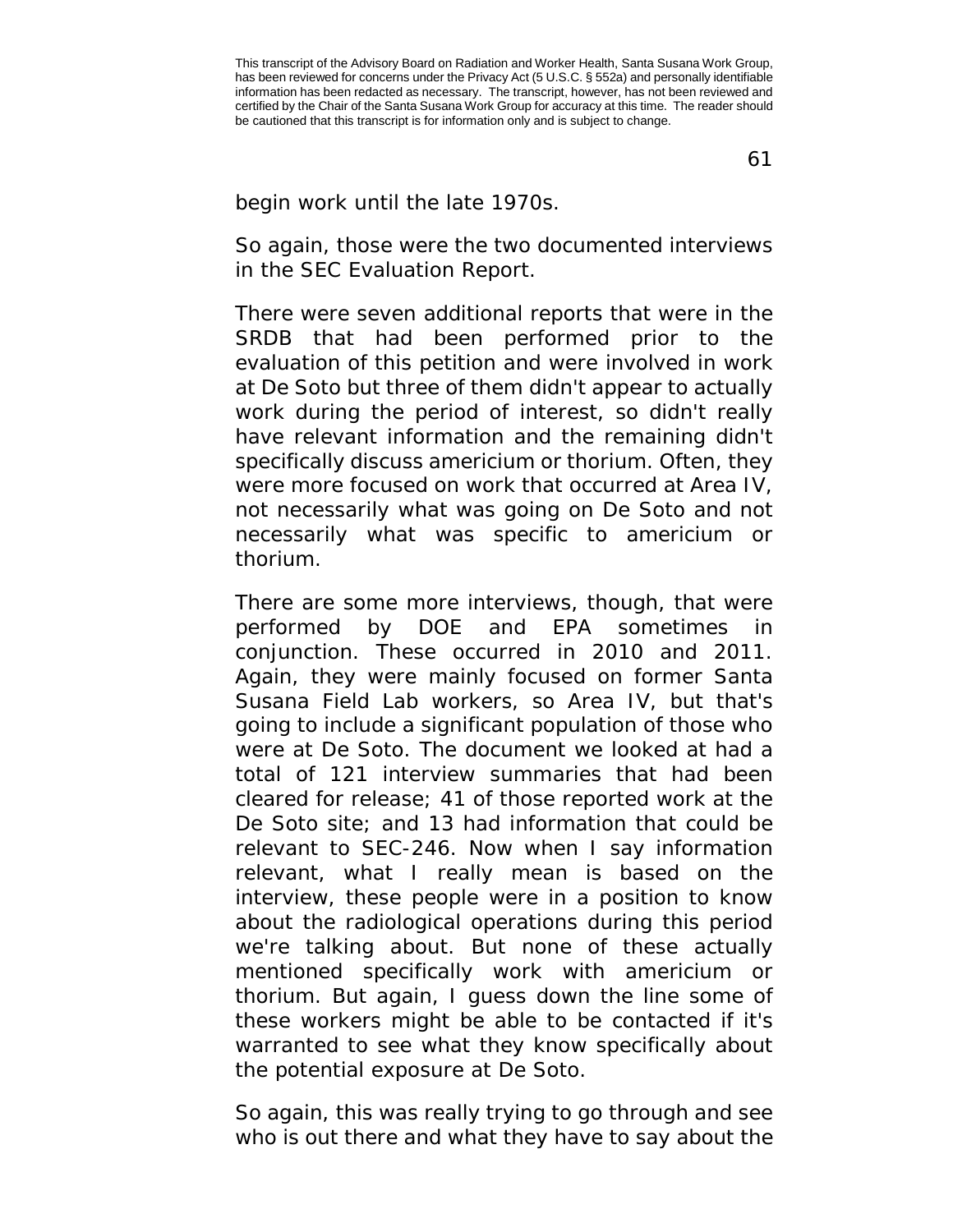exposure potential there. And this is what we came up with. So I mean these are obviously interview candidates if we decide to go that route. Now, I don't know necessarily their availability at this time. In fact, I don't even know their names. They were assigned an arbitrary number in the document that I'm talking about here but that might be something that could be pursued again, if it is deemed necessary.

And the last thing we talked about was the claimant population. There was about 257 total claims that have covered employment at De Soto at the time we put this review together. So we looked at the Computer-Aided Telephone Interviews for these. For a sizeable portion, about 73 percent, and again that was based on the job titles and the likelihood that that job title would of potentially be involved in radiological operations, and we'll see what they have to say. Only a small fraction indicated, and again I can't give the actual numbers or we don't want to give the actual numbers for Privacy Act reasons, but it was a small fraction that indicated any exposure to thorium and/or americium. But again, at least six were conducted directly with an energy employee that could possibly be followed up with and talked to again to see what specifically they remember and what they're talking about. Because again, it's a generic sort of interview form and there's a checklist of contaminants where you say yes, I was exposed to this, no I was not, or I don't know. And oftentimes, at least in these cases, americium or thorium might have been checked but further information was not present at that time. So again, if it's deemed necessary, we might be able to talk to these individuals further.

And then petitioner-supplied documents. This was supplied by CORE Advocacy for Nuclear and Aerospace Workers. There were at least 20 primary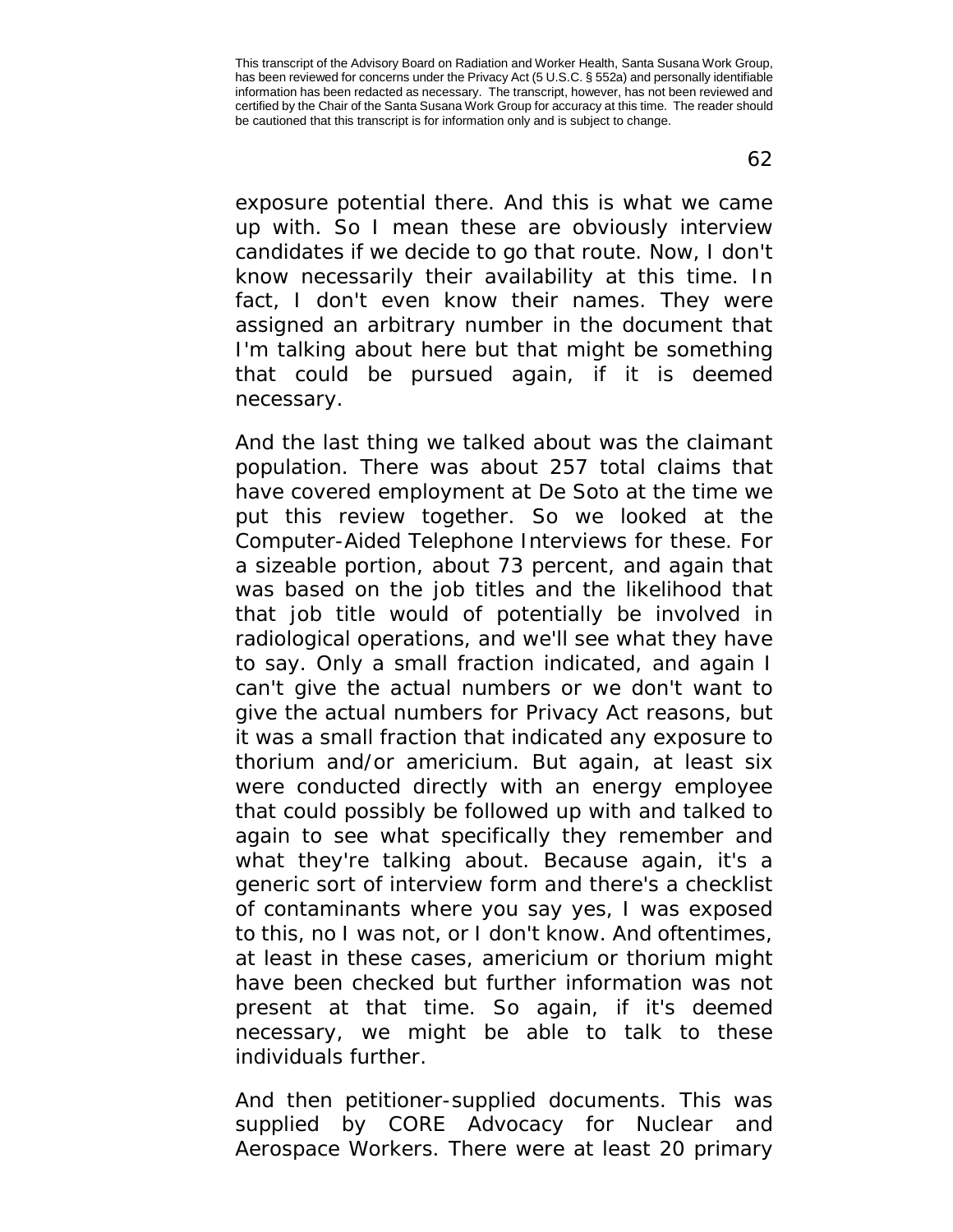reference documents that were provided that are specific to De Soto and also a White Paper that had 59 individual items identified. And a lot of the documents were actually already contained in the SRDB but some of them, I believe, were new. And so

There was also a signed affidavit from a former worker. Direct evidence in that affidavit did not indicate necessarily potential to americium that was unencapsulated, or decladded spent nuclear fuel, or actual fabrication operations in thorium. We also - we did re-interview that worker earlier last month in November but the results have not been finalized on that interview. So we can't really report back on it because, obviously, the interviewee needs to see our summary of the interview and correct anything that is not correct or add anything that they maybe didn't state during that interview.

we went through those.

For the documents provided by the petitioner, SC&A went through and reviewed each one but, again, we didn't find the evidence necessarily of an internal exposure hazard to the americium. A lot of the documents indicate spent fuel possibly arriving at De Soto but did not directly indicate that that material was going to be processed, per se, at De Soto, other than possibly stored. We didn't find any evidence of the decladding of spent fuel elements, other than that one incident I mentioned earlier about the tray. And again, we're not sure where that decladding took place but we do know there was that contaminated tray that had been used on decladded fuel.

And we did not identify evidence of direct processing of the SRE fuel rods which contain thorium or other thorium activities necessarily in these additional documents which would not, to us, indicate a greater hazard than the plate-grinding operation in 1979, which NIOSH currently proposes for coworker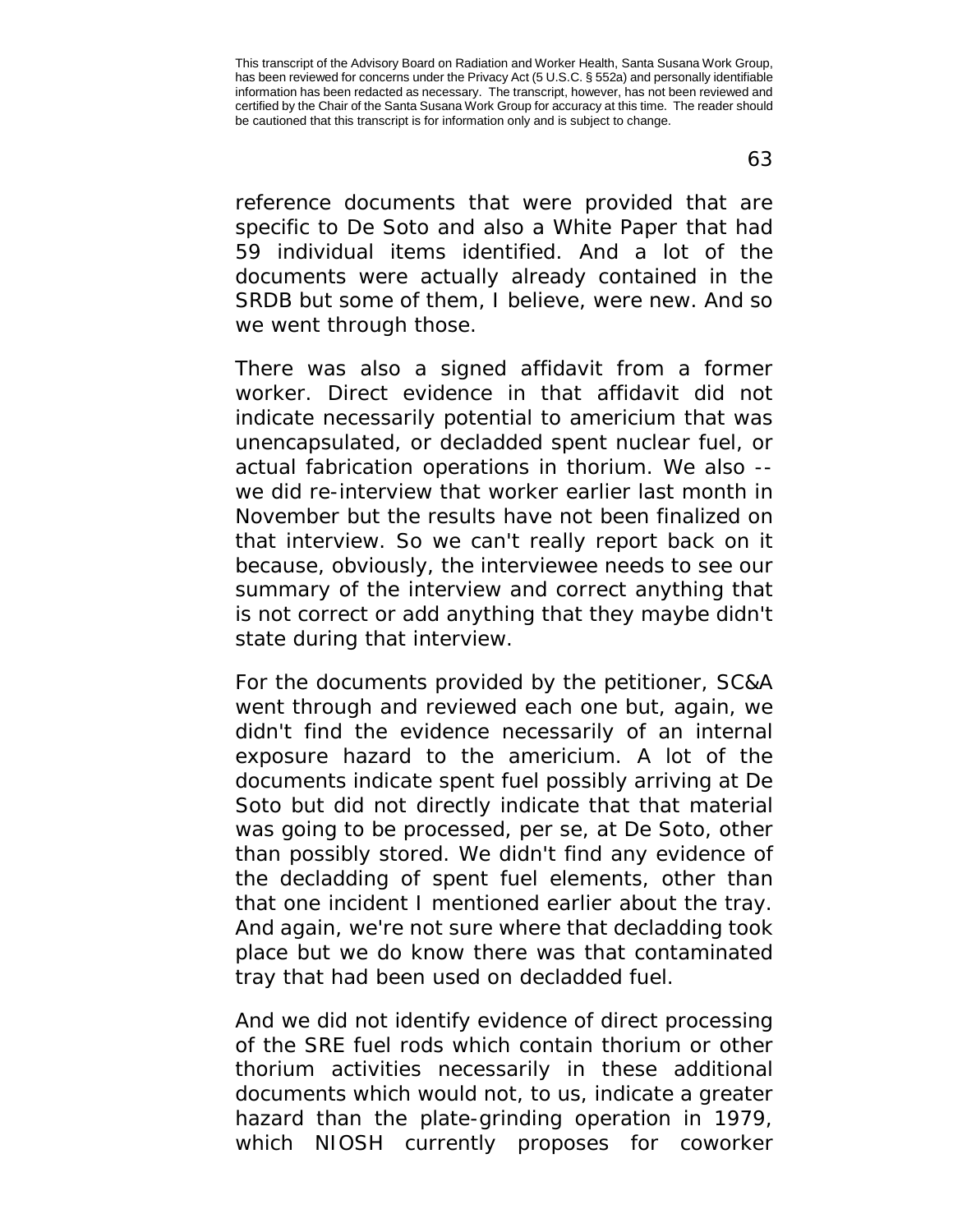64

assignment.

So to summarize our findings, once again, we noted temporal gaps in the available primary documentation which is the health physics logbooks, tagged area entry permits, contamination smear surveys, and the general air sample reports. The disposition of any additional documentation we don't necessarily know at this time.

Like I just said, we found that logbook entry about a contaminated tray that had been used to clean decladded fuel. It was in the hood of -- well, I guess did I say the chem lab? I guess it was in the fuel fabrication area. So it was Building 1, not Building 4. And again, if it's decladded fuel, the usual assumption is that it was irradiated. And if it was irradiated, it could contain transuranic contaminants which would include americium and, again, it was just called decladded fuel but if it was fuel that had thorium as part of its makeup, then it could have also represented an exposure source to thorium, as well as the transuranic americium-241.

There is that 1997 document, which refers back to a 1988 document about finding the americium in the industrial waste drains and that was in the chemical -- or radiological laboratories. And again, we don't know where that americium came from. And like I said, since the issuance of I guess the preliminary report in this presentation, I was able to track down the 1988 survey and that's exactly what it says: we found americium-241 and we don't know where it came from.

And then Finding 4, again, only two individuals were interviewed about this specific petition after it was submitted. But as I noted, based on the DOE and EPA interviews, as well as the claimant population, if it's deemed necessary, there are potential interview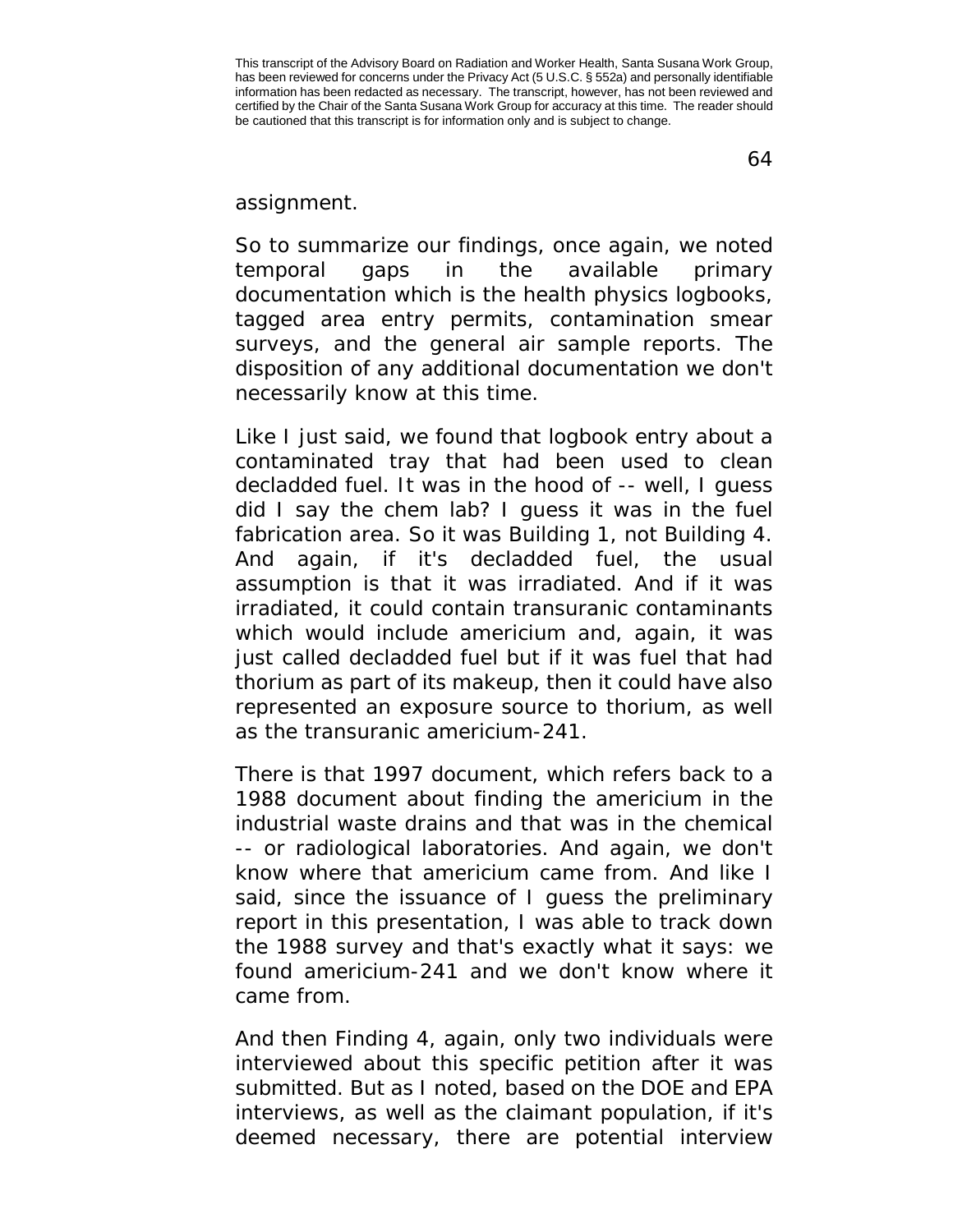65

candidates out there that might have more information.

And that is the end of my presentation. Oh, no. One more slide here. I'll just read this into the record.

Although SC&A did not find evidence of operational processes involving unencapsulated americium at De Soto, at least one incident of material potentially contaminated with transuranic material associated with decladded fuel was identified. Furthermore, it appears that americium was detected in the Mass Spectrometry Lab drain samples in 1988 whose provenance is unknown.

SC&A has not identified direct evidence of thorium operations occurring at De Soto during the period under evaluation that would not be bounded by the calculated intake rates derived from the 1979 grinding operations that is being proposed for coworker application.

However, we noted significant temporal deficiencies in the available primary documentation of health physics activities at De Soto. Again, those are the logbooks, area surveys, entry permits, and air sampling.

And the available documented interviews directly associated with radiological conditions at De Soto under evaluation are currently -- clearly limited at the current time. Again, essentially just those two individuals who were interviewed directly about potential americium and thorium exposure at De Soto.

So the next slide is just a place holder based on what discussions we have today for the Board meeting going forward.

So with that, I'm going to get a quick drink of water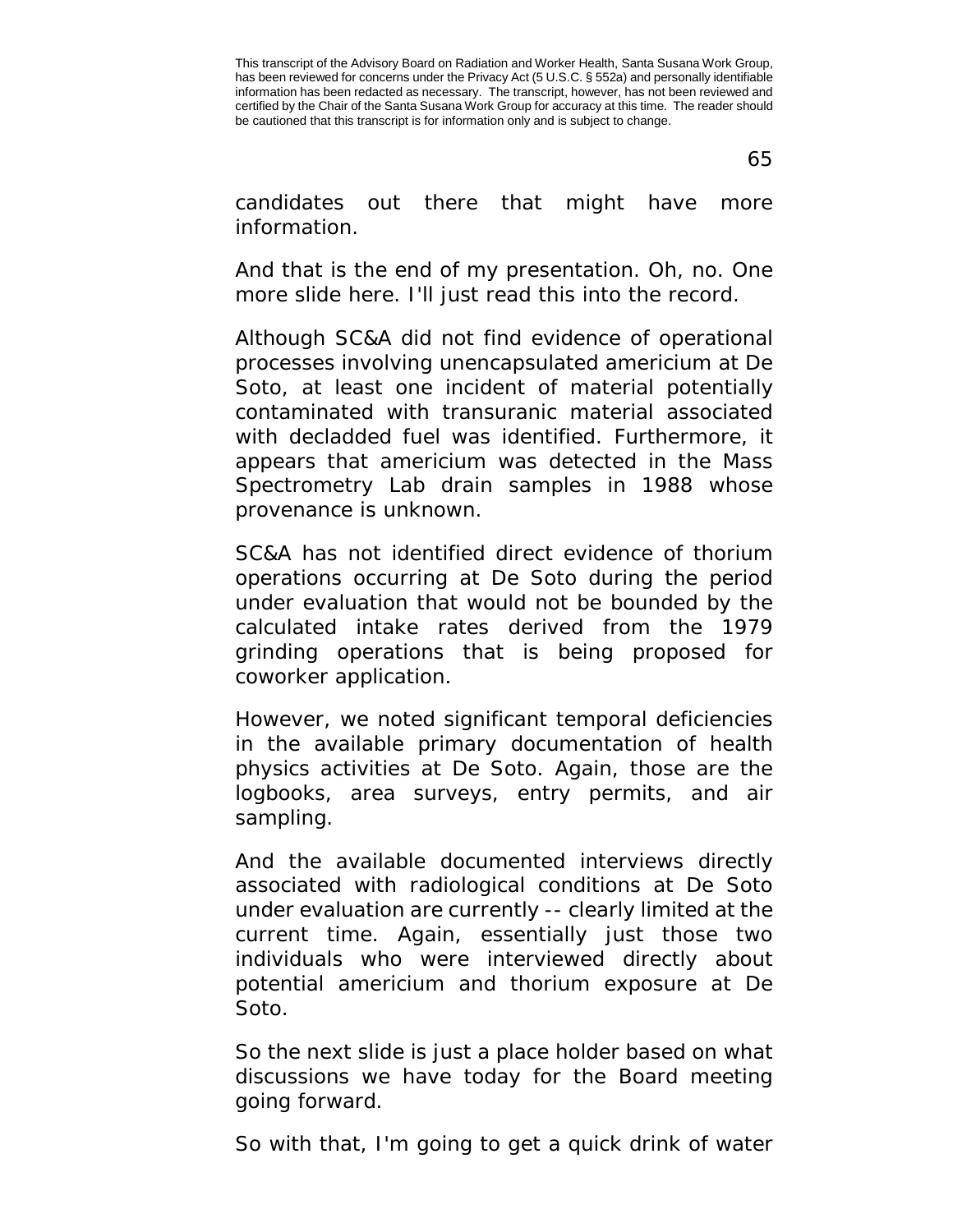66

and would be happy to answer any questions.

Member Beach: Thanks, Bob. This is Josie. First of all, thanks for numbering your slides. That's always helpful when you want to go back and refer to a slide. I'm actually not going to do that but I do have a question for you or for Lara.

Operational information for De Soto, is there something out there that says that this was the mission -- I mean it's a 30-year timespan and I'm sure it changed numerous times over the years, but is there anything that we can grab onto that might give us some indication of why there was americium in the drain line or that tray you kept mentioning that they found with thorium?

Mr. Barton: This is Bob. I can take a crack at it. Again with the americium in the drain, when they found it they didn't know where it came from. And we haven't identified anything from that area or from previous time periods. I mean it might even be possible that it's been there since the start of the Mass Spec Lab. I don't know and we haven't found any timely documentation on that.

Again, a lot of this information comes from your daily logbooks, and area smear surveys, things like that, air samples for specific individuals that indicated either thorium work, for example, the 1971 worker who was cutting thorium oxide but that's based on an air sample. We don't have a planning document necessarily saying you know this operation is going to occur on this day for this worker, like we do have for those three documented thorium campaigns which are presented in NIOSH's Evaluation Report.

Member Beach: Okay. It seems to me like it would be a good idea to go and interview more workers that may have specific information for that time period.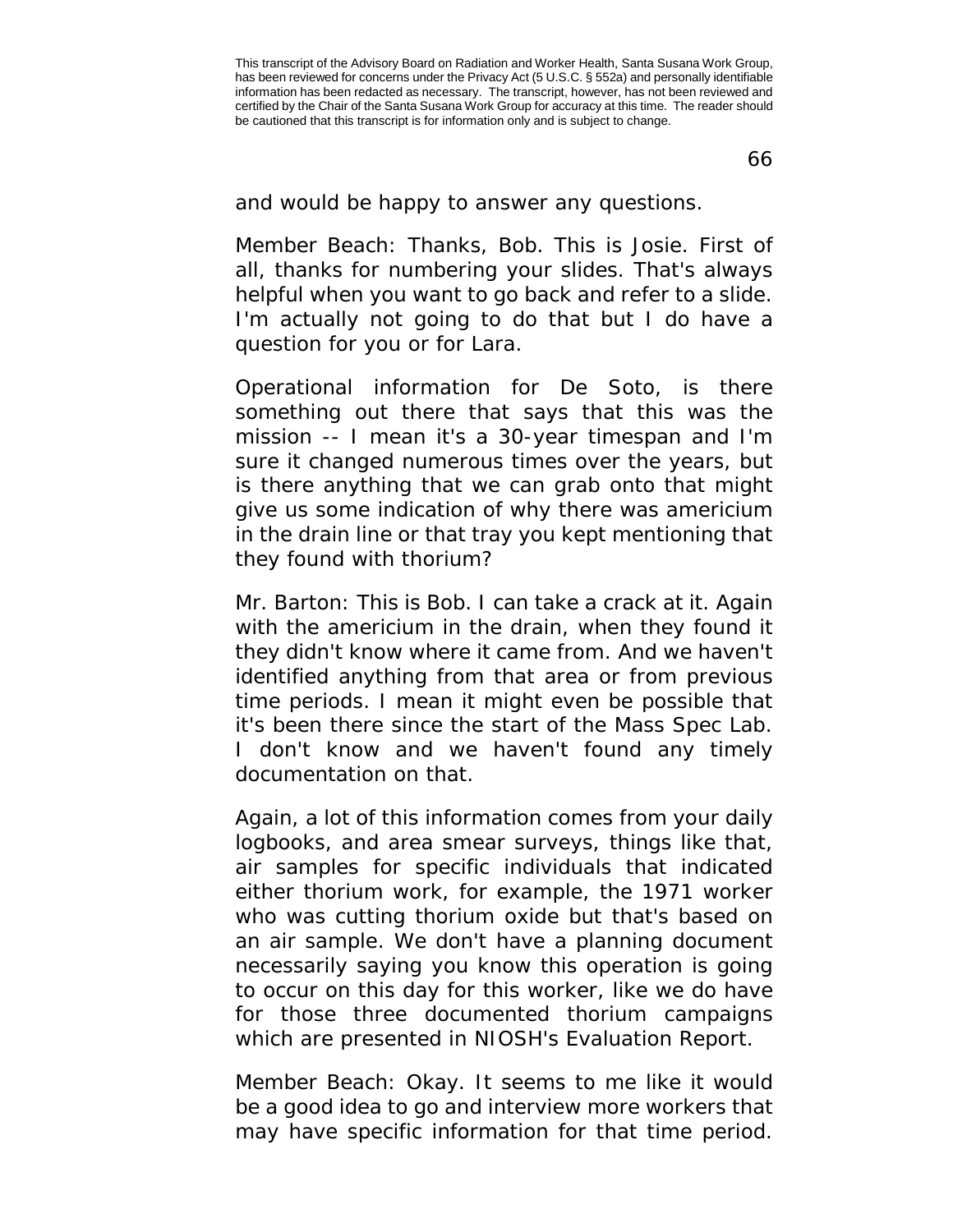67

So that was a -- I know you didn't throw it out as a suggestion, just a possibility, but it might be something to look at.

Mr. Barton: You're correct. My main intent with that discussion was to say if that's something we want to pursue, there are certainly some avenues and individuals that we identified through our review that might be helpful but I don't know of their necessary availability or even what knowledge they might have. But based on -- if it's the claimant population based on the CATI interviews or Department of Labor statements, they certainly seem to be in a position where they would have knowledge if it was out there.

Mr. Katz: Are there other questions from Work Group Members or from Lara?

Chair Schofield: I don't have any questions at this time.

Dr. Hughes: This is Lara. I don't have any questions at this time.

Member Field: This is Bill. I agree with Josie's suggestion about additional interviews. I think it would be helpful.

Mr. Katz: Andy, any thoughts?

Member Anderson: No, I think that's probably the next step is if there are some individuals who might have been there and been involved in operations that would have had some information on that, that would be certainly helpful. I mean there seems to be an indication that you know it's been identified but we don't have detail on how frequently or where it may have came from and that's -- that's something if we can track that down would be very helpful.

Chair Schofield: I've got just one question. When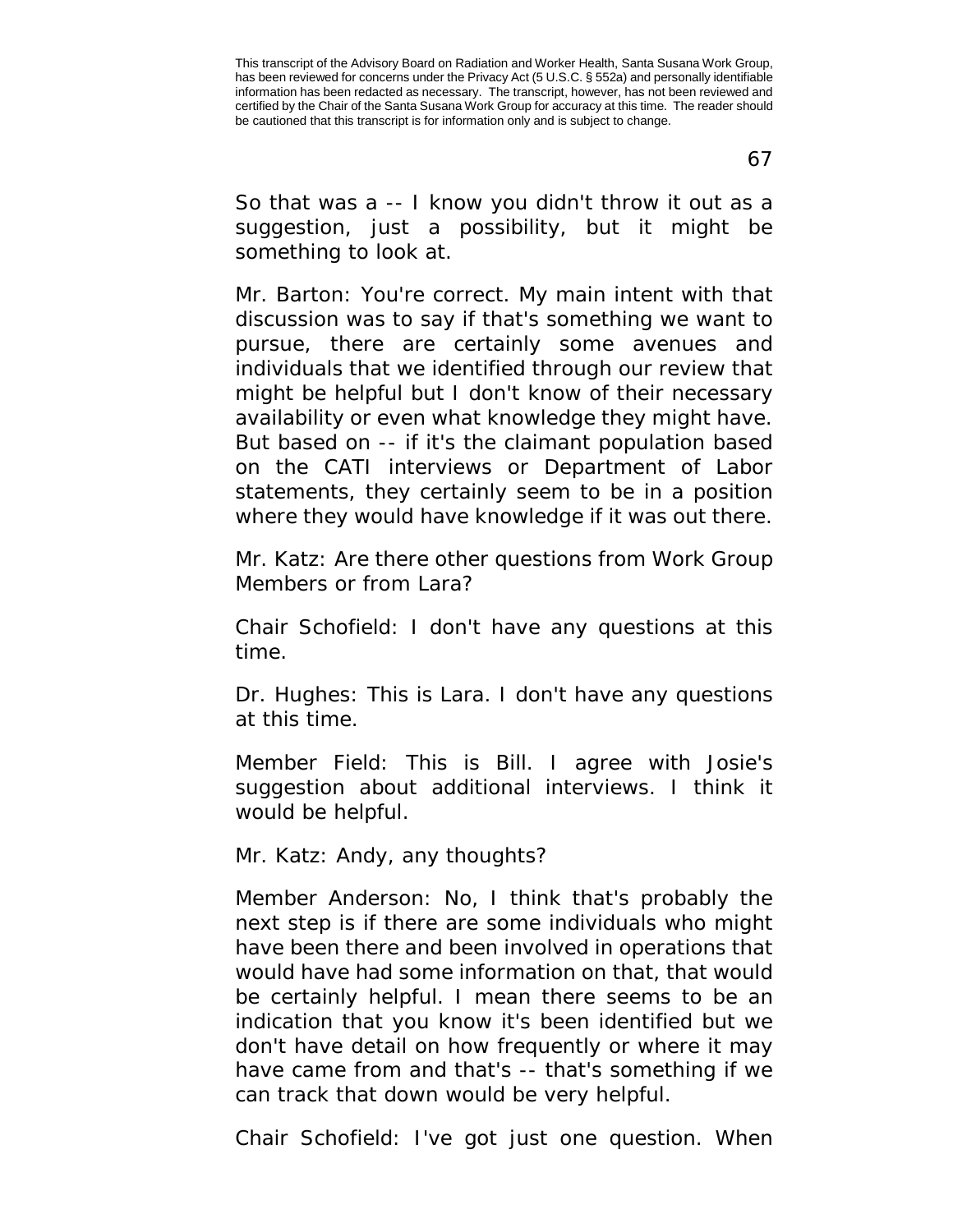we're talking about the amount of americium that went through the soil through there, are we talking about a matter of grams or kilograms?

Mr. Barton: Lara, please correct me if I'm wrong. I think the quantity they generally used was activity. And I think they were licensed to have up to 10 millicuries, again, and that was for the purposes of fabricating other sources for offsite parties. What we did not necessarily find was them actually necessarily ever doing that. We know they had the sources there. We know they had to be leak-checked. I noted the notice of violation and that they were a little bit late in doing it every six months but we know that they had americium sources there. I guess the question is whether they actually handled unencapsulated material.

And then, obviously, the other sources of potential exposure would have been if they're handling or processing decladded spent fuel. When you put the fuel in the reactor, it creates all sorts of transuranics, which include americium. And that was a source of exposure for workers at Area IV. Again, we're trying to figure out whether a similar situation also existed at De Soto, where you're handling and processing spent fuel that doesn't have its cladding on it and that's exposing that transuranic material to where it could be possibly inhaled or ingested.

Mr. Katz: Phil, do you have other questions?

Chair Schofield: No, I was just thinking that -- I mean there's nothing here that indicates really what they did. What they possibly did is an open question that we need answered.

Mr. Katz: Well I think that's why Bob, and Josie, and Bill Fields suggesting maybe at least one way to follow-up on that question might be to interview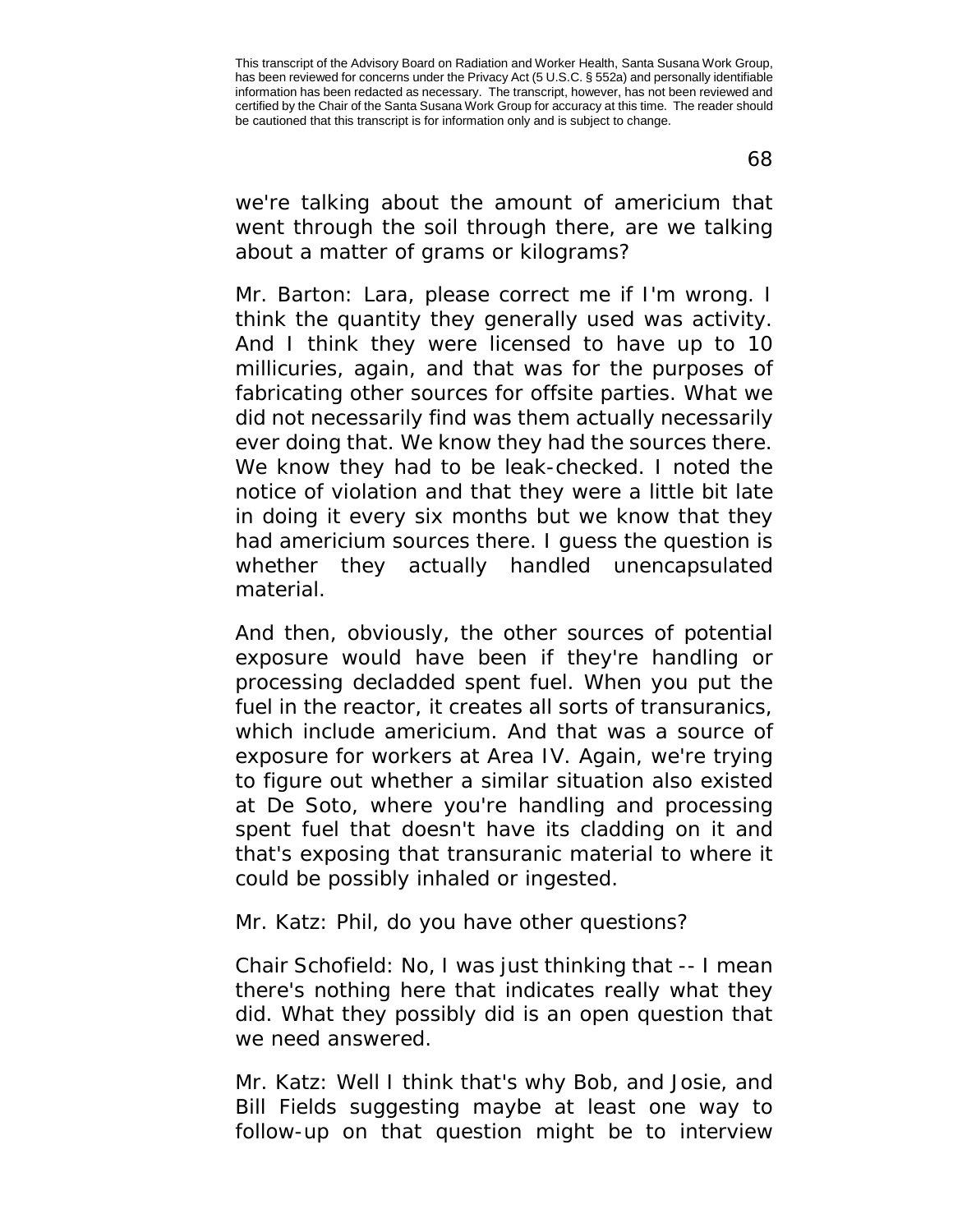69

some people who were present at the time periods of interest.

Chair Schofield: Yes, I agree with that. I was just curious about the kind of like this is actually a fairly small operation and as far as quantities go.

Mr. Katz: Right.

Member Anderson: Well, it says it's limited to the laboratory, where they maintained these basically as QA/QC.

Ms. Blaze: This is D'Lanie.

Mr. Katz: Before you get there, D'Lanie, wait. Can we just finish up?

Ms. Blaze: Yes, let me know.

Mr. Katz: So, Lara or Bob, I mean is there any way of figuring -- is there data information on what the quantity was in the drain, if that's at all indicative of how much of an operation there could been, whether it's a lab-scale thing or something more substantial?

Mr. Barton: I believe the quantity was 400 picocurie that they had found in the industrial drain. And again, even when they found it, the site people didn't know how it got there.

Mr. Katz: No, I'm not interested in how it got there. I'm just -- what -- for the rest of us, you have no idea what that means, 400 picocuries in terms of what kind of quantity of material they're talking about. You or Lara, can you sort of shed light on how significant that is?

Mr. Barton: Not with any confidence. I mean that's what they found at that time. We don't know when it got there. We don't know what the operation was. We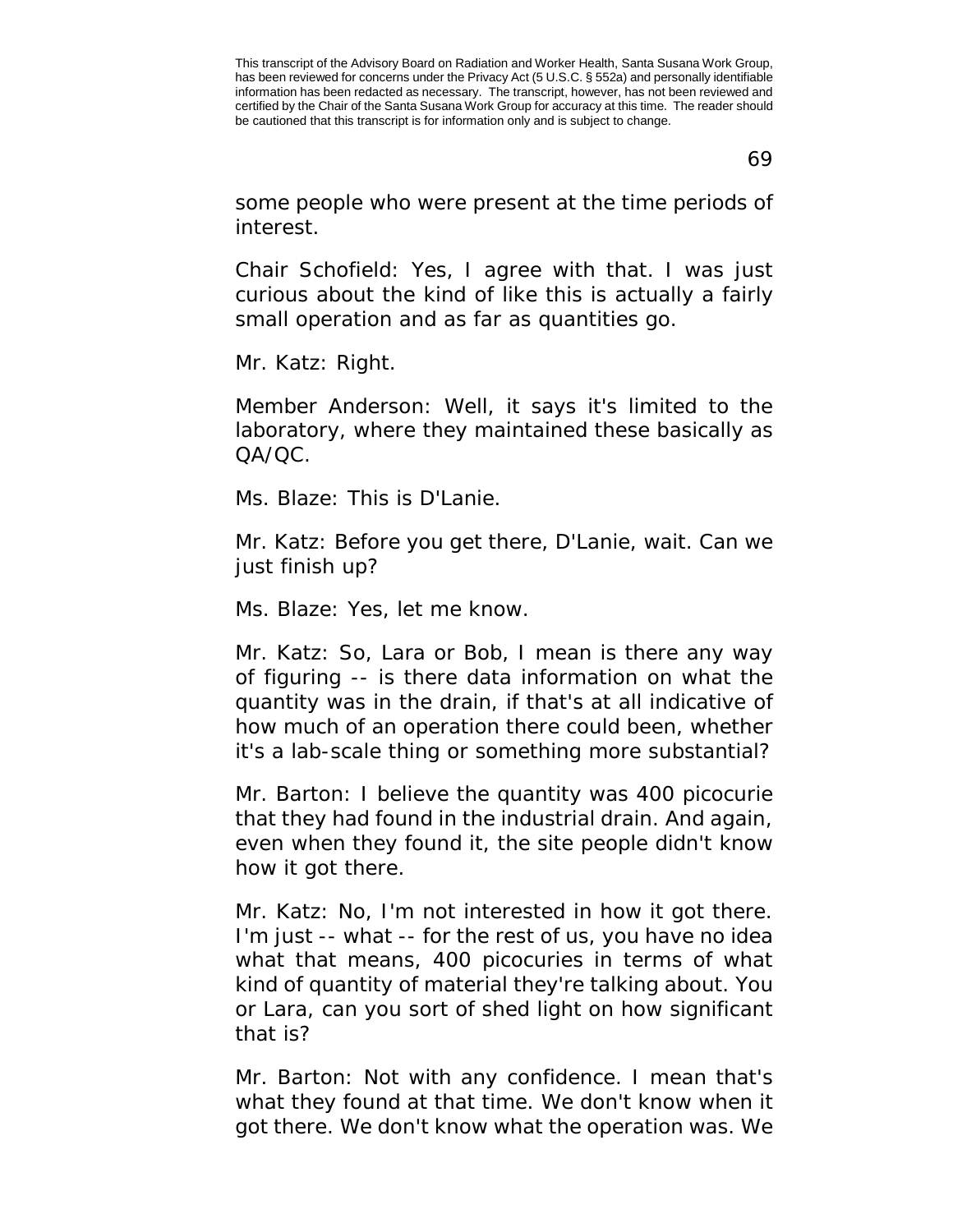70

don't know -- we know that's what was in the drain but I mean is that the quantity used in whatever operation that got it there? I can't in good conscience try to guess at that.

Dr. Neton: Ted, this is Jim. I think -- Bob, did you say it was 400 picocuries of 40 grams of material?

Mr. Barton:: Yes, I think it was 400 picocuries --

Dr. Neton: That's 40 picocuries of americium per gram of material, which is a fairly low specific amount of activity. It would be -- that would not, in my mind, represent a very huge exposure potential. You'd have to generate a large airborne concentration of that material to get any kind of dose.

But Bob, I think what Bob is alluding to is what actually got the material in the drain in the first place.

Mr. Katz: Right, we don't know that. We don't know that.

Dr. Neton: That's more of the issue, I think, not necessarily that there's material in the drain, although that is an issue as well, but that's a minor issue related to what might have generated that contamination.

Mr. Katz: Right.

Dr. Neton: It's suspicious to me that it is americium only. I did some calculations based on ingrowth. I don't think it would be that from like plutonium-241 source term. This is the first I've seen this, well, since I read about it in the report.

We need to take a look at it and evaluate it. I think that's in general what we need in the path forward is NIOSH needs to react to SC&A's review.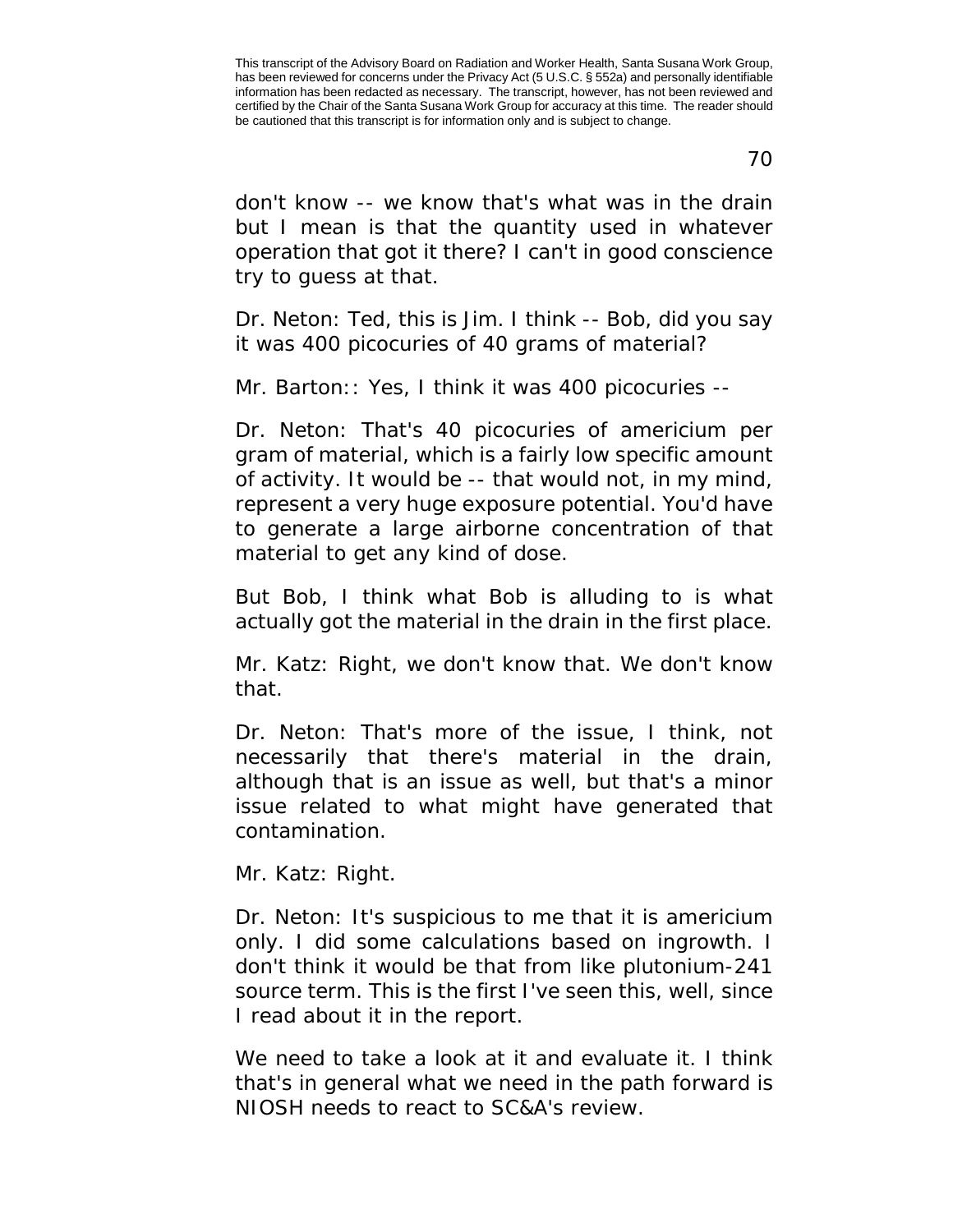71

## Petitioner Questions/comments

Mr. Katz: Yes.

If there aren't any other questions, then it's time I think for D'Lanie to have her comments and questions. Yes, D'Lanie.

Ms. Blaze: All right, thank you, Ted.

Mr. Katz: Sure.

Ms. Blaze: Of course I'll address all of this in more detail at the Work Group meeting but I want to just touch on the fact that since the beginning of the dose reconstruction project, it's been accepted that Santa Susana, and Canoga, and De Soto's missions and goals were the same, that their workers were the same, their contract and contractors were the same during the same time period. They shared materials. They shared fuel. They shared record-keeping programs and, as a result, they share the same data limitations.

And so NIOSH considers these sites to be the same operationally and contractually, and they always have, since the beginning.

The Site Profile, the NIOSH Technical Basis Document, I just wanted to touch on briefly. The occupational and environmental PDF, there's two tables that apparently confirm the presence of americium and thorium at the De Soto facility between 1959 and 1999. And those can be found on page 9, Table 4.1 and page 12, Table 4.3.

And then we also had the DHS verification survey of the Mass Spec Lab at Building 104, which confirmed the presence of americium and thorium. And that further supports SC&A's Finding 2 of the contaminated tray and also their reference to the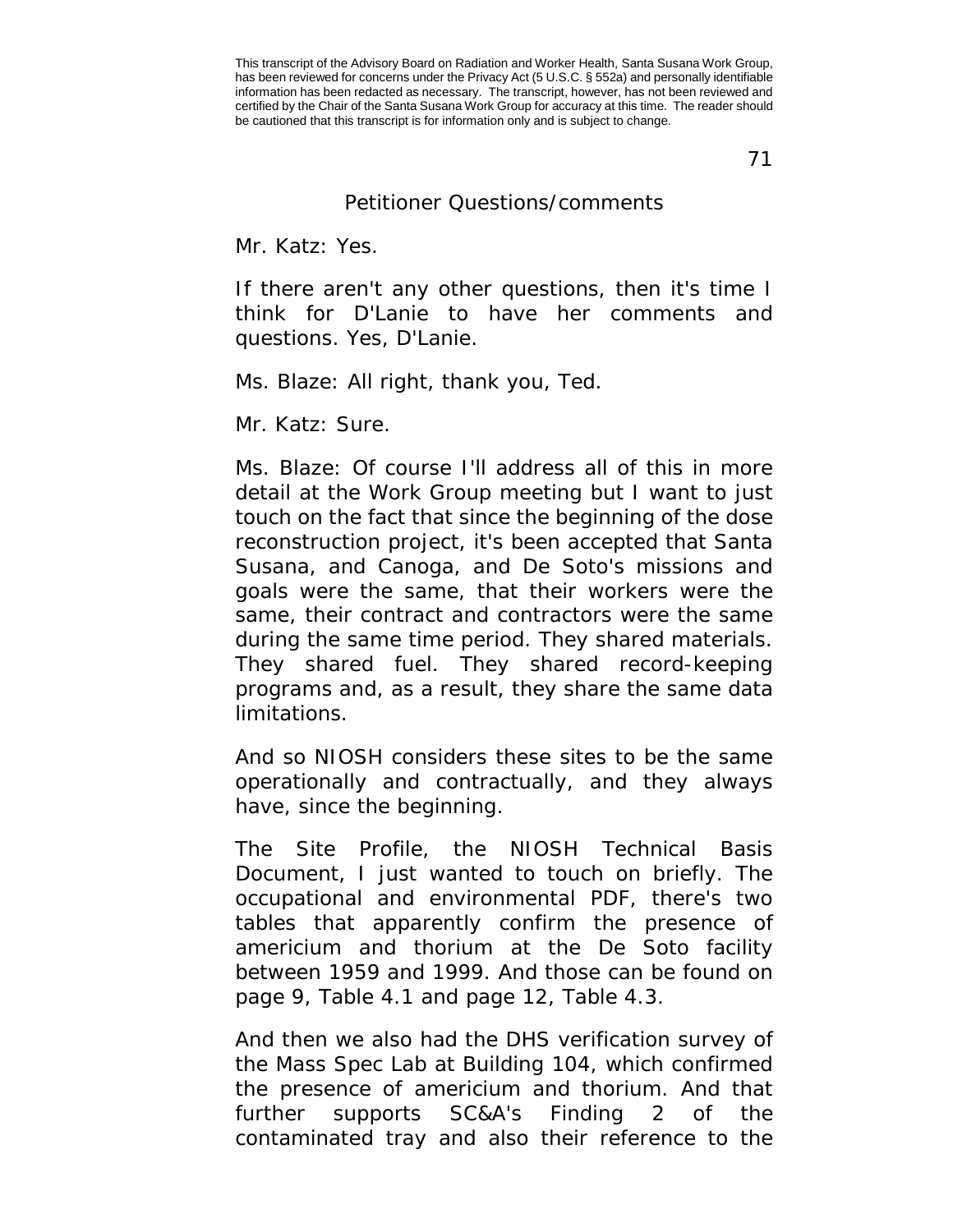contaminated waste streams.

So given the fact that NIOSH has always accepted that these sites represent the same entity operationally and contractually, we have seen SECs accepted in past together before because of the shared similarities and the undocumented worker rotation. And now there is no evidence that there was any effort whatsoever to confine americium and thorium to Santa Susana or to restrict those materials from existing at the De Soto facility.

It seems to me that SEC-246 should be a pretty easy thing to accept because I think in passing SEC-234, most of the work really here has been done.

I just want to thank everybody for their hard work and their attention to detail. And I look forward to seeing you guys in Redondo. And I hope that you'll take a look at those Technical Basis Documents that reference americium and thorium at the De Soto facility between now and then. Thanks.

ABRWH December meeting plans/other follow-up

Mr. Katz: Thank you, D'Lanie.

Path forward for the Board meeting, we have the SC&A presentation which Bob can update, just to cover what's been discussed at the Work Groups and you talked about a possible path forward to talk about with the full Board in terms of pursuing more interviews.

Is there anything else you want -- Board Members want to add about that presentation? So we don't have NIOSH presenting, just SC&A, which I think is fine and appropriate. And of course, we'll have D'Lanie commenting at that time formally in however way you would wish on this one.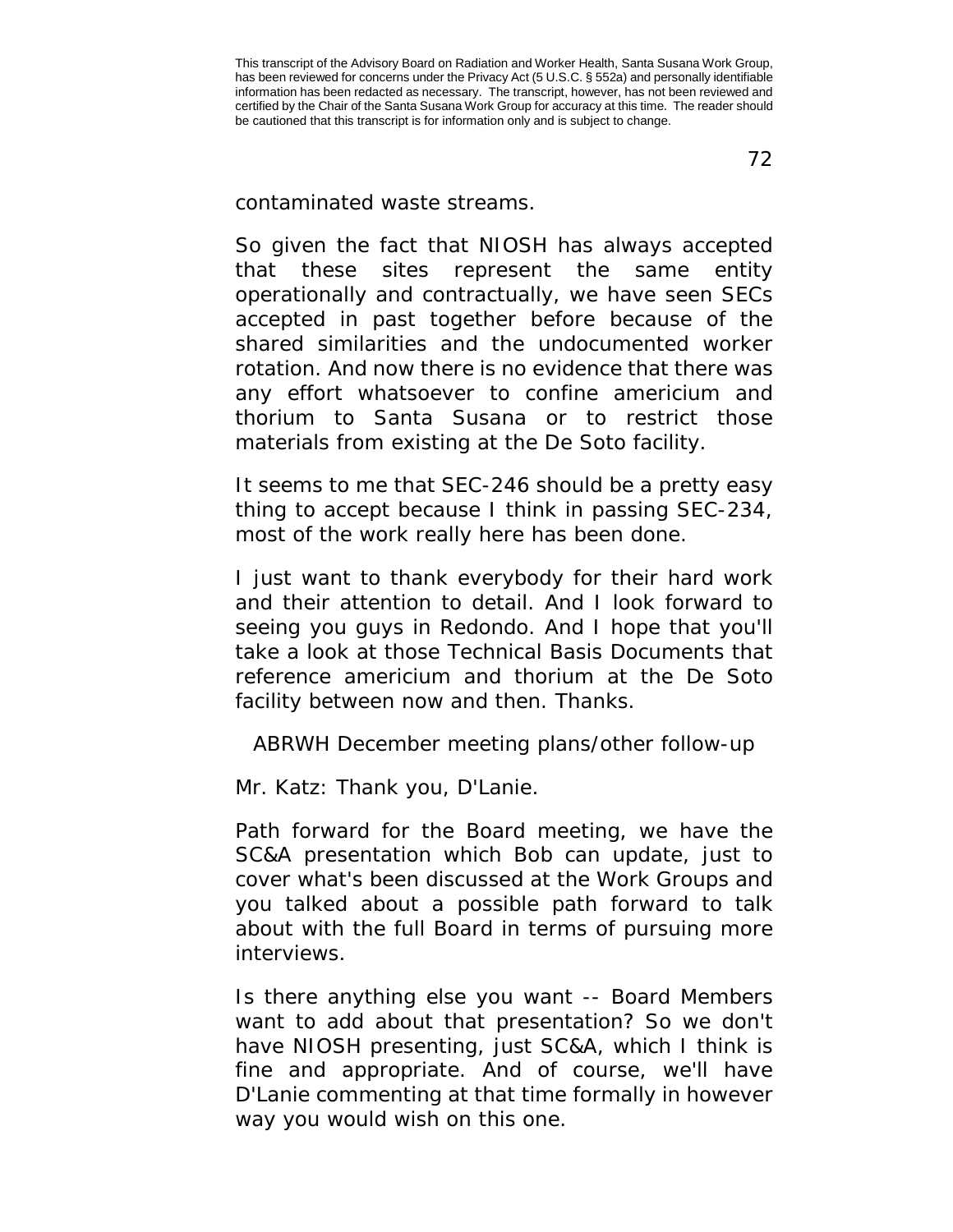This transcript of the Advisory Board on Radiation and Worker Health, Santa Susana Work Group, has been reviewed for concerns under the Privacy Act (5 U.S.C. § 552a) and personally identifiable information has been redacted as necessary. The transcript, however, has not been reviewed and certified by the Chair of the Santa Susana Work Group for accuracy at this time. The reader should be cautioned that this transcript is for information only and is subject to change.

73

But Work Group Members, do we have anything else we want to address for a path forward to the Board meeting?

Member Beach: The only thing I would suggest is the document that D'Lanie mentioned and I don't know offhand if that's something we might want SC&A to look at or comment. I'm just posing that for the Work Group.

Mr. Katz: Yes and I mean keep in mind that Lara's already covered that, really, work --

Member Beach: The case study? Yes.

Mr. Katz: Yes and the issue is with DOE and DOL.

Member Beach: Okay.

Mr. Katz: It's sort of an indirect matter for what you guys are trying to in evaluating the petitions.

Member Beach: Right. I just didn't know if there was anything else in it besides what is out of our purview. So thank you.

Ms. Blaze: Was that Josie that just asked that question?

Member Beach: Yes, it was Josie.

Ms. Blaze: It's me, D'Lanie. Were you asking about the case study or were you asking about the NIOSH Site Profile document?

Member Beach: No, I was asking if it was something we would want SC&A to pursue. I was asking that of the Work Group Members.

Ms. Blaze: Of the case study or of the Site Profile?

Member Beach: No, the case study.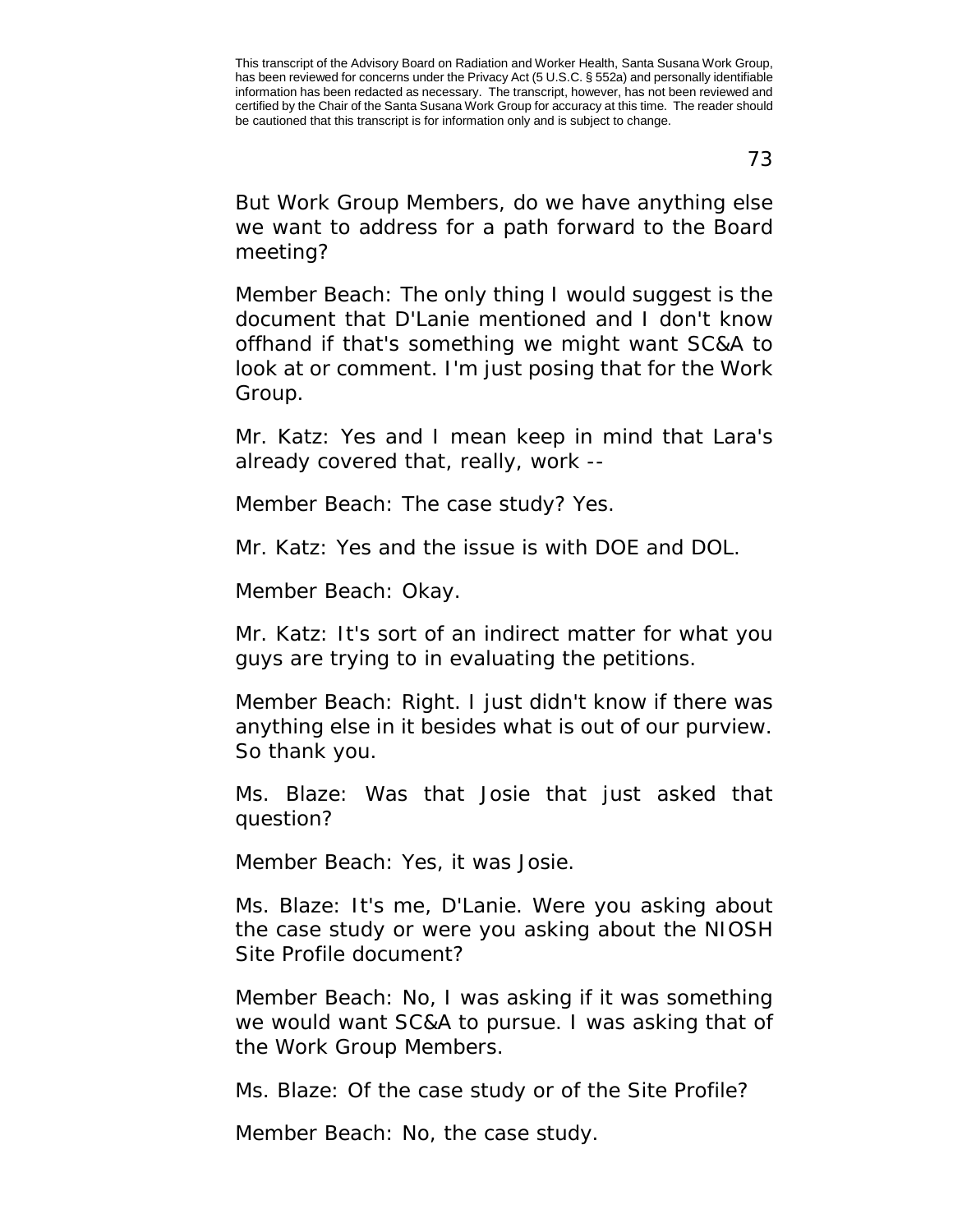This transcript of the Advisory Board on Radiation and Worker Health, Santa Susana Work Group, has been reviewed for concerns under the Privacy Act (5 U.S.C. § 552a) and personally identifiable information has been redacted as necessary. The transcript, however, has not been reviewed and certified by the Chair of the Santa Susana Work Group for accuracy at this time. The reader should be cautioned that this transcript is for information only and is subject to change.

74

Mr. Katz: The case study.

Ms. Blaze: Okay, thanks.

Member Beach: Okay and no, I understand that's probably not appropriate at this time.

Mr. Katz: Work Group Members, anything else for path forward for the Board meeting, for work that must be tasked after we discuss this with the Board?

Okay. Okay, well, then I think it's pretty clear what we need to do to be ready for the Board meeting. And also I'll just say, D'Lanie, since you're on the line, I mean we will get these SC&A reports to you before the Board meeting, I certainly hope. They were just cleared by DOE but they should be -- so they should be ready pretty soon to get to you and also the parts for the Board meeting.

Ms. Blaze: I sure appreciate it, Ted. Thank you.

Mr. Katz: Yes, sure.

And I think then, I think we've covered the waterfront for today's meeting, unless anyone has anything else to add before we close.

Chair Schofield: Not at this time.

Mr. Katz: So thank you, everybody. And I think, based on this discussion again, we probably can shrink the time a bit for this session. It's also not an actionable item for the upcoming Board meeting and we probably allotted more time than we need for this. I mean I'll check it on the -- what I have on the agenda but I believe that we have probably an hour and a half for this and we probably don't need an hour and a half.

Chair Schofield: No.